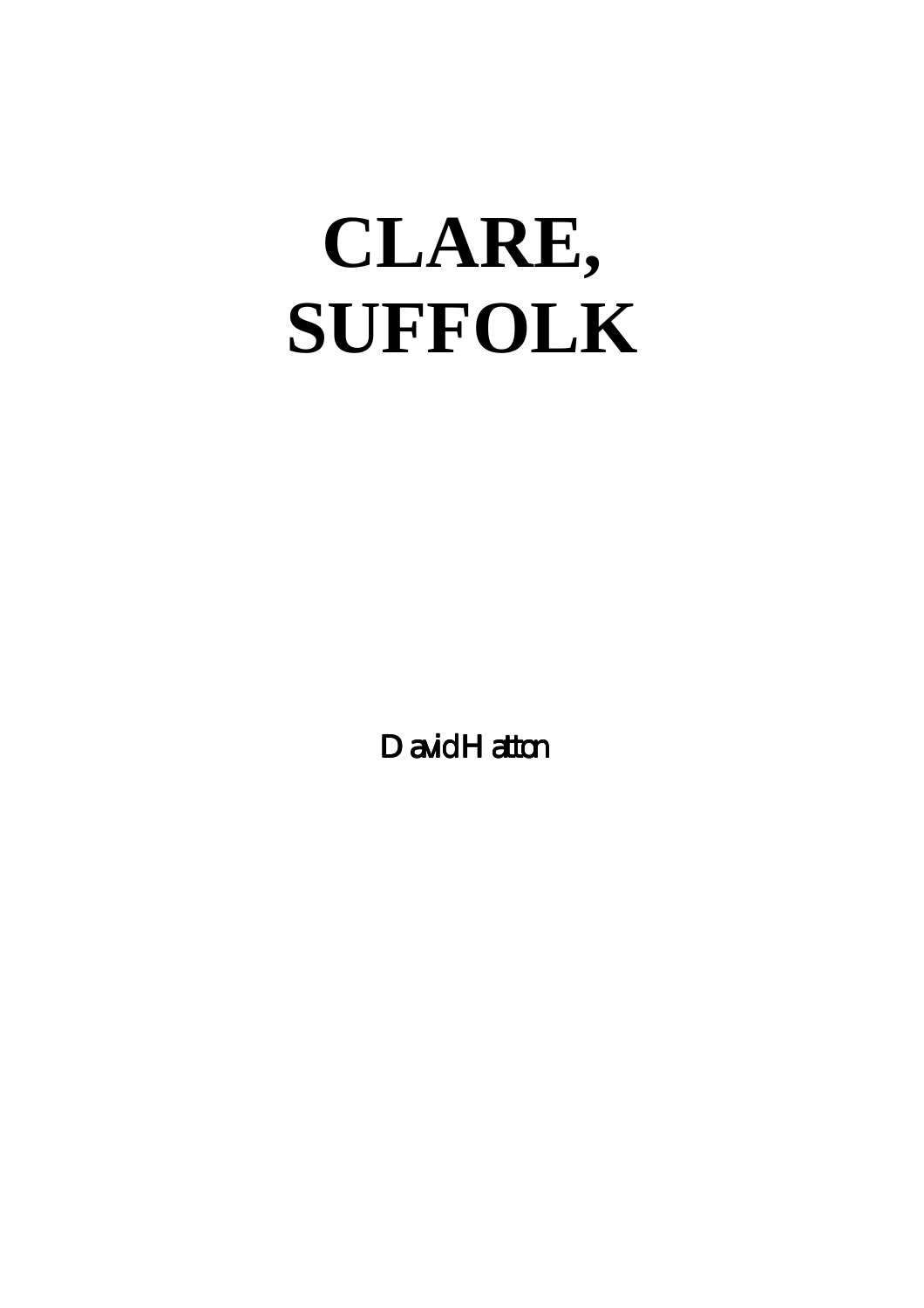# **INTRODUCTION**

This is a computerised version of a 164 page A4 spirally bound book entitled Clare, Suffolk first published .in 1994. The original version, which may still be available for a time from Butcher's newsagents, Well Street, Clare, or myself, also contained illustrations.

The original book came about because there was little information about Clare available at the time. Two source books (the full version of Gladys Thornton's History of Clare and Mrs Barnardiston's book on Clare priory) had long been out of print, their authors deceased, and the publishers out of business, but their material deserved perpetuating, and provided me with a useful starting point. When we moved to Clare I began gathering material from a variety of places – newspapers and other records which came to hand, guides, history books, lectures at the local historical society, conversations with old residents, and many other sources. Often I did not record the origin – which helps to explain the paucity of the bibliography which follows. However, Gladys Thornton's book provides helpful extended bibliographies and information and authentication of many original sources (but only, of course, up to 1928, the year of publication of that book).

I make no claim to be an expert in any field, let alone all those involved in this book. The most I can hope is to be a jack-of-all-trades, gathering, collating and popularising material drawn from many sources. In doing this I have tried to write in everyday rather than academic style, sometimes inserting the meaning of less common words when I think it might help the casual reader.

The book covers four areas:-

An A-Z of Clare's historical features, including potted biographies of the Clare lords.

The old streets of Clare and their buildings.

 Clare Priory – its history under the Augustinian friars and private ownership, a description of the house, infirmary and ruins, and stories associated with the priory.

Clare parish church – a detailed account of the church and articles on special aspects.

**In more recent years a full and illustrated account of the history and features of many of Clare's houses has been made available via a CD-ROM at Clare Ancient House Museum, where many other records and artefacts are also on view. Anyone wishing to delve into Clare, present or past, should make that a first port of call.** 

> David Hatton February 2004

# **WELCOME TO CLARE!**

 'What a marvellous sunset, considering it is such a small village' a traveller abroad once said. The thought might be amended for Clare – 'What a great place considering it is only a little town!' Not dead, as some small communities appear to be, not with the touristy-look of some, but, with its variety of houses and some spacious streets, very pleasing to view, full of interest to explore, and a great place in which to live. Back in 1943 the government included Clare among Britain's fifteen prettiest villages as an example to the whole nation. Surely it still is. When my wife and I have been away for a day or two and enter Nethergate Street on our return, we say to each other 'It's good to be back - there's nowhere like it'.

 A medieval lane to walk and a site possibly of the Iron Age to cross during a short walk to town from one side. Or from the other end, a wooded riverside to stroll by or a cornfield or priory grounds to walk through en route to the shops. Relics from Roman days. A market pre-dating 1066 and All That. A Norman motte still surmounted by the shell of a 13th century keep, and with remnants of castle walls and moats. An Augustinian priory dating back to 1248 with a fine 15th century house and peaceful ruins, but still housing a living community of friars. Beautiful houses and historical inns from the  $14<sup>th</sup>$  century onwards. Superb pargetting. A magnificent parish church and a little museum in a picture postcard house recalling the past. An iron bridge nearly as old as the one at Ironbridge itself. A sign-posted three-mile walk to sample the surrounding countryside. And a delightful little country park, with a stranded whale of a Beechingised station standing bereft of railway lines where a castle once stood, a millstream which was a 'new cut' in the 14th century, and a little tourist centre recapitulating the history and natural history of the area.

 Today, a warm, lovely, lively community where every shopping trip is a social occasion. Doctors and a chemist and shops for all everyday needs. Churches of four different traditions working in harmony (Baptist, Church of England, Roman Catholic and United Reformed). Community groups caring for the less abled, guarding the town's interests and helping finance good activities for young and old. Pensioners' activities sharing a community-owned renovated Victorian school with historical and other societies. Art, drama, music and floral societies and festivals. An occasional visit by a film crew - as when Ian Holm, Bill Owen (of 'Compo' fame) and hundreds of geese graced the High Street, or Lovejoy got up to his tricks around the town and priory for his TV series. The arrival of a prince for a wedding. A helicopter dropping a duke in for a concert. People uniting in beautifying their gardens in the attempt to become top in the 'Britain in Bloom' competition - so near so often. Best-kept village winner.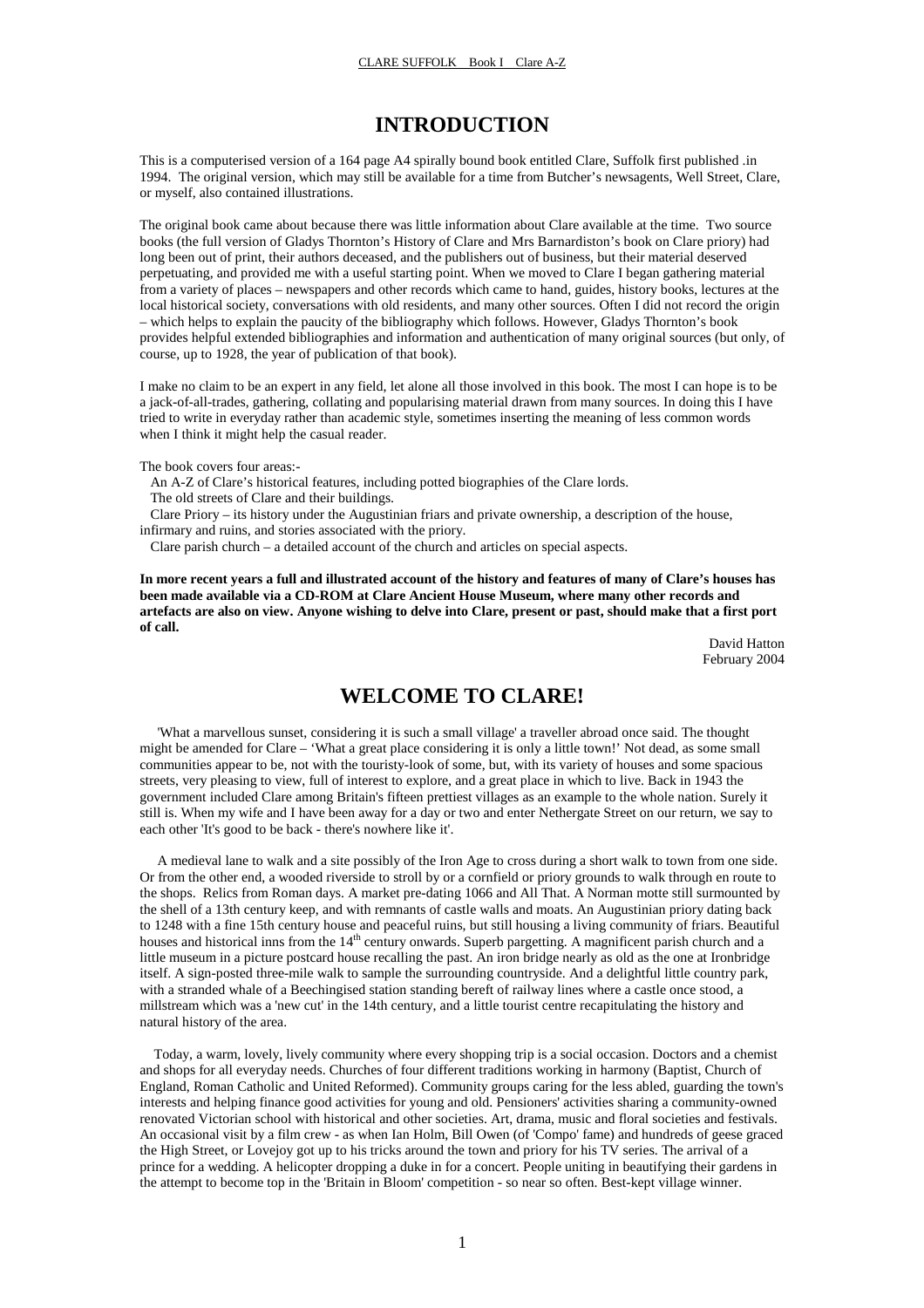Occasional visits from Morris dancers to entertain outside an old inn. Antique lovers sometimes gathering to vie with phone calls from the U.S., Germany and Spain for bargains in auction sales which move towards the £1/2 million mark as a ballet shoe signed by Margot Fonteyn is sold and a world record price is reached for 18th century chairs.

These are some of the delights found in Clare.

#### **WHAT'S IN A NAME? LOTS!**

Clare's very name holds out promise. Until Domesday it was called Clara, which some link with the Anglo-Saxon 'Clara's place', but which perhaps comes from the Latin word 'clarus', meaning illustrious, renowned, or clear - the place of light or of clear water. The change to 'Clare' may have come when William the Conqueror translated the speech of his Norman tongue into the written word: it had certainly been made by 1198.

Clare has given its name to a wide range of places and things. Links with County Clare in Ireland are described in the article An Outline History of Clare which follows. The Clarenceux King of Arms, the official controlling all English heraldry south of the River Trent (the major part of England) derives his title from Clare. The dukedom of Clarence originated in Clare. Clare College Cambridge, the one-time royal residence of Claremont at Esher, and Clare Downs (an estate in Essex which belongs to the Dean and Chapter of St Paul's) all take their name from this little town. Clare Market, just off Aldwych, London (which continued to exist as a road although trading ceased at the end of the 19th century) was founded in 1657 by one who bore the Clare title. And some, more dubiously, claim that Clare's vineyards were the origin of the name of the beverage claret. The local newspaper Clare Focus has listed other places with the name Clare as including Nova Scotia, South-West Australia, Michigan, and the Bordeaux region of France (where claret is produced), and claims that most Clares are wine-growing areas. A name to be proud of.

#### **SO, WELCOME TO CLARE !**

# **CONTENTS OF THE FOUR BOOKS**

#### **BIBLIOGRAPHY ACKNOWLEDGEMENTS**

#### **BOOK I. AN A-Z OF CLARE'S HISTORICAL FEATURES**:

 General bibliography and acknowledgements. An outline history of Clare. Main text, the A-Z of historical features. Appendix: A) Clare Castle. B) The Clare lords and their successors. C) The Swan inn sign: a full consideration.

#### **BOOK II. THE OLD STREETS OF CLARE AND THEIR BUILDINGS.**

 Introduction. Explanatory notes. Short architectural glossary. List of the streets included. Main text, street by street in A-Z order.

#### **BOOK III. CLARE PRIORY.**

 List of contents Introduction to Clare Priory Prologue - More than Ancient History. Main text: 1. The Austin Friars: who they are, their coming to Clare and their history to 1538. 2. The Priory under private ownership, 1539 to 1953. 3. The Priory since the Friars' return in 1953. 4. The prior's house described.

- 5. The present church, previously the infirmary.
- 6. The ruins, and out to the small back entrance.
- 7. Some connections with the parish church of SS Peter and Paul, Clare.
- 8. The story of St Augustine, his rule, and a famous prayer.
- 9. Saints in the windows of the Infirmary/church.

 10. Some stories associated with the Priory in earlier days including the Clare legend and the dialogue at the grave of Joan of Acre.

11. Some stories of the Priory when it was privately owned.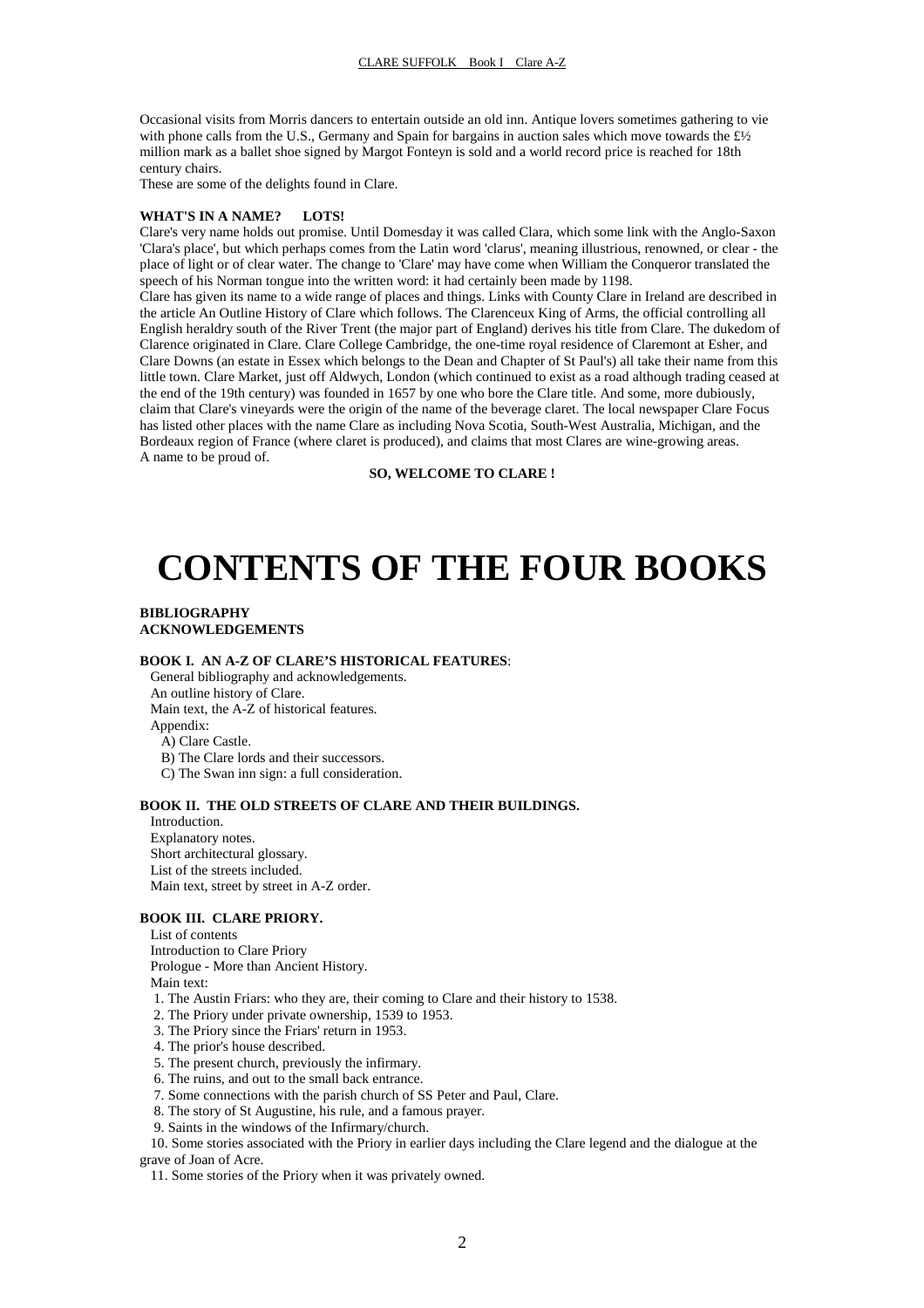Appendix: Information about room alterations at the Priory. Epilogue

# **BOOK IV. CLARE PARISH CHURCH.**

Introduction.

List of contents. Main text:-

- 1) An account of the church.
- 2) The visit of WilliamDowling an his destruction of 'images'.
- 3) Connections with Clare Priory.
- 4) Miscellaneous facts and stories

Appendix:-

- A) The Green Man and his religious significance.
- B) Coats of arms and hatchments, and how to read them.
- C) Vicars. Of Clare.

Epilogue

# **BIBLIOGRAPHY**

I regret this is very brief but , as mentioned earlier, this is due to the fact that much of my material has been collected over many years from a wide variety of sources**,** during which time I had no plans to do anything with it, but just stored it. So, sadly I cannot supply a proper bibliography, but can at least refer the reader to some major books.

#### **MAJOR BOOKS ON THE TOWN AND PRIORY.**

BARNARDISTON, K.W. Clare Priory (W. Heffer, 1962, but now out of print).

 *This was written in manuscript form early in the twentieth century and published as a book by her daughter, Bertha, who added the last chapter. Mrs K.W. Barnardiston was originally Katherine Elves, and in 1902 married her cousin Sir George Digby Barker, a widower, so becoming Lady Barker. In 1916 she became a Barnardiston by a second marriage, to Lt Col Ernald Barnardiston (of the family who had owned the Priory in the 16th and 17th centuries) becoming Mrs Ernald Barnardiston. She therefore had close family links with the Priory over the centuries, and spoke from the inside of a place she knew and loved. No account of the Priory would be complete without some personal stories as she set them down*.

HARPER-BILL, C. (ed.) The Cartulary of the Augustinian Friars of Clare (Boydell Press/Suffolk Records Society 1991) *Text and comment on ninety-two late 15th century folios.*

THORNTON, G.A., A History of Clare Suffolk (W. Heffer, 1928, but now out of print). *A masterpiece of wide and deep research.* 

# **OTHER BOOKS PROVIDING BACKGROUND INFORMATION.**

ALTSCHUL, M. A Baronial Family in Medieval England: The Clares, 1217-1314. (John Hopkins Press, Baltimore, 1965). *This is a limited edition book, kindly presented by an American who traced his ancestry back to the de Clares, and may be on the reference shelves at Clare library*.

CAUTLEY, H. Suffolk Churches (Suffolk Historic Churches Trust, 1982).

DYMOND, D. and MARTIN, E. (ed.) An Historical Atlas of Suffolk (Suffolk County Council Planning Department and Suffolk Institute of Archaeology and History, 1988). *This contains articles on many relevant subjects, with very comprehensive bibliographies.* 

THORNTON, G.A. (Mrs J.G.S.Ward). A Short History of Clare Suffolk. (Produced in 1963) *A valuable summary and occasional updating of the larger book, available from Butcher's of Clare.* 

WARD, J. English noblewomen of the later Middle Ages (Longmans, 1992). *Although not solely on Clare, this contains much about Elizabeth de Burgh, who often lived at Clare castle.* 

SUFFOLK PARISH HISTORY (Suffolk Archaeological Unit, Shire Hall, Bury St Edmunds, Suffolk). *A box of material providing much information in a succinct form.* 

RELEVANT VOLUMES OF THE OXFORD DICTIONARY OF ENGLAND, (Clarendon Press). The list 'BUILDINGS OF SPECIAL ARCHITECTURAL OR HISTORIC INTEREST *from the County Council.*  CLARE ANCIENT HOUSE MUSEUM CD-ROM on Clare houses. *Contains much information on history of houses and family details from the archives.*

CLARE: ANNALS OF THE BOROUGH, a series of booklets by David Ridley. *Gives details from archives from different periods of history.*

PASHLER'S LANE: A Clare childhood by Elizabeth Holdgate (Fell Beck Press 2002) *offers a descriptive account of growing up in Clare in the 1930s.* 

Many books on Clare, large and small, can be purchased at Butcher's newsagents, Well Lane, Clare.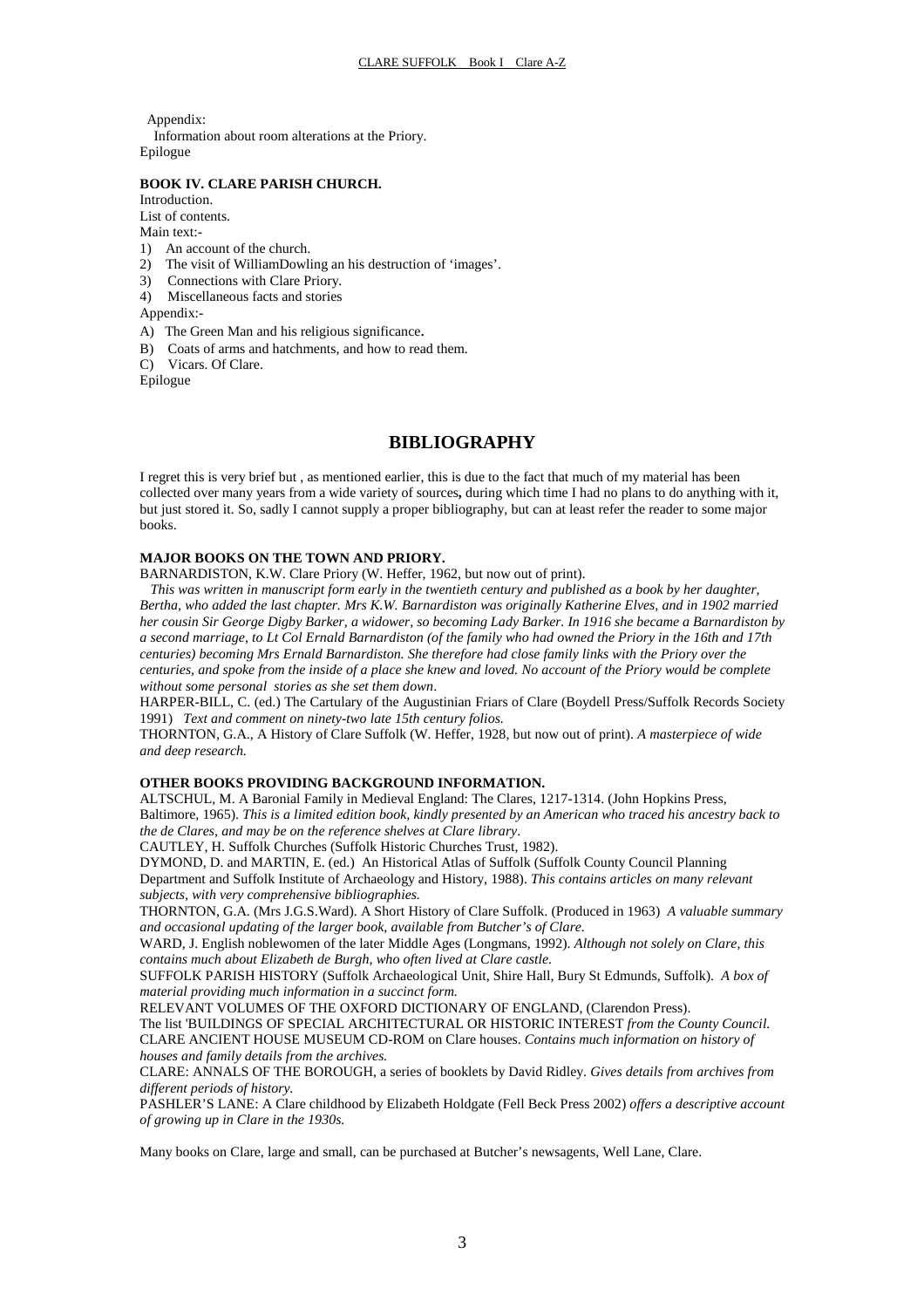# **ACKNOWLEDGMENTS**

I trust that in drawing on the writing of Gladys Thornton and Mrs Barnardiston I have acted in the spirit of the hope expressed by Mrs Barnardiston's daughter - that her mother's material *'would form a base for further exploration, and keep on record the care, skill and study devoted to one of the most attractive historic houses in England while it was still the home of Suffolk people'.* I urge anyone interested to try to buy a second-hand copy of the two books.

I appreciate the interest shown in this project by relatives of the authors of the two major books on Clare:- Dr J.Ward, daughter of Mrs Gladys Ward (neeThornton) and Tony de Fonblanque, who had his own memories of the Priory's last stages as a private residence.

I am also very grateful to David Ridley for much information about individual buildings and some other aspects of the town's history, to Roy Sutton for help on points of heraldry especially regarding the Swan Inn sign, to Geof Perry for information about the railway, to speakers at Clare Historical Society and other meetings, to owners of interesting houses who have opened their doors to me (I would like to have talked to more such owners but personal circumstances restricted this), and to other local residents for encouragement and helpful suggestions. I have appreciated the friendly assistance and use of material from the community at the Priory and Fr Benedict Hackett, Augustinian historian, who scrupulously checked the text of Book III. Some other acknowledgements are made at relevant points in the books. Although I cannot now identify many miscellaneous sources I remain grateful to the unknown people on whose material I have drawn. But blame me for errors in what follows, not any of these kind people! If I am told of errors and unforgivable omissions, perhaps I can correct them in due course. David Hatton February 2004

# **CLARE, SUFFOLK: BOOK I AN A-Z OF CLARE'S HISTORICAL FEATURES**

# **AN OUTLINE HISTORY OF CLARE**

Clare is a living history of England. A thousand years and more have left their trace in a general atmosphere, which one can feel in the town. Leigh Alston, local historian, has claimed that the fact that Clare has many buildings of  $13<sup>th</sup>$  century origin, whereas most historical towns only go back to the  $14<sup>th</sup>$  century, places Clare high in the list of interesting historical towns in the whole country. There can be few places in which the unfolding of history can be so clearly traced as in Clare. Its greatest prosperity came with the wool trade, particularly from the 15<sup>th</sup> century onwards. When that faltered there were ups and downs – but finishing on the up. Clare continued to change and grow through the centuries: seventeenth, eighteenth, nineteenth, twentieth, twenty-first centuries – different forms of work and architecture. The railway came, and went. But take a look back……..

Relics from the stone and bronze ages have been found – some details are given later. The old Rum bridge on the road towards Stoke used to be called Rome bridge (a fact sadly now omitted from OS maps) perhaps hinting at Roman days. There were Roman settlements at Long Melford and Wixloe and a map indicates a possible road passing through Clare. The ambushing of the Roman ninth legion by Boudicca (Boadicea) was somewhere not too far away. Clare grew in importance in Anglo-Saxon times. It was a fortress town at the confluence of several streams with established and good trading facilities. Earl Aluric the Saxon son of Wisgar had his 'fortified seat' here, with a small religious community, probably between the Saxon church of St John and the Saxon mill, on what we speak of as the castle site.

The Normans saw the strategic significance of the site, and came to Clare very soon after the conquest. They found the setting was rich and fertile, and referred to it in Domesday – see the entry in the A-Z which follows. It already had status as a borough. Domesday says *'Then as now a market; now 43 burgesses'* and speaks of it as one of the seven boroughs of Suffolk. William the Conqueror normally rewarded those who had helped him carry out conquests with gifts of land. He gave the Honor of Clare to Richard de Bienfaite, a close relative of his. An honor was a cluster of estates or manors, and Richard became 'lord of the manor' for about a hundred and seventy of such areas in Norfolk, Essex, and other counties, with ninety-five in Suffolk. It was these which became known collectively as the Honor of Clare. Clare was one of the largest of the Suffolk manors and became the administrative centre. It was larger than the borough, stretching out to include Chilton and part of what is now Stoke-by-Clare, and running halfway to Cavendish.

Richard was to become the forerunner of a long line of de Clare lords. In the early years they developed the site of the Saxon fortifications into an extensive motte and bailey castle. The Clare lords and their descendants were among the most important men in the nation and were involved in very many of the major happenings of their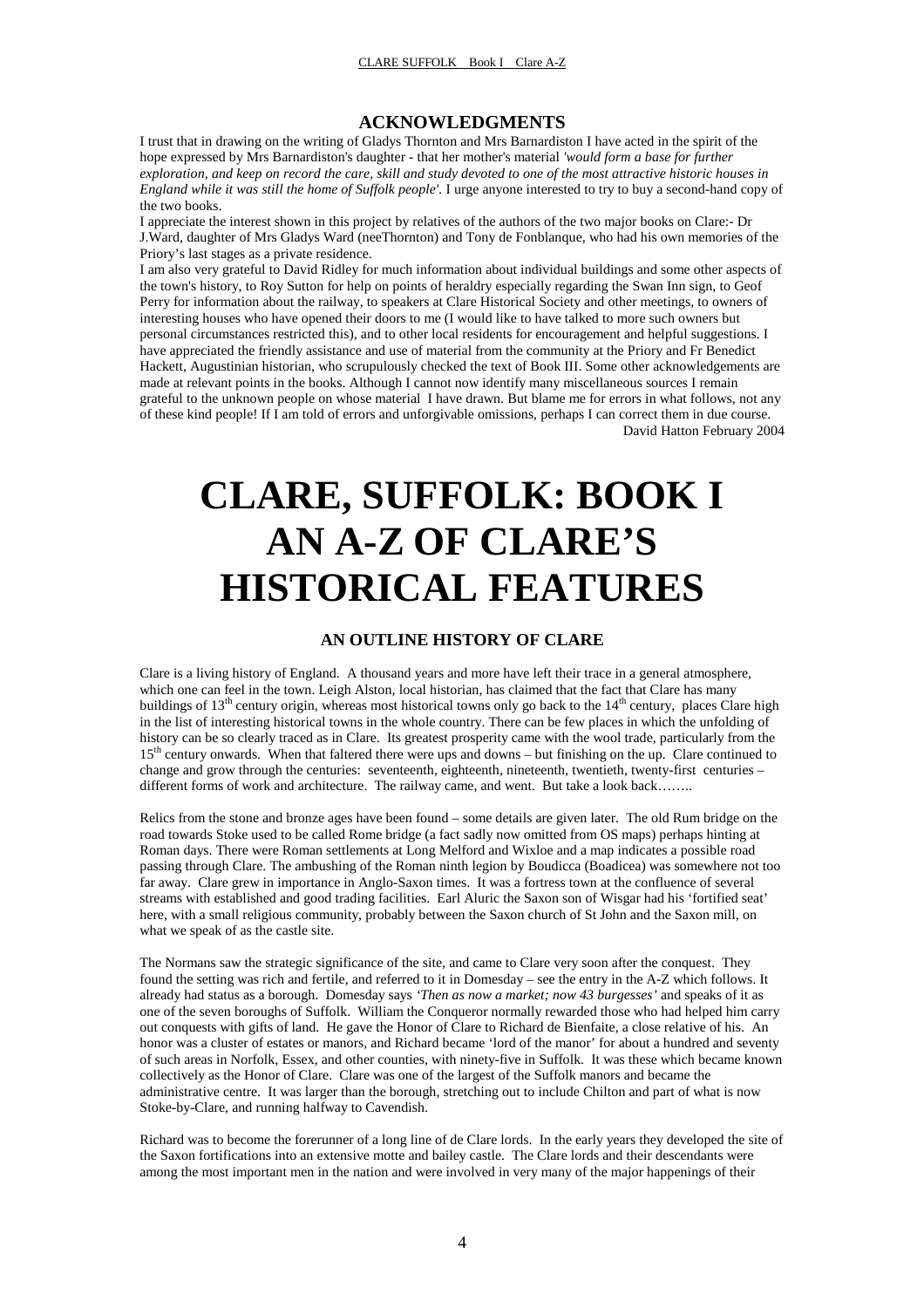times. They built castles widely and fought in Wales and Ireland and Scotland and France. They were involved in the crusades, the struggle between king and barons, Magna Carta, the creation of the first parliament to move towards democracy by involving elected commoners as well as lords, the founding of universities and of Tintern and other abbeys and priories. The seat of the earldom of Hertford was at Clare, and the earldoms of Gloucester and March came here.

When Elizabeth de Clare became a de Burgh through marriage, two families which had been involved with names and events known to every school child were linked. Two de Clares and a brother-in-law were three of the main characters hunting with King William Rufus (there has been a suspicion he was their true prey) when he met his death in the New Forest (see the entry '2. 1090, Gilbert' in Appendix B at the end of this A-Z. Thomas de Clare and Richard de Burgh of Connaught plotted with Robert the Bruce, while Elizabeth, daughter of Richard de Burgh, became the Scotsman's second wife. A de Burgh married into the Mortimer family, a family which sometimes cooperated with and sometimes tussled with the reigning king, and which eventually secured the throne for itself. Chaucer the poet started his working life as a page to Lionel, Duke of Clarence, and brought Clare Hall into his writing under the pseudonym 'Sole Halle'.

The de Clares were closely related to the monarchs from the early days. Richard of Bienfaite, the founder of the Clare family, was, as mentioned above, a close relative of William the Conqueror. Joan (of Acre) was a daughter of Edward I. Elizabeth de Burgh married Lionel, son of Edward III, while one of her descendants, through that marriage into the Mortimer family mentioned above, became king of England in the person of Edward IV. Potted biographies of the Clare branch of these lords and their successors will be found in Appendix B. And the ordinary people: names on the town's war memorial e.g. Bareham, Ellingham, Fuller, Ince, Martin, Twitchett (to mention but a few) are found through the centuries, and continue today.

Regarding civic affairs, much followed on from the fact that Clare became a borough from the time of the early Norman lords. Details of what this implied will be found in the entry The Borough of Clare in the A-Z which follows.

The commercial side was also of great importance. The town had a market in Saxon times, and by the 1200s it was a busy trading place. From the 11th right through to the end of the  $16<sup>th</sup>$  centuries there was plenty of employment and prosperity in Clare. The castle employed hundreds of men and women. Some of its craftsmen (smiths and carpenters and so on) worked in the town as well as in the castle. Agriculture and trading provided a good livelihood for many others, and the poor and infirm were not ignored. At the height of its glory, in the time of Elizabeth de Burgh, 'the Lady of Clare', an army was maintained at the castle, many of the men being recruited locally. From the late 13th century onwards Clare was closely associated with the Suffolk woollen industry, and this contributed greatly to its wealth and importance. Trade increased enormously in the 15th and 16th centuries, helped by Flemish weavers who settled in the district leading to East Anglia becoming the richest part of the country, with a main highway to London running through Clare. A decline set in during the 17th century. Much trade had also been lost as a result of the River Stour being made navigable as far as Sudbury in 1709. Handloom weaving came to an end about 1800 and the last weaver died in 1825, aged 83. Another local cottage industry over the years was the making of straw-plait for ladies' bonnets. Its main source of income gone, Clare sank into insignificance, becoming just a small agricultural centre. When the railway came, farmers could easily send their produce elsewhere, so the market declined and soon disappeared. One wonders how the passage of great commercial wagons bringing goods to and from the station compared with lorries in the same streets today, when it just bangs its way through. Early in the 20th century policemen controlled the traffic at both the Bell and Well lane corners.

But none of these changes brought things to an end for Clare. Farming continues to some degree. Several small workshops keep wheels turning. Shops and other services draw people from nearby villages. Increased mobility means people can continue to live in Clare although working elsewhere (but access to London by public transport was easier in the first half of the 19<sup>th</sup> century than nowadays, with passenger coaches leaving the Half Moon at 6.30 and 7.30 a.m. every weekday, and also 5.30 a.m. on Mondays). And hardly a day passes now without visitors looking around the church and wandering along the streets, while cars with foreign registration plates are often to be seen especially in the holiday season.

#### A few other miscellaneous points.

Sums of money are mentioned several times in the text. Values change over the years, of course, and one cannot easily express in modern coinage the old figures which I have sometimes quoted. It may be of interest to realise that when the Normans came the silver penny ('d.' = denarius) was the only English coin, and represented the value of a day's unskilled labour. Two hundred and forty of them were meant to weigh one pound, but they were often clipped around the edges or cut into halves and quarters for smaller values. The halfpenny and farthing became official coins in 1278.

Did 'our' Clare give its name to County Clare in Ireland? The records of the Royal Society of Antiquaries of Ireland contain a lecture given in 1856/7 which quotes from a 1681 publication 'Journal of Thomas Dyneley, giving some account of his visit to Ireland, 1681'. This alleges that one area of the country was allotted to Sir Thomas de Clare *'whence at this time it retains the name of County of Clare'* , an assertion of a linkage of County Clare with the de Clare family – a family which over the years had branched out well beyond 'our' town. This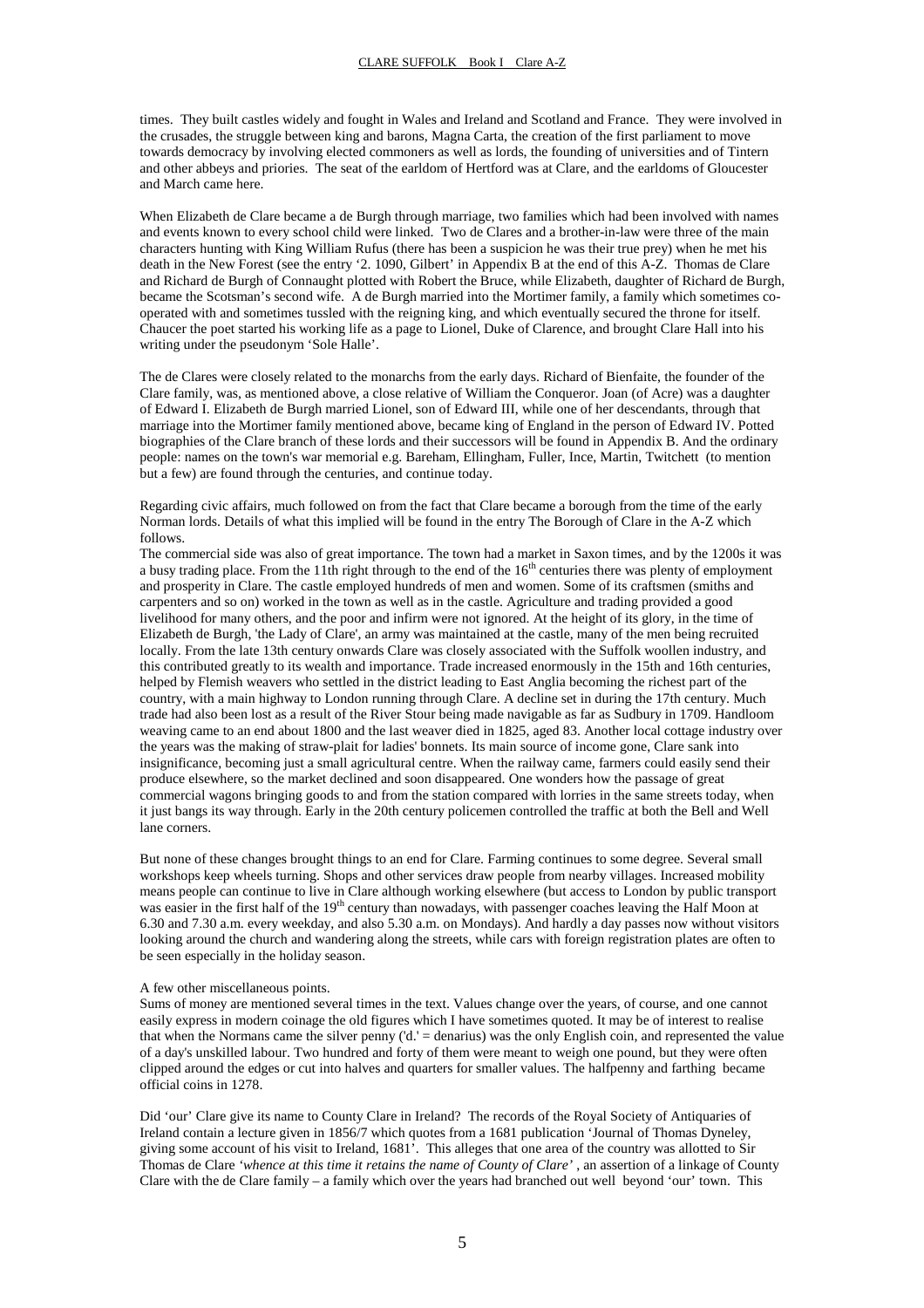Thomas Dyneley also suggests that the local (i.e. Irish) Augustinian canons' Clare Abbey might have been founded by the Lionel, Duke of Clarence, who is buried at our Augustinian friars' priory – but this cannot be so because, apart from anything else, it was founded in 1189, sixty years before the Augustinian friars came to England and established themselves locally, and also the canons and friars are not related. In fact, probably for centuries before Duke Lionel's time, a local plank causeway across a muddy creek in Ireland may have given its name to the nearby village, Claremore, or Clar atha da Charadh, which might have been the origin of the Clare name in Ireland. An historical lecture on the period, speaking of the activities of Thomas de Clare says 'His surname derived from a place-name in Suffolk, and was unrelated to the (Irish) manor of Clare, or Clar atha da charadh, in the old kingdom of Thomond'. However, there is also a Clare castle over there, and this might well have reflected the de Clares' share in the attempted conquest of Ireland (see the later notes on the Clare lords)), so perhaps the Irish 'Clare' place name got married to the Suffolk one, without us being able to claim that their name springs from ours.

The Clare local newspaper 'Focus' has claimed that other Clares are found in Nova Scotia, south-west Australia, Michigan, and the Bordeaux region of France and that these are all wine growing areas. It has been asserted that the name 'claret' also derives from Clare.

But we must stop wandering and wondering. It is a fact that there are volumes of history behind those three chevrons still used as Clare's badge – a badge which was one of the earliest known uses of arms, since its chevrons evolved from the chevronny arms introduced by the 1140s by one of the early lords of Clare. Clare today and yesterday…...to borrow and adapt a phrase used by St Paul of his home city - 'no mean town'.

#### **THE USE OF ASTERISKS. The material in this book inter-relates with that in Book II. \*One asterisk means there is another reference to the subject here in Book I ,which will be found in its alphabetical position. \*\*Two asterisks indicates a related entry in Book II, which will be found under the address given**

ALMSHOUSES. Present-day almshouses exist in Church Lane, approaching the church and at the side of the Ancient House. References to almshouses date back to 1462, when the vicar of the time left a meadow to provide fuel for the poor living there. In 1594 the almshouse residents had cause to complain of improper administration. A reference in 1674 indicates there were several almshouses then, perhaps four. The site of these appears always to have been near the present ones to the south of the church, and a 17th century record relates them to the High Row (High Street). White's directories of the 19<sup>th</sup> century indicate there were sometimes two and sometimes four additional ones, *'near the common pasture'*. There is also a reference to the *'eight almswomen who were given 2 shillings weekly and a gown and 30 bushels of coa1 yearly '.* 

THE ANCIENT HOUSE. Despite the inscribed date, this house in High Street near the parish church probably originated some time between 1350 and 1450. It provides outstanding examples of 17c pargetting (For more information on this process see the Introductory Notes at the start of book II). The side facing the church contains many other features worth exploring, including the carvings below an upper window. The house is now the local museum but has rooms reserved for holiday lets. For full details see under \*\*High Street in Book II. ANGEL INN. Ancient rent records mention an inn of this name in the old Market Street before 1650, sited at what

is now 6 Market Hill.

ARCHAELOGICAL FINDS – smaller items. Most information below is from *'5uffok Parish History'*', a box of useful material from Shire Hall, Bury St Edmunds, where computer reference numbers to information on ancient sites will also be found. Dates quoted here are those assigned to each period in general, not to the artefact in particular. The periods overlap each other to some degree.

Palaeolithic (before c.10000 BC). Oddments.

Mesolithic (c.10000 BC to 4500 BC). Stone implements and worked flint.

Neolithic (c. 4500 BC to 2000 BC). Flint and greenstone axes and worked flint.

Bronze Age (c.2000 BC to 700 BC). Axe, dagger, human bone, gouge and stone hammer.

Iron Age (c.700 BC to 43 AD). Stone quern ( $=$  a mill for grinding corn).

Roman (43 AD to c. 410 AD). Puddingstone quern, coin, pottery, sepulchral urns, and a bronze figurine

(Mercury or a dancing boy). Also, some bricks incorporated in the Parish Church.

 Early Saxon (5th century AD to c. 650 AD). Middle Saxon (c. 650 AD to 850 AD).

Late Saxon (c. 850 AD to 1066 AD).

 Medieval (1066 AD to c.1500 AD). Finds in Clare include a crucifix (see entry \*Cross, re1iquary*),* coins, a spur, a lead seal, pottery, hearths which probably represented the sites of small huts or barracks in the outer bailey of the castle, and shoe leather, soles and uppers identified with the turnshoe soles of c. A.D.1350-1450.

BAPTISTS IN CLARE. See under \*Nonconformist religious groups in Clare*.* 

BAYBRIDGE. Another name for \*Pysenebregge*.* 

BEAR AND CROWN. See \*\*Old Bear and Crown hotel, 20 Market Hill.

BEAR INN. Another one time name for the Bear and Crown.

BELL INN. A very old inn, now the \*\*Bell Hotel, 12 Market Hill.

BLACK DEATH IN CLARE. See in the note \*The Common*.* 

BOAR AND GRIFFIN, Well Lane. 16th century house, at times an inn or shops, now a speciality book and tools shop. See \*\*Well Lane.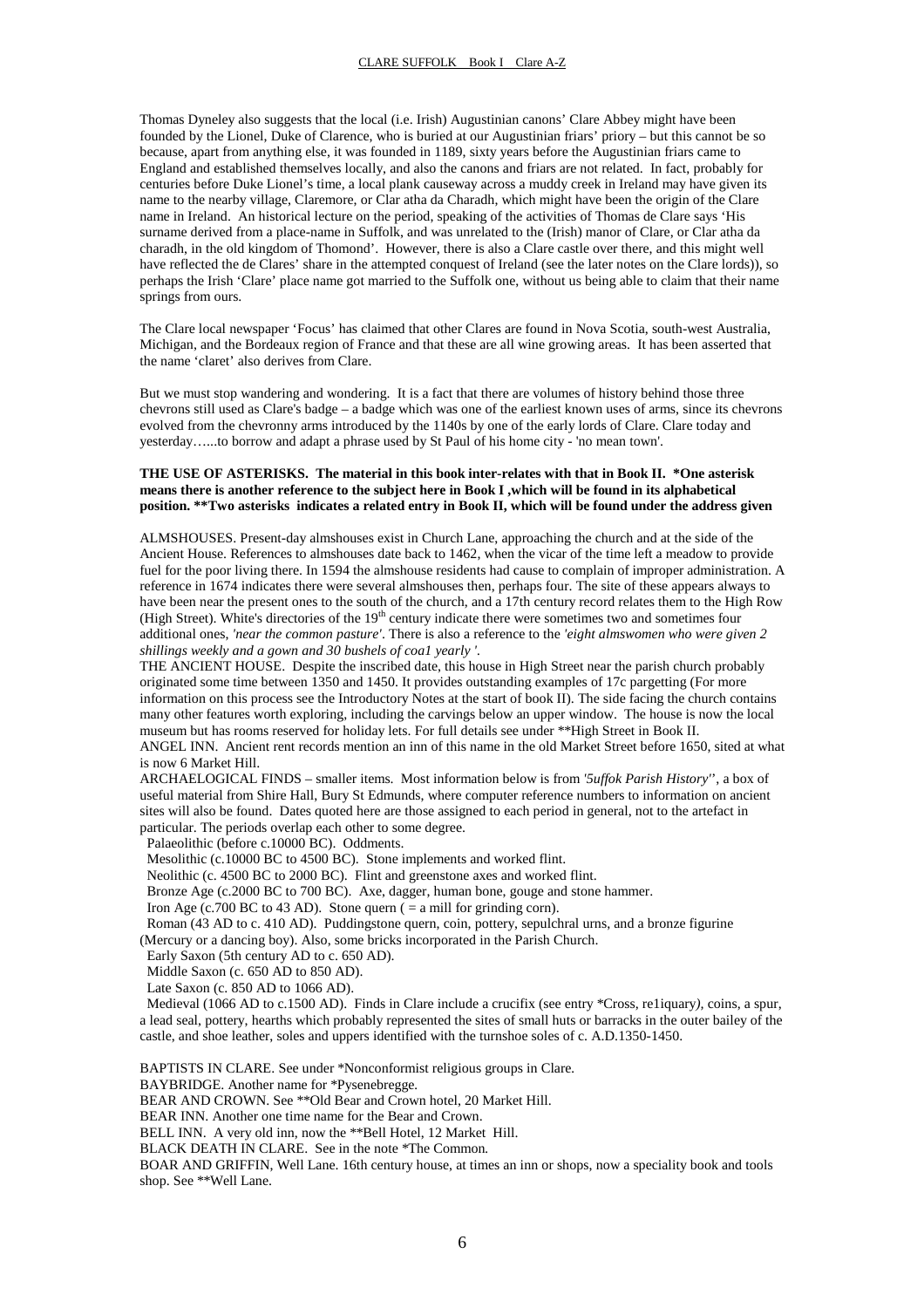The BOROUGH OF CLARE. Perhaps the most important event in the town's civic history occurred when it was made a borough by grant of one of Clare's lords. No charter has survived to prove the date, and the first definite mention of the borough status is in 1262. This grant meant that the town controlled its own internal affairs, governed by its own elected officials. There were two bailies (the equivalent of a mayor) in 1273 and later on constables and ale-tasters. The borough was carved out of the manor and stretched from fields edging on what is now Callis Street in the north to the bailey and Nethergate Street and the river in the south, and from a short distance along Cavendish Road in the east and the Hawedych (south of High Street) in the west. The borough reached the height of its development during the 14<sup>th</sup> and 15<sup>th</sup> centuries, but after the lands of the de Clares became a Royal possession its importance began to wane, and this decline continued throughout the 16<sup>th</sup> century. The Vestry Meeting took increasing power and gradually took complete control. Although the title 'Borough' continued until the 1800s, by the  $17<sup>th</sup>$  century burgesses had ceased to be elected, and two different administrative bodies were governing the town. The Vestry remained a power until it was superseded by the Parish Council appointed under the Local Government Act of 1894. See also in the earlier article An Outline History of Clare, and the entries \*Courts in Clare and \*The Vestry Meeting.

BRICKWORKS. In 1807 John Jarvis used bricks from his own works to re-front his house \*\*20 Church Street. A Mr W. Jarvis was still making bricks early in the  $20<sup>th</sup>$  century. Clay was dug from low-lying fields near Hermitage Farm and transported by a small railway to the kilns across the road. Here it was made into bricks which were then fired and stacked ready for distribution. The bricks were of a good red colour and bore the name 'Jarvis Clare'. Local builders collected the bricks with their horses and carts. The brickworks were closed during the 1914-1918 war, when it was feared that the glow from the kilns would attract enemy raiders. The works did not re-open afterwards because cheaper bricks were then available elsewhere.

BRIDEWELL. The name 'bridewell' is not just a local name but derives from a famous house of correction near a well dedicated to St Bride in London, and then applied generally to such buildings. Bridewells were set up by an Act of 1576 to house and reform the so-called 'sturdy beggars', the able-bodied or 'undeserving poor', and were often virtually prisons. The first mention of one in Clare is 1700. It used to stand on the south side of the corner of Sheepgate Lane and Bridewell Street, and gave its name to the street. It is known to have been of clay construction with thatched walls. One record shows the three prisoners then in residence being chained to heavy logs and fed on bread and water. The old jailer's house, now 28 Bridewell Street, is still occupied – as a more private house! The Bridewell stood to its west, that is, behind the present house. See also \*\*Bridewell Street.

BRIDEWELL HOUSE. See above for the Bridewell and the jailer's house. The nearby modern house with the same name is not connected historically but has taken its name because of its proximity to the old Bridewell meadow which stood behind it.

BRIDGES. See \*Rivers and Bridges.

BULL INN. See \*\*1 Nethergate Street*.*

BURIAL GROUNDS. There are several old burial grounds. There is a Baptist one along \*\*Cavendish Road by a small entrance to the country park, a Presbyterian or Congregational one by the United Reformed Church off \*\*Nethergate Street, and, of course, the one around the Church of St Peter and St Paul. The Quakers had one, now covered by the garden of \*\*3 Cavendish Road. The cemetery currently in use is reached by a drive near Church Farmhouse, High Street.

Ye BUTCHERRIE. A name sometimes applied in the past to that part of \*\*Church Street which is now High Street.

#### CAMP. See under \*The Common.

CASTLE. This is in the Country Park. A fragment of a Norman castle keep stands on the top of a motte or mound (the motte itself may be Norman although some have claimed it was there in the days of the Saxon castle) and can be reached by a spiralling path. An old curtain-wall runs down an earthwork which is part of the old ramparts separating the inner bailey (where the railway station and sheds now stand) from the outer bailey. Towers and a drawbridge stood nearby. Parts of the old moat, earthworks which protected the outer bailey, and a few other features still exist. Fuller details are given in Appendix A.

CHANTRIES. The word chantry is used both for endowments (money or lands) for the singing of Masses for the dead, and also for the chapels or altars where these took place. There used to be a chantry along the Cavendish road, just beyond the present Highfields estate. See also \*St Mary's chantry and \*St Edmund 's chantry*.*  CHAPEL COTTAGE, or CHILTON CHAPEL. See \*Wentford Chapel.

CHURCHES IN CLARE. There are four:- Baptist, Church of England, Roman Catholic, United Reformed. For further details see *\*\** High Street, Parish Church and \*Nonconformist religious groups in Clare and \*Priory*.*  A count on March 30<sup>th</sup> 1861 showed attendance at the three churches then in Clare (the Catholics did not have a building at that time) as:-

|                                  |     | Morning Afternoon Evening |    | <b>Sunday School</b>                 |
|----------------------------------|-----|---------------------------|----|--------------------------------------|
| Baptist chapel                   | 300 | 380                       | 60 | 70 (afternoon)                       |
| Parish church                    | 300 | 750                       |    | $160 \text{ (moving)}$ 180 (evening) |
| Independent chapel (now URC) 200 |     | 340                       |    | 75 (morning) 76 (afternoon)          |

CHURCH OF SS PETER AND PAUL, the Parish Church. The earliest part of the present building is the lower part of the tower, which is 13c. A major reconstruction between 1460-1520 added a clerestorey, west window and aisles, at which time the widening of the church encroached upon the porches. The chancel was almost completely rebuilt in 1617. For fuller details see \*\*High Street and also Book IV, Clare Parish Church.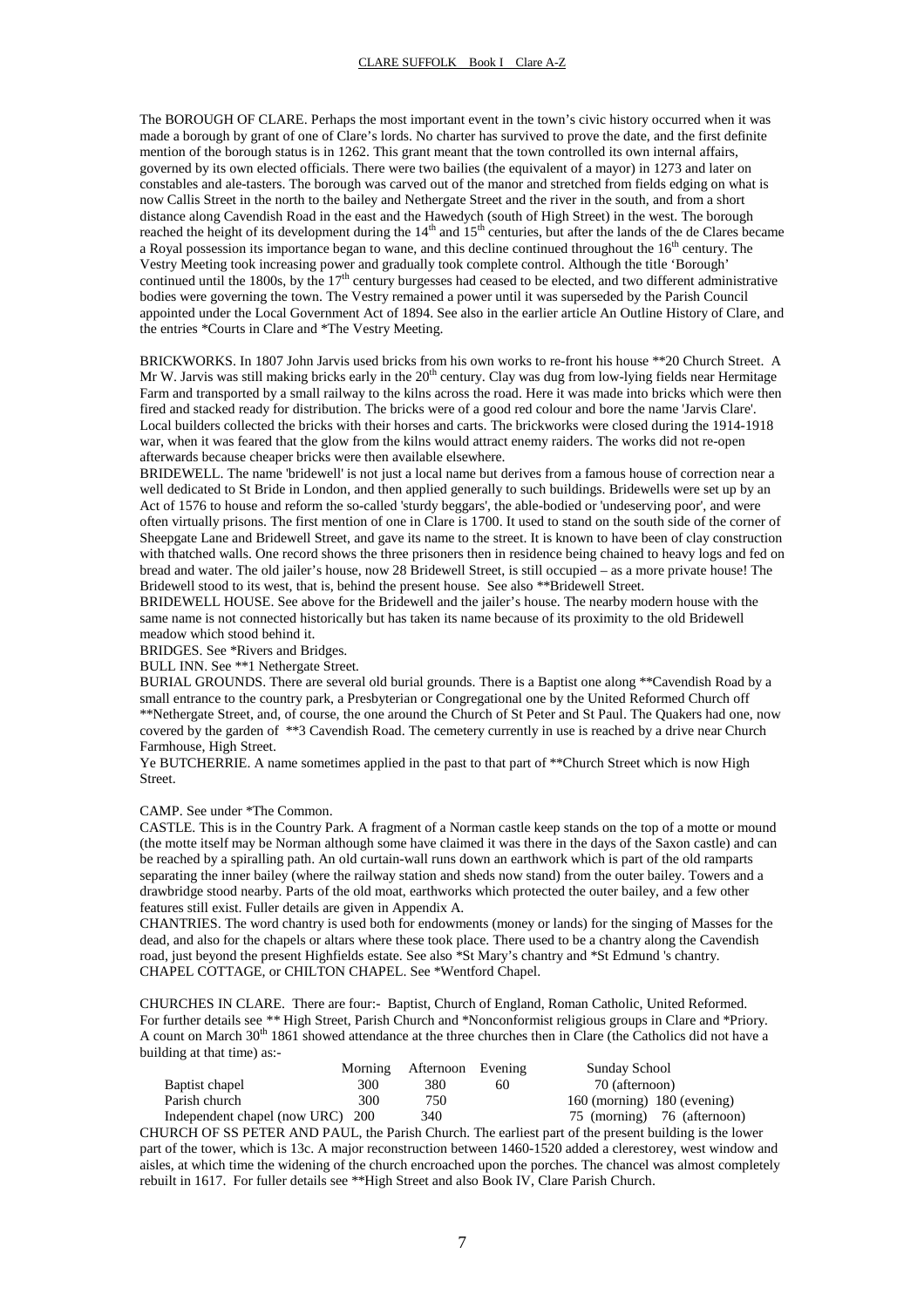CLARE CASTLE COUNTRY PARK. See \*Country Park.

CLARE COLLEGE CAMBRIDGE owes much to Clare. When the original University Hall failed financially, Elizabeth de Burgh bided her time, then took it over and between 1336 and 1346 re-founded it as Clare Hall, later to be called Clare College.

CLOTH HOUSE*.* Part of Nethergate House, \*\*8 Nethergate Street.

COAL YARD. See \*\*High Street, St Peter's Close.

COCK INN, \*\*3 Callis Street. A  $17<sup>th</sup>$  century inn still in business.

The COMMON, with Clare Camp. The earliest Clare common was where Common Street and its houses now stand in the north of the town. That old site appears once to have been the location of a substantial excavation, presumably for flints used in the building of the church and castle. The present lower common can be approached at the end of Common Street and turning right for the site of the camp, or by going up the old Sheepgate Lane and soon turning left across a stile, or by a short footpath and gate between numbers 8 and 10 Bridewell Street.

 The move towards common use of the land came after the Black Death, when labour became scarce and the Clare lords leased out parts of the manor. The Black Death reached its peak in Clare in the summer of 1349, when between a third and a half of the population died (although the population was already declining). Apart from this 'natural cause', attempts were made to obtain for the town these manorial pastures which had originally been part of the estates of the Duke of Clarence. In 1509 the townspeople obtained a grant of these lands from Catharine of Aragon when she was queen. The land was to be used for the benefit of the townspeople, enabling them to pasture their cows at a low rent. The church records show that the common was divided into cattle walks, a walk being the assumed area one cow required. Each tenant paid twenty pence for a summer walk and eight pence for a winter walk. Around 1580 the land was to be used for financing relief of the poor, but in 1609 local tradesmen seized it for their own benefit. A long legal action followed, after which the land was let at commercial rates to cover the legal costs. Then the 'industrial poor' (that is, those who could be put out to work) were meant to benefit, but overall it seems not much benefit filtered through to the poor. In 1850 the Common Pasture was *'let in gates for 40 cows for such persons as do not occupy 15 acres of land'* the sum payable for each cow being 25s. In addition the vicar had *'the depasturing of two cows*'. The common is still managed by a Charities Committee, although now with many allotments and fields beyond - a total area of approximately 62 acres (25 hectares).

 The most interesting feature of the present lower common is the site of what appears to be an ancient camp. It is one of the most impressive earthwork enclosures in East Anglia, and the best-preserved in Suffolk, although not as large as the one at Burgh, near Woodbridge. Despite the fact that dwellings in Bridewell and Common Streets have encroached on the site, the main features of the camp can be traced. It is D-shaped, approximately 200 metres each way, occupying about 12 acres (5 hectares). It has a wall and ditch. The ramparts and counterscarps are of three to five metres, despite erosions made by centuries of depasturising by horses and cattle. They are most complete on the north and south sides, but are also recognisable elsewhere. There are entrances on the north and south but the main one is thought to have been to the east, where entry can still be gained through a footpath and small gate between 8 and 10 Bridewell Street.

 The site may indicate a very early settlement made at Clare, the presence of spring water doubtless helping the choice of its position. Preliminary studies to gain information were carried out in 1994 and at the time of writing it is hoped a proper excavation will be carried out before too long.

 The date of the enclosure is still very much a matter of debate. Fantastic guesses have stretched back to 1200 BC The author's grandchildren were once delighted to find a bone on the site, and did not want to believe it was from a dead bullock, or brought by a dog! At the very least, standing on the top of the earthworks nowadays, with or without grandchildren, it is easy to imagine, if not a fort, huts and their inhabitants inside a strengthened circumference.

 Earlier names for the area were Houndwall and Erbury. (Dickinson, archaeologist and one-time resident, suggests the town itself might once have been called Erbury). The word Erbury is stated to mean 'earth fortification' and to be an Old English word, which suggests the earthwork was in existence before the Norman conquest. Are its beginnings to be found in the Iron Age? or Roman days? - or later?

 Early in the 19th century it was described as Roman, but it seems most unlikely that the site started as a Roman camp. Certainly Romans were in the Clare area, because coins, sepulchral urns and a bronze figure of Mercury have been unearthed, though not on this site. But Clare's 'camp' has not got the regular form which Roman fortifications had, and its origin has often been assumed to be earlier.

Was the site an Iron Age hill fort or fortified village (for information on Iron Age dates etc see \*Archaeological finds and also the note at the end of this entry) possibly taken over later and used by the Romans? An Iron Age date has been suggested by analogy with other, broadly similar, enclosures elsewhere, but no Iron Age artefacts have been found here to confirm this theory, nor traces of the circular buildings associated with that period. Although an Iron Age date is possible, the idea of it being a hill fort is unlikely. There are very few of these in East Anglia, the terrain not encouraging them, and the Clare site certainly cannot be said to command any surrounding area. If it is from the Iron Age it was probably not a fort but served some other purpose. In the similar enclosure at Burgh, human and horse bones have been found arranged in such a way as to suggest ceremonies connected with a cult, and the same may be true of Clare. It is a fact that such cult sites did have banks and ditches.

 In the 1970s English Heritage stated they thought the site was medieval, and more definite information exists about these later times. The enclosure was certainly in use in the medieval period, either having only been built then, or an older site having been brought back into use then. The area was an administrative centre throughout the Middle Ages. Early 14<sup>th</sup> century records indicate the area contained many agricultural buildings, and probing and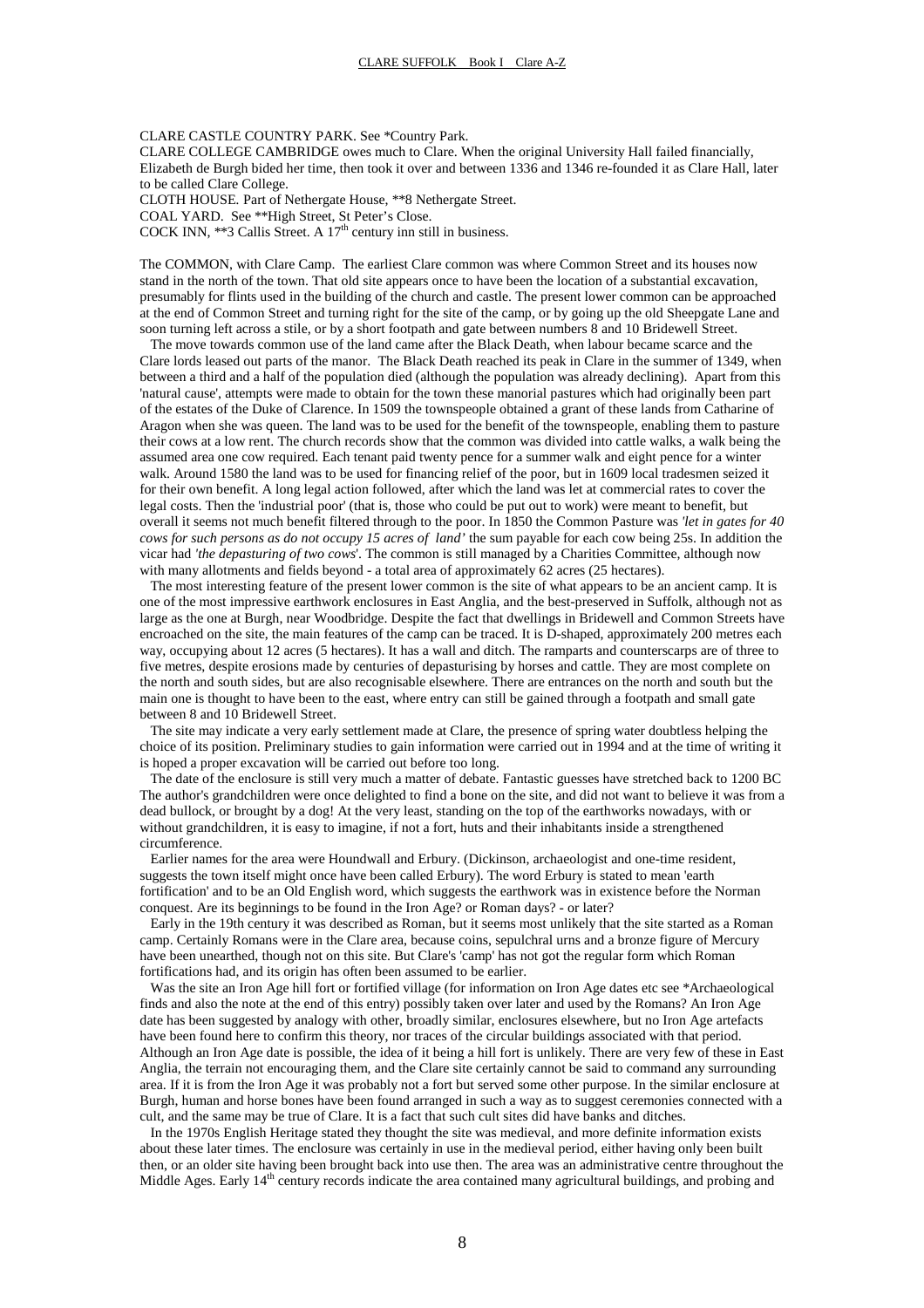surface examination have now provided proof. An earthwork survey by the Royal Commission on the Historical Monuments of England in 1994, and a subsequent geophysical survey by English Heritage have confirmed that there was a complex of buildings in the south-west corner of the enclosure which are likely to have been the manorial buildings. These included one of 54 x 14 metres and another of 14 x 13 metres, with partitions within. In all the site seems to have included at least two grain barns (one perhaps comparable to Cressing Temple), sheep houses capable of containing 350 sheep, a dormitory for workers and the manorial bailiff, granaries, a smithy and stables, and other buildings. Walls were of thatched cob and stood two metres high. In 1606 some building was going on in connection with a 'sheepcote barn'. Sheep cot means sheep house and indicates some old buildings were still in existence at that time. \*Sheepgate Lane was once known as 'Sheep Cott Lane', a title which appears on a 1809 map presumably continuing the memory of a 'sheep house' here.

 The 14th century records also speak of gardens, perhaps in the north-east of the site, and the sale of produce from them including foodstuffs for the castle. When Catharine of Aragon gave land to the people of Clare early in the 16th century the area given was described as Erbury Garden. A reference from 1342 speaks of a house for the Lady's deer 'in the garden', and there is mention of a sepulchre (perhaps a copy of the Jerusalem sepulchre?) *'in the garden'*. A 1347 reference speaks of *'tilling the garden'*, and of turfs being brought in. It is known that the Clare lords who inhabited the castle had ornamental gardens, leisure areas, and lakes. Most of these features have always been credited to the castle area, but the question has been raised whether some, at least, were in the area we now know as the lower common, which, certainly had ponds on the site.

 The vista from the Camp towards the castle must have been striking. The town was laid out to create a vast oval market place between the camp and the castle. Wide roads approached the church, and a wide space at that time ran from one side of Market Place to the further side of High Street, the church filling one end and the great castle keep dominating all.

 Moving to a later age, the site was re-occupied by 1724 when records show a house next to the churchyard was to be pulled down and re-assembled on the common. In 1746-7 two smallpox houses existed. One was in the northern section, adjacent to the old pond, and this was still there in 1846-7. It had, however, disappeared by 1884, though the platform it occupied can still be seen. The other was in the south-west corner of the Lower Common, and survived until about 1960. The present pond in one corner of the common is a partial restoration carried out in 1994 of a larger one which was mostly filled in over 100 years ago.

#### **General note on Iron Age dates in Britain and hill forts.**

 The use of iron was introduced to Britain in the 7th century BC but did not immediately change patterns of settlement. The Second Iron Age might be dated from around 500 BC in Britain.

 Hill-fort civilisations in general belong to around 110 BC and following. As the Romans moved north of the Alps they moved tribal capitals away from hill forts, which then began to be abandoned, replacing them with provincial capitals in Romanised towns, founded from 15 BC onwards. The Romans occupied the south of the British Isles from 43 AD but in the far north and west, forts continued to be occupied. When the Romans left Britain early in the 5th century, many hill forts were reoccupied.

CONGREGATIONALISTS IN CLARE. See \*Nonconformist religious groups. CORN EXCHANGE. Now the \*\*Town Hall, Market Hill.

COUNTRY PARK (full title, CLARE CASTLE COUNTRY PARK). This was created in 1972 from the gift of Mr Tony de Fonblanque, then owner of fourteen acres of castle bailey areas. The closure of the railway left other available land, which Mr Fonblanque persuaded the West Suffolk County Council to purchase. Other stretches of the former railway track have been added at each end since. Today it is an attractive woodland and riverside area with much wildlife. The castle keep and other remnants recall this was once a great castle. The station (the only one in the country built inside a castle?) and its remaining platforms and sheds also help the visitor to visualise the past. An information centre offers displays and models of historical and natural history features and helps give a good impression of what Clare was like in earlier centuries. An old railway goods truck with contents give a glimpse of that earlier era. See entry \*Rai1way and Station in Clare.

 The park offers picnic areas and spaces where children can play and older folk read or paint. Nature and history trails are described in leaflets available from the information centre. An area with swings, slides and climbing frames meets children's needs. At parts of the water's edge, fishermen can snooze the time away and children enjoy feeding the ducks and swans. Amusement fairs and various displays are given space occasionally, and, since 1998, an annual World Music Festival which attracts thousands has been held.

 The ponds and moats produce aquatic plants, water insects and amphibians which attract many species of wildfowl and other birds who feed on them. Fishponds, which were originally dug to serve the castle in the 12th century, were apparently still in use in 1847 and were re-stocked when required by lowering the millstream. Regular visitors may wonder why the present main pond varies considerably in level from time to time. The reason is that it is fed via a tunnel running from the Chilton stream, and has an exit via another tunnel which runs under the millstream to join the River Stour further across the meadows. Many birds and small mammals can be seen in the park, sometimes a kingfisher, and the lucky early walker may glimpse the occasional mole or small deer. Over three hundred species of plants have been recorded. There is a butterfly garden, suitably planted with shrubs and flowers to attract these creatures.

 The motte is easily climbed and gives wide views especially when the trees are bare, and is a reminder of the great days of Clare's Norman castle, described more fully in Appendix A.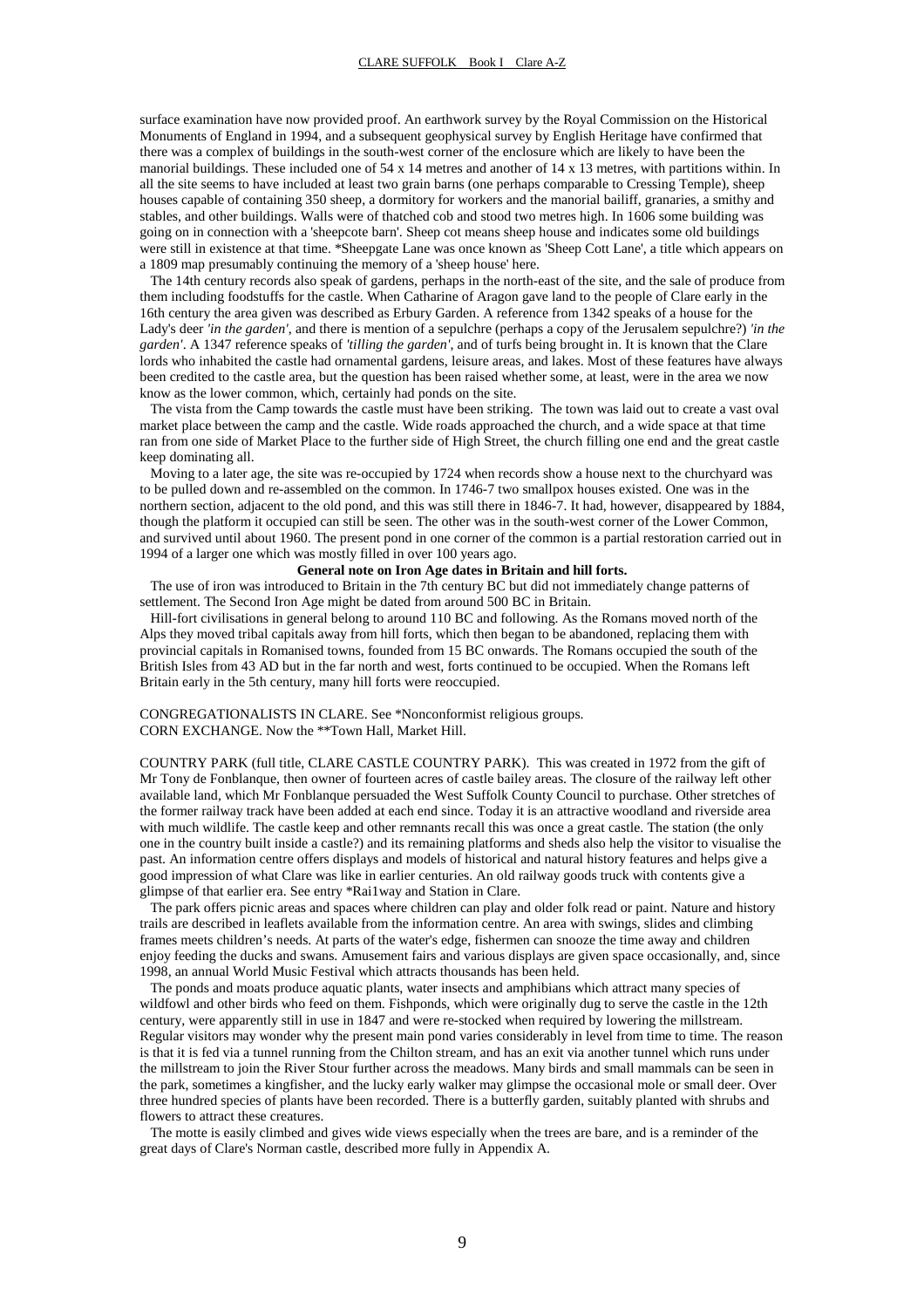COURTS IN CLARE. In early days several separate courts were held in Clare – that of the borough, of the manor, and of the honor of Clare. There may also have been a separate market court. The ordinary borough court, held approximately every three weeks under the steward, dealt with the keeping of the peace, pleas of debt and trespass and the transfer of land. The manor court dealt with matters beyond the b rough's limits and mostly agricultural matters rather than those relating to other industry. The steward was always present to hold the courts of the manor and borough in Clare's Moothall on the same day as the honor court. There is a  $14<sup>th</sup>$  century report of the lord's court having been held in a house in the town. The Clare lords had gallows available for use when the severest punishment was required. Courts of different kinds were held in the Moothall throughout the  $17<sup>th</sup>$  century but after 1700 were sometimes held in various inns, perhaps having adjourned there after opening in the Moothall. In 1844 petty sessions were being held at the Half Moon inn every fourth Monday. From 1844 they were held monthly in a new building which also incorporated the town's police station **(**\*13 Nethergate Street). For full details of courts through history see Gladys Thornton's 'History of Clare'. For related matters and a few examples of crimes see the entries \*The Borough of Clare and \*Moothall.

The CRICKETERS, or CRICKETERS' ARMS. This was the previous name of The Miller's Arms, an inn probably on the site now occupied by two houses in Stoke Road on the outskirts of Clare, founded and named by a noted cricketer Richard Linsell. A story is told that he or another cricketer made a bet that he could throw a ball over the premises and catch it on the other side before it bounced and that this helped give the inn its name. Another version is that someone threw a ball over another inn, the Bear and Crown, and Linsell caught it on his bat. The Cricketers was being run by George Perry until 1964.

CROSS, Reliquary. A treasure of great beauty and value was found in the castle ruins in the 1860s. Walter Lorking, a poor lad of Clare, was working for the railway line then being built when he discovered it in the vicinity of Lady's Walk between the inner and outer baileys. What he found was a gold crucifix attached to a chain about sixty centimetres long, all of exquisite workmanship. The cross itself is five centimetres long, and studded with a large pearl at each intersection of the upright and transverse pieces. It bears a remarkable Christ figure. A small pin fastens a portion of the upper side of the cross, which can be removed. Inside is a small piece of wood and a minute fragment of granite, allegedly parts of the true cross and of the hill of Calvary. Research has concluded that it had possibly belonged to Joan of Acre (1272-1307) then passed to her nephew Edward III, then to his second son, Lionel, Duke of Clarence. Presumably Lionel gave it to his daughter Philippa. An old guide to Clare claims that it is on record that in 1378 Philippa gave her son Edmund *'a piece of the true cross'*, so it seems possible that this is the same object. Presumably the cross was lost some time after this date. When notified of the find, Queen Victoria indicated her wish to possess the relic. The Queen was well-known for expressing a desire for nice objects owned by others, and sometimes waited for hours until the owner 'voluntarily' offered the desired piece to her! The cross was presented to the Queen by the railway company, and she rewarded the finder with three gold sovereigns. For a time it was at Windsor Castle because of evidence supporting the belief that it had once formed part of the crown jewels. It is now in the British Museum.

CROWN INN. A former inn near the corner of Market Hill, \*\*4-7 Well Lane. Another inn, then the Rose and Crown (now the Clare Hotel) \*\*19 Nethergate Street, was also sometimes called The Crown.

DOMESDAY/DOOMSDAY BOOK, so-called because the strict enquiries made by the Normans struck the people being questioned as being like the Day of Judgment. The survey was carried out 1085-1086. The entry for Clare provides interesting information. It reveals that at the end of the Anglo-Saxon period Clare manor was held by Aluric son of Wisgar, who had granted the lands away to the Church. Wishing to grasp the income involved, William the Conqueror revoked this grant, seized the manor and gave it to Richard de Bienfaite, one of his men. Amongst other information the Domesday book says of the manor of Clare *'Always a market. Now 43 burgesses'* an astonishingly high number, because at the time very few Suffolk towns had any burgesses, let alone 43. It also lists *'40 villeins (now 30), 10 bordars (now 30), 20 serfs, 12 ploughs on the demesne (now 7) and 36 (now 24) belonging to the men, 37 acres of meadow, woodland for 12 swine, 1 mill, 5 arpents of vineyard* (an arpent was four to six acres*), 6 rounceys, 10 beasts (now 14), 12 swine (now 60), 60 sheep (now 480), 12 hives of bees'*. The manor included Stoke-by-Clare and the hamlet of Chilton Street, totalling 108 households.

EDUCATION. For schools see the entry \*Schools in the Life of Clare. Regarding adult education, records mention a Literary and Mechanics' Institution established in 1850 with 100 members. It had a good library and reading room, and used the Stone Hall in \*\*Nethergate Street. There was also a Young Men's Book Society, with thirty members.

ERBURY and ERBURY GARDEN. See in the article \*The Common.

FAIR. Clare's right to hold a fair was granted in 1250-1 and/or 1262. In general such fairs were held annually on the patronal festival day of the local parish church (which would be March 5th in the case of Clare) and the day before and day after that date. Clare's fair was held on Maundy Thursday in 1618, while in 1779 and still in 1844 there were fairs for toys and pedlary on Easter Tuesday and July 26th. The local site was probably a field at Wentford Farm on the Poslingford road. Many fairs which were still in existence were closed by the Fairs Act of 1871, which argued that they were *'unnecessary, injurious, and the cause of grievous immorality'*. Clare's may have survived until 1891 while early in the 20th century fairs of some sort were held around Whitsun on the meadow behind the Cock inn, where homes for the elderly have since been built. More recent ones have occasionally been held inside the Country Park or on the sports field in Cavendish Road.. FARMING. (Details from ' Suffolk Parish History', available from County Library).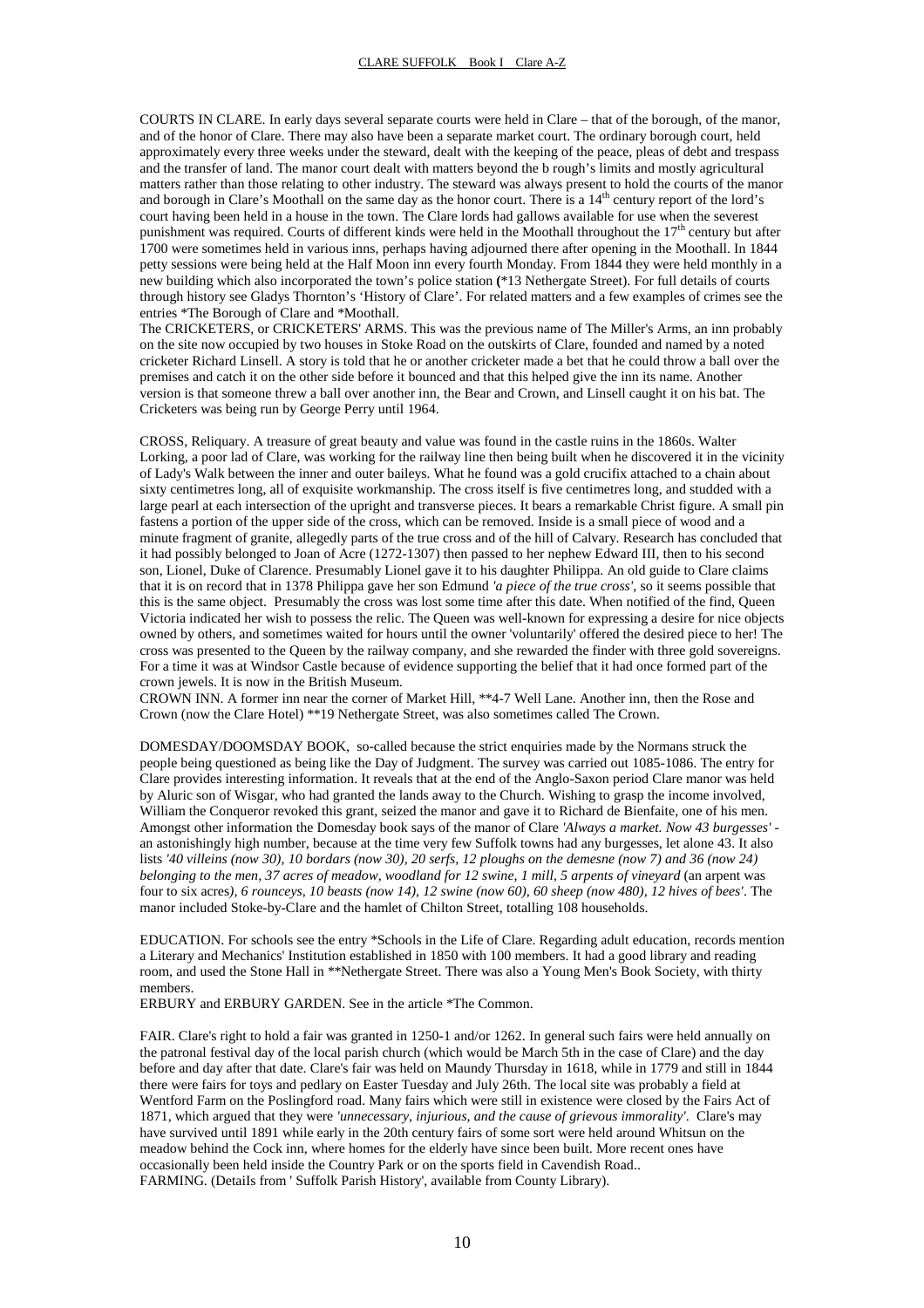1086. See under \*Domesday/Doomsday book above.

 1500-1640. Described as '*Wood-pasture region, mainly pasture, meadow, engaged in rearing and dairying with some bee-keeping, horse breeding and poultry. Crops mainly barley with some wheat, rye, oats, peas, vetches, hops and occasionally hemp'.* 

1818. The course of crops varied, with summer fallow as a preparation for corn products.

1937. Main crops: wheat, beans, barley, oats, roots.

 1969. More intensive cereal growing and sugar beet. In recent years the fields are more yellow because some have been planted with rape.

FIRE FIGHTING. Clare's fire station is at the end of \*\*Station Road. There have been fire stations of one kind or another in Clare for about 200 years. In the old days the first task when the alarm was raised reads like a page from Mrs Beeton's cookery book - *'First catch your horse'*. A note from 1850 says *'Cash from Mr Pain for engine going to his late fire at Stoke, but arriving too late; £1'*. As a rule firemen were paid 12 shillings quarterly at that time, which they received in rotation at the Bear and Crown, the Half Moon, the Swan and the Cock. In the 19th century one fire engine, a hand-pumped horse-drawn appliance, was kept in Paine's Yard, next to The Grove, Callis Street. An altercation with the Parish Council led to a second one being set up, housed in Skillings Yard in Cavendish Road with two horses kept in readiness at Church Farm.

 A vivid description of one appliance at work some time after 1866 is found in documents relating to the Crown hotel (by 1891 known as the Rose and Crown, and in 2003 as the \*\*Clare Hotel, 19 Nethergate Street). The inn was burnt to the ground and a writer says *' The dear old fire engine of the day came along. Here is a description of the engine. It had wooden wheels, rather small. It had no suction or hose, which meant that it could not draw or help itself to water, but had to be fed. The engine had always to be taken to the fire, no matter how far away the water was, so the water had to be taken to the engine. All the man with the pipe could do was squirt the water on the outside of the building. If the fire was inside he could do nothing. The wheels were not suitable to run on the road so the engine was carried on a trolley and taken off when it arrived at the fire'*. It was a different story in February 2001, when a fire at Cliftons, Nethergate Street, was attended by 10 fire crews with very different kinds of equipment from that earlier day. In 1912 the Clare fire brigade consisted of a captain and ten men. During the 1939-45 war the town was served by Auxiliary Towing Vehicles (light vans with seats or adapted cars) each towing a trailer pump, common in the National Fire Service and stationed at what was then Thompson's garage in Nethergate Street. The present fire station was opened in 1954, with a new Commer fire engine. At the time of the first writing of this book there were thirteen retained (i.e. part-time) firefighters, working under a Sub Officer and answering approximately 150 miscellaneous calls a year.

FORT, ANGLO-ROMAN? See \*The Common.

GAS WORKS, Cavendish Road, near the river bridge. The works, which were built in 1853, supplied power for those householders who wished to move beyond oil lamps, and for lighting the main streets. The works closed during the 1939-45 war and have now disappeared except that the ring where the gasometer stood can still be seen, as can part of the coke oven wall. When the works were in operation a furnace immediately behind the wall meant the latter was always warm, to the advantage of spectators of football on the playing field opposite, and tramps who huddled against it. There was one labourer who had to unload the carts of coal by hand, and a manager. The gas, which was produced by the burning of coal, was cleansed in large purifying tanks. The fumes were anything but pleasant, but children with whooping cough and chest infections were held over them to assist their breathing. The tar left from the purifying process was pumped out by local residents and used to coat fences and sheds. The coke was sold at 6d and one shilling for different sized bags, and used for domestic fires. The gas works supplied Clare's twenty-seven street lights, naked flares on poles four metres high. The first lamp to be put onto a wall bracket was outside the nearby Flint Cottage. The lamplighter dowsed the lights at 10 p.m., notwithstanding the abuse from those leaving the public houses who were suddenly plunged into darkness.

The GLOBE, now \*\*10 Callis Street, was built in 1695, and converted into a pub in the late 19c.

GLOVERS. The name of a house which once stood in Nethergate Street.

GOSEWORTH. A one-time name of Gosford Street, now Callis Street.

GOSFORD BRIDGE, Callis Street. This used to stand at the southern end of what was then Gosford Street, at the narrow entrance to the town from the north. It crossed a stream which ran under the present 32 Callis Street and into the Chilton Brook. There is a record of the new building of a bridge with wood from Hundon Park in 1387-8. The bridge is not mentioned after the end of the 15th century, so the stream it crossed may have been diverted under the road by then.

GOSFORD STREET. A former name for Callis Street.

GOSWELL STREET is shown in a town plan of 1809 as the name of what is now Bridewell Street.

GOSWORTH. A former name for Gosford Street, see above.

The GREAT BRIDGE. Old records speak of three or four 'great bridges', but one  $17<sup>th</sup>$  century record speaks of 'the great bridge'. Which was this? The bridge between the castle and the priory was a fine stone bridge with four or five arches, but was a footbridge. A document from the church chest dated 1573 indicates that on that occasion the term 'great bridge' was used for a bridge crossing the river along Ashen Road, the old road to London, which would have made that one a strong claimant for the title.

GREEN DRAGON INN is a former name of the Bell Hotel, at \*\*12 Market Hill.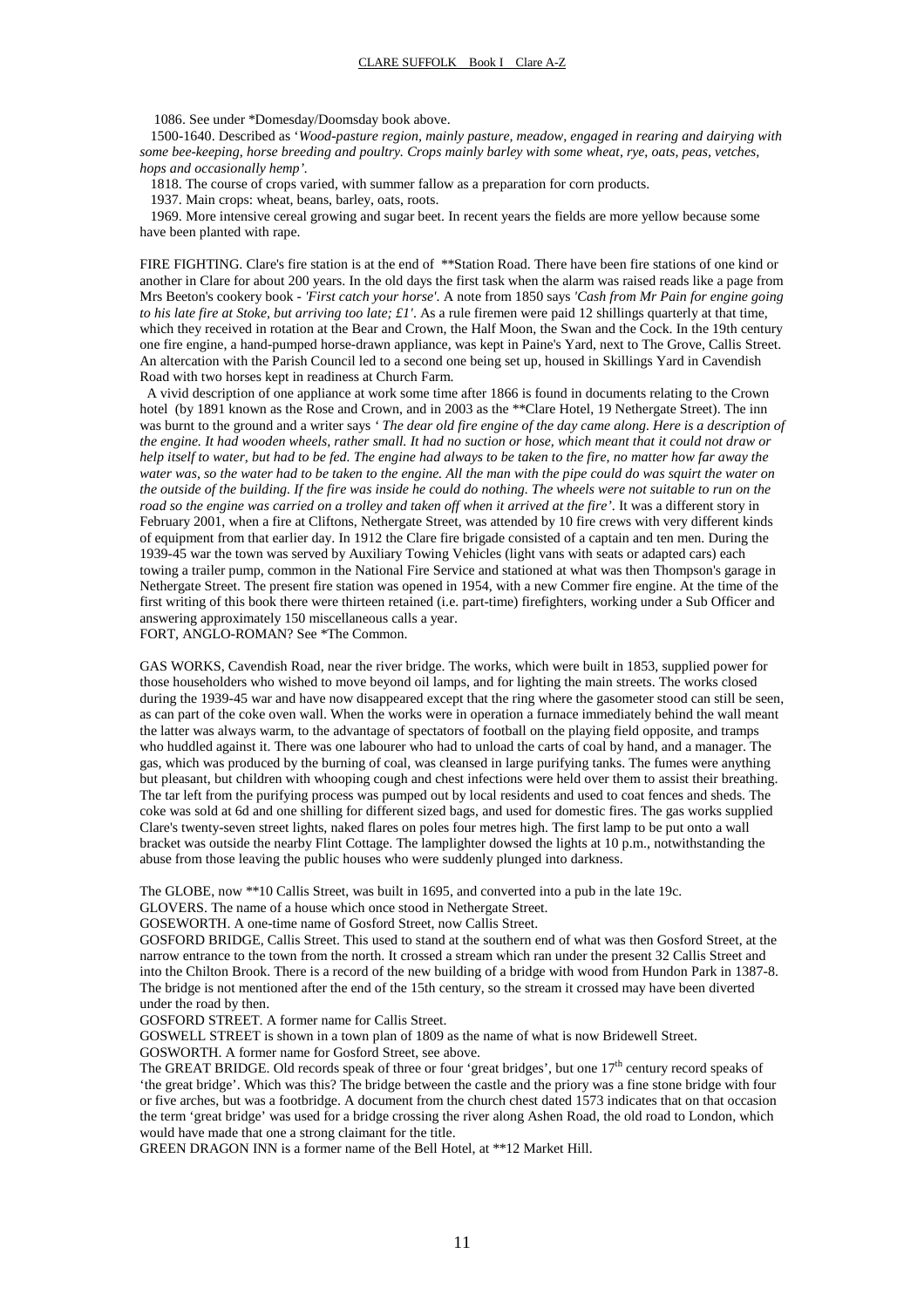The GREEN MAN. This intriguing figure, over 2000 years old, may have found his way into Clare as in the case of countless cathedrals and churches. Usually he is clearly recognisable - either a face peering through foliage, or a face eating or disgorging vegetation, or a strange mixture of a human form and vegetation merging into each other - limbs tapering into foliage or hair and facial features made up of many leaves. At the Parish Church he may appear several times in the stone surround of the doorway leading from the south porch into the church – or have these faces just been given traditional decoration? The half face above that door may be a Green Woman - a rare figure. And the face which looks down on you from the roof as you stand in the porch – Jesus? But is he surrounded by vegetation?- or is that just ordinary decoration again? At the Priory, is he the face in the centre of the carved beams in the main room, or is that just a monster? Cavendish parish church has a more certain one in the vaulted ceiling of the ground floor of the tower. The premises at 37 Nethergate Street present a modern version of this character. Perhaps originally a fertility figure, the Green Man appears in Christian locations at least from 400 AD, his link with death and new life in the cycle of nature making him a useful symbol for Christian ideas of death and resurrection. Today perhaps he can be taken as a symbol for the thought that mankind is part of the whole of creation, to work with it, not exploit it. See Books III and IV for a more detailed article on this subject.

The GRIFFINS. Now a separate house, originally part of the \*\*Boar and Griffin, Well Lane.

The GUILDHALL AND GUILDS IN CLARE. This house (or range of houses) opposite the west end of the parish church with a projecting upper storey and which appears to be late  $16<sup>th</sup>$  century is in fact a three-phased building. At the rear, its west wing with a crown post roof is generally thought to have been the Old Guildhall, dating from the  $14<sup>th</sup>$  century, making it earlier than most of the famous guildhalls, which only date back to the  $15<sup>th</sup>$  century. The room, which is now a surgery waiting room, has moulded pillars which are among the best to be found anywhere. Unusually, the building had a first floor open hall (proved by the type of smoke stained roof) with a fireplace which must have been supported by some mechanism. The public library at the rear has taken over from an ancient barn.

The common understanding of a 'guild' nowadays is an association of men sharing the same interests, such as merchants or artisans of the same trade or craft, joined together for mutual aid and protection and to maintain craft standards. Rural Suffolk's guilds, however, were parish guilds, purely religious and social bodies, whose functions were to help members in adversity and pray for deceased members, and to invite participation in dinners, plays, and religious activities often held at their particular altar in their parish church. Sometimes a consequence of the religious basis of a guild was that their officers inspected members' work to ensure high standards so that membership remained a privilege, and this could lead to our common concept of guilds. However, Clare's guilds apparently remained of the social and religious type, with no evidence that they had trading functions. Guilds in Clare each bore a saint's name.

There were guilds of St Augustine (at the Priory), St John the Baptist, St Peter, St Mary and Corpus Christi. Most were not wealthy, and only required from their members small sums so that they could carry out religious duties and *'mayneteyne the preestes service'*. A record of festivities in which members of the guild of St John joined says they kept *'fyve hockepottes or drinkinges in v stretes or places, namelye, market strete one, nethergate strete kepte another, challice strete a third, higherowe a fourth, and Chilton strete alwayes kepte the fifte'*. The poor were fed with a part of the money which they collected on these occasions, and the remainder was used at Easter time to make tapers for the sepulchre lights. John Hadley in 1502 left his house and all his land in Chilton, except a few acres, *'to the fraternitie of seynt John Baptiste to be praied for withoute ende'* This guild was specially favoured by the men of Chilton.

The Guildhall was built to facilitate the social and other activities of these guilds, and one can imagine the members moving in procession with their banners from the hall across the road into the church for the great saints' days, entering the church through its west door. The Guildhall was also used for general town meetings. One recorded incident is the hearing of a case against the parson of Yeldham before the court of the Star Chamber in 1541 for speaking treason. His defence was that troublesome men had insulted him and attacked him with swords and he had declared that he had not encountered in other countries anything like the knaves of England.

 The guilds continued until the Reformation, when guilds and chantries were dissolved under the 1547 Act, although many had already ceased to function. It is known there had been no meetings in Clare after 1543. In 1550 it was said of the guildhall '*thear was no gilde kepte thear theis eight or nine years: but syns that tyme hath bene kepte for a schoole house for the godly educacon and bringing upp of youth'.* This period of use of the building as a school was confirmed early in the  $20<sup>th</sup>$  century when some writing was uncovered in a panel between two upright beams apparently dating from that time. See also \*\*20-21 High Street.

#### HALF MOON. See \*Moon Inn and \*\*Half Moon House, 2 High Street.

HALL HOUSES, of which there were quite a number in Clare, were descendants of the Saxon and Medieval houses. A base was made of large balks of oak laid horizontally, and a wooden sill laid on top. Strong upright posts called studs were mortised into the sill, sometimes closely spaced as a sign of the owner's wealth. The upper ends of these vertical studs were tenoned into a horizontal beam, and the whole surmounted by an elaborate roof structure, sometimes with a decorative centrepiece above the hall. Wooden pegs were driven through as necessary. For a house fairly high in the social scale a medieval carpenter usually made a single beam out of each small oak tree. One house could account for 200 trees mostly of 15 to 30 centimetres (6 to 12 inches) in diameter, representing about four years' growth of the oak trees in a 50-acre wood. Often beams were elaborately carved, which again could be an indication of the owner's wealth.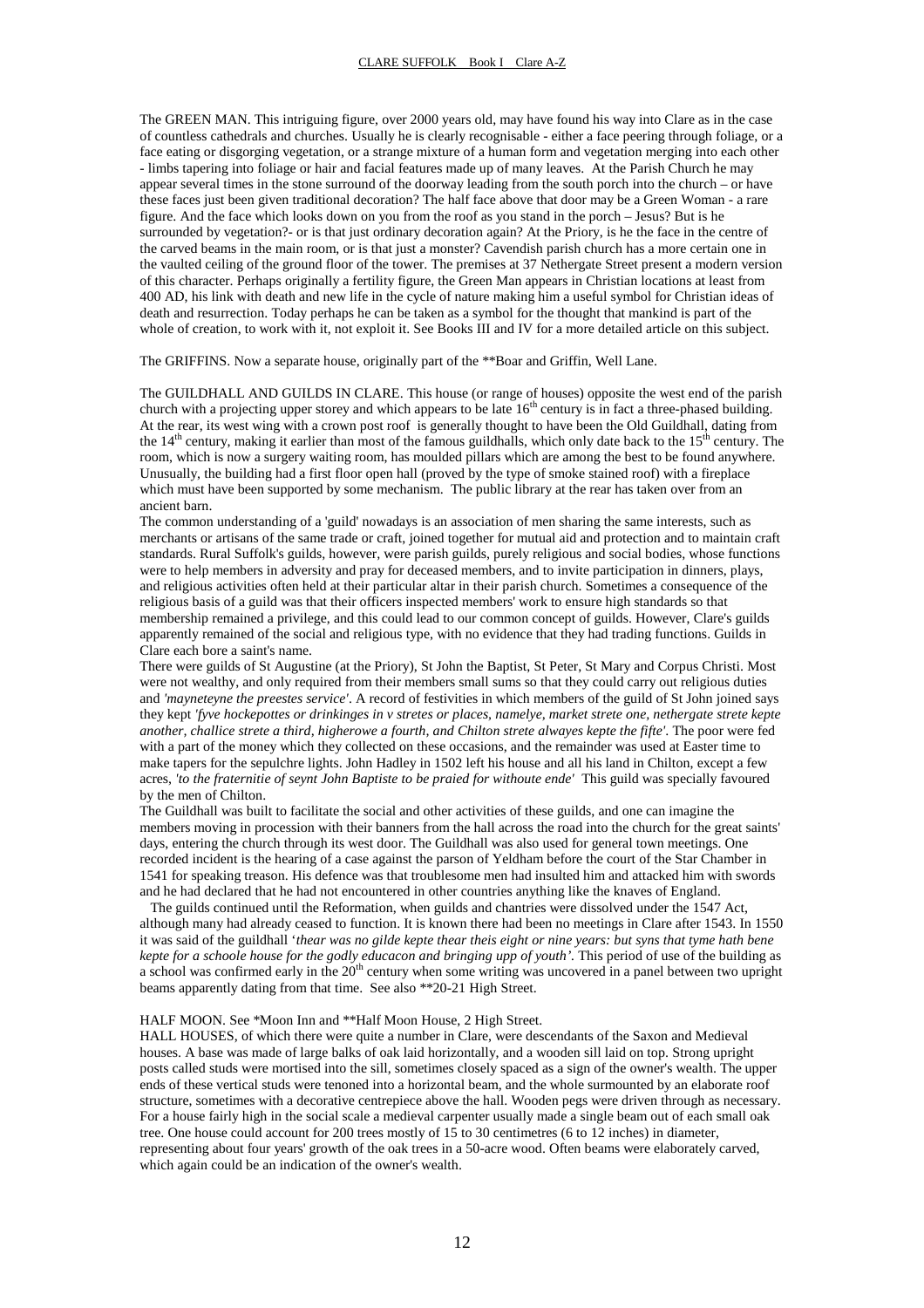For the walls of lath and plaster houses, narrow cleft oak laths were slotted crosswise between the beams to provide the necessary support for an infilling of plaster, which was often mixed with cow dung, clay, and mud for more effective insulation. There were various methods of infilling. Pre-fabricated infillings were not possible because dimensions always varied. The infilling panels were finished off smoothly on the interior. An alternative to lath and plaster houses occurred occasionally in what were called stone halls. In these the interstices were filled with flint, brick fragments and areas of conglomerate stone, these taking the place of lath and plaster - and probably proving far more comfortable because this system meant much better weather-proofing. However, the material was often too hard for shaping and when flints were difficult to knap (give a straight surface), interesting irregular shapes emerged. The flints had to be embedded in much mortar. To give further support bricks were sometimes included in the wall. The timbers were sometimes left exposed, both to reveal the status of the occupant, and also for better preservation: being well-ventilated meant they were less vulnerable to insects and fungi. But the wood sometimes shrunk, cracks constantly appeared on the face of the timbers, and draughts were inevitable. Often, therefore, the whole house was given another coat of plaster which covered its timbers. This sometimes also involved a colour-wash.

 Jettying of buildings (upper floors projecting forward) led to increased floor space and helped to keep the ground floor more free from damp, but a practical reason for jettying was the difficulty of getting suitable timbers to cope with the full height of the building. In later years jettied upper storeys were often under-built, thus increasing the ground floor area. Before the days of chimney stacks the main hall had a louvred vent in the roof to allow the smoke from the fire, which was built in the middle of the room, to escape. The building of chimneys became practical and fashionable in the 16th century, They were built against the side wall, and a ceiling was often inserted to create a bedroom above, with its own fireplace. At the beginning of the 20th century the neo-Tudor style of house came into vogue, and this led to the uncovering of timbers of old houses - made more practical now because modern synthetic preparations can protect them from crevices which might otherwise develop. For more information see An Historical Atlas of Suffolk, sections 59, 61 and 62..

The HAWEDYCH. See entry \*Rivers and Bridges.

HEIGH or HIGH ROW. A former name for High Street.

HILL FARM. A former name for \*\*Clare Hall, Cavendish Road.

HOLBOROUGHS. The former name of an old house, the \*\*Old Ma1tings, 14 Callis Street.

The HONOR OF CLARE. See earlier, in the article An outline history of Clare.

The HORSECROFT. This was the name of the area south (i.e. to the right) of Cavendish Road as it climbs the hill out of Clare after crossing the stream. It was used as arable and pasture land when the castle was occupied. In 1412 one farmer leased it for ten years at forty shillings a year. A windmill once stood at a high point here. Cattle from the castle were also grazed nearby in what is now the town's playing field, an area watered by the Chilton stream. HOUSE OF CORRECTION. See \*Workhouse, for which this was an old name.

HUWES LANE. The name of a little lane which led off Heigh Row (High Street).

INDEPENDENTS IN CLARE. The Independents was the national name of some non-conformist religious groups. The gathering together of such Independents in Clare, which led to both the Baptist and United Reformed Churches, was part of nation-wide events and is described in the entry \*Nonconformist religious groups in Clare. INNS IN CLARE. Some of Clare's inns, notably the Swan and the Moon, can be traced back to medieval times. In the 15th century there were at least five ale-houses, sometimes with consequent brawls. One old reference describes how in 1479 two Clare men had a quarrel with the vicar, who was sitting there, and drew a knife - but no bloodshed is reported. In 1844 seven inns and taverns and two beerhouses were listed.

 Inns were used for other purposes as well as the obvious ones. After 1700 courts appear to have been held at various inns instead of the \*Moothall, although the Moothall is mentioned in 1773, and even later. Perhaps courts opened there and then adjourned to an inn. Much town business used to be conducted at vestry meetings and the Vestry Book of the churchwardens of Clare church between 1595 and 1784 reveal that these were held in different inns in that period.

 Inns, alehouses and hotel names which are mentioned over the years (sometimes referring to the same place) include The Millers Arms (or Cricketers), the Boar and Griffin, the Swan, the Half Moon (or Moon**),** the Angel, the Bull, the Six Bells, the White Hart, the Green Dragon (or Bell), the Bear (and Crown), the Wagon and Horses, the Globe, the Cock, the Seafarer, the Old Red Lion, the Oak, the Royal Oak, the Rose and Crown, the Crown, the Lion, the Castle and the Swan. There was also a Temperance Hotel. Some of these are mentioned by name elsewhere in this A-Z.

 In general, inns' names often reflect history, inns named the Cock perhaps having been the scene of cock-fighting, and the Wagon and Horses being linked with local carriers. For a local story of interest see the entry \*the Cricketers'*.*

The IRON BRIDGE. The bridge which spans the 'new cut' on the Ashen road is one of the earliest of cast iron bridges. The date 1813, visible on the outside of the bridge, is only 34 years after the very first such bridge, which gave its name to the town of Ironbridge in Shropshire. The Ashen road used to be the main road to London. An earlier bridge here was called The Great Bridge, a name which was applied in a different age to the bridge between the Priory and the Castle. There was a railway level crossing near this point, and the house nearby was used by the railway crossing keeper. The entrance to the Priory used to be here.

LEATHER. The production of leather was one of the industries carried out in Clare. For convenience tanning was often located near butchers and knackers. The area around the present Church Street was one local area for this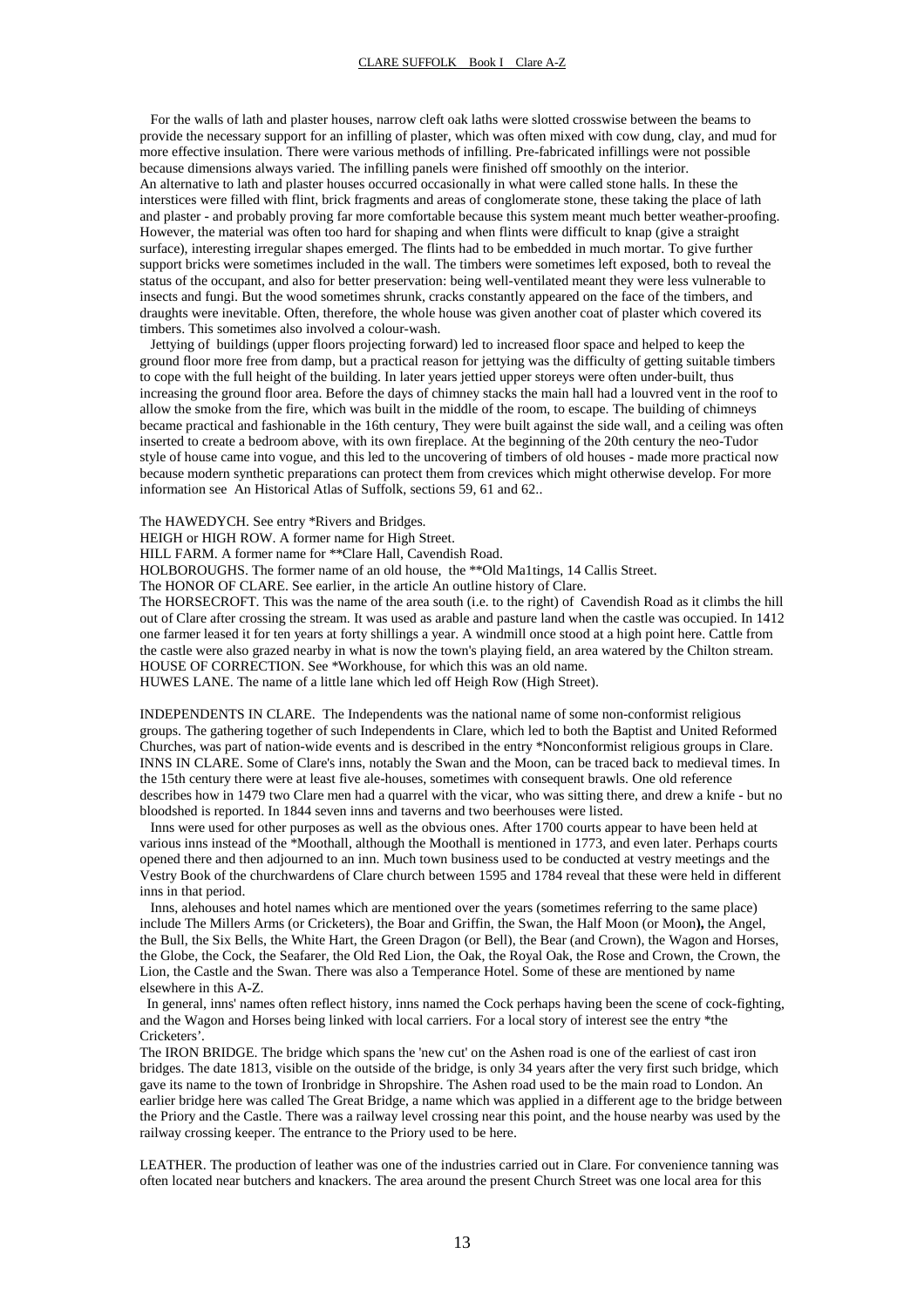work - indeed, it was called *'Ye Butcherrie'* in the court rolls of 1624 on account of the existence of butchers there. The industry involved the processing of hides and skins. A tanner converted skins or hides by soaking them in an astringent liquid made from crushed oak bark. A currier dressed and coloured the tanned leather. The output then went to shoemakers and other leather good manufacturers. Old residents at the time of the original writing of this book could recall four premises relating to this trade and two slaughterhouses (one opposite the Bell Hotel and one at the Cock yard) and two saddleries supplying harnesses and leatherworks, one next to the Town Hall.

#### The LEGEND OF CLARE.

 This story and its alleged origin is told at length in Mrs Barnardiston's book on the Priory, and is depicted in the 20th century carving on the mantelpiece in the library.there.

Hugh of Bury, the sacristan, had pawned some of the church treasures and was desperate to find money to repay moneylenders, not only because the prior might find out, but especially because a papal messenger who was visiting the Abbey of St Edmund might decide to extend his journey, visit Clare, and wish to inspect the treasures.

 Several of the fraternity had been fishing in the nearby River Stour. Hugh was deep in thought over his problem, and stayed on after the others had left - until dark, in fact. A figure in the dress of a monk wearing a cowl and with his feet covered by his habit, approached him. He chatted pleasantly, revealing that he could see that the sacristan had problems, and reminisced about his own feelings when he had held the same office and felt the wish to borrow money - only borrow, of course - for a short time. He went on to suggest an answer. Hugh should hide his stock of candles, say they had been eaten by mice, and ask for a new supply. When they were replaced he could raise money for himself by selling the surplus ones. Also, when money had been paid for votive-offering candles, he should recover them after the worshipper had left and re-sell them several times over, keeping the proceeds. The only condition was that Hugh should always retain the very first candle: if that ever burned down, the visitor would claim him for ever. Hugh agreed to the scheme. When he returned from the river he passed through the passage under the dormitory, turned into the cloisters, and so into the church. He felt somebody was there, and heard a strange clink behind him. Was it the monk? But would he have metallic sandals? When he approached the high altar the sense of that strange presence quickly disappeared - he knew he was alone in the church. He prepared the books and candles for the midnight service, lit the four great cressets, entered the sacristy and removed and hid the stock of candles.

 For a time the plan worked and Hugh's financial position improved. Then some of Hugh's other misdemeanours and mismanagement of priory affairs were discovered, and he was put on bread and water and confined to the premises. Late one day, as it began to get dark but the others were still away hunting, he suddenly remembered the need to get salt for their evening meal. Remembering at the last moment that it was dark enough to require light, he grabbed a candle - which happened to be that very first one, the one he had been told never to allow to burn away. Whilst seeking the salt he saw a cooked fowl, and was tempted. His hunger was great, so he ate it. Then he heard the others returning from the hunt and fled, leaving the candle burning. When the prior was served with the bare bones of the carcass instead of a satisfying dish, he committed Hugh's soul to the devil. At that moment the candle gutted out. The other friars heard a ghastly scream, and found Hugh at the foot of the stairs with a look of horror on his face and his flesh seared as if it had been touched by a great fire. There was a smell of sulphur in the air, and a glimpse of a dark shadow departing with the metallic clink of a shod cloven hoof.

 The friars could never scrub away the bloodstain on the stairs, not even with holy water. 'It is there to this day' said the story as told in 1902. Lady Barker had to amend this phrase when she wrote the story down because the tread, having become too worn, had recently been replaced. But some have no doubt the stain is still there, under the bottom stair of the replacement stairway which leads from where the refectory used to stand, a stair which can still be seen by visitors to the Priory in the ancient groined porch.

 It is claimed that this story came to the family then in residence at the priory from an old woman in the town. The man who eventually carried out the early 20th century carving in the present library was the first to hear the story. He told Lady Barker, and she then called upon the woman. The storyteller couldn't read or write, but in the manuscript which Lady Barker subsequently wrote the old woman corrected any deviation from the story, which, it is claimed, had been passed down from generation to generation. The words, phrases etc are obviously the old woman's, not being in Lady Barker's style. The full story she told contained details which could not have been familiar to local people for hundreds of years past. They included descriptions of the ceremonies in the old church, the night office, and even the night boots, all of which were most unlikely elements to find in a Clare tale in 1902. The doors through which the characters in the story passed and the route they followed just did not fit in with what was then believed to have been the plan of the priory. Yet when the buildings were excavated later, their layout proved quite contrary to what had long been believed, and was in keeping with the details the old woman had passed on! Thus told, the story could be taken as an interesting example of oral history, a story passed on - for centuries? - with correct details which could not have been known 'on location' at the time the story was eventually written down.

 Sceptics say it is all a modern hoax. If only one could forget the cold facts given in chapter 4 one could imagine that the carving on the ceiling beam near the window in the cellarer's hall, a scene of a devil departing from a church very much like the present one, hints at a 15th century origin for the story What a pity such an idea is completely unacceptable for the reasons given in that earlier chapter. (But I can vouch for having once heard clanking chains when showing people around the priory grounds at dusk. The fact that it was a party of councillors, and that the mayors from surrounding districts were wearing their ceremonial chains during the tour, may not be completely irrelevant. D.H.)

The LORDS OF CLARE. See separate notes in Appendix B..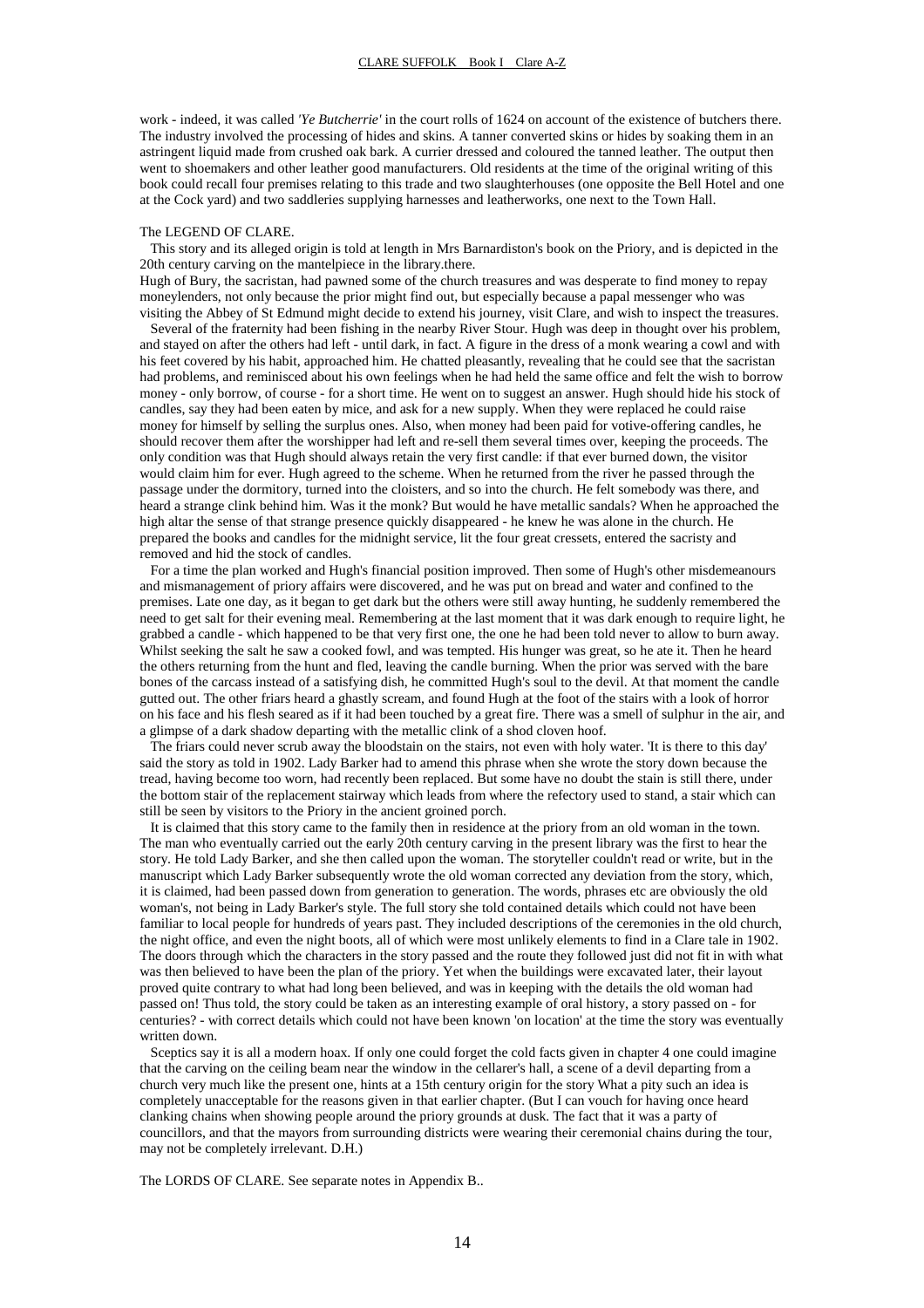MALTING. The making of malt was widespread in Suffolk in the 15th century. Clare had maltings in Bridewell Street, Callis Street, High Street, and Chilton Street. They were frequently small and were often converted from buildings erected for some other purposes (a redundant church was used in Ipswich). The barley grains were soaked for 24 hours, spread on large stone floors to sprout, and turned with large flat wooden shovels to ensure even germination. It was then kiln dried, giving off a rich smell as it baked. The resulting malt was made into a mash with water, boiled with hops for flavour and then fermented with yeast on its way to becoming a beverage. The MANOR OF CLARE. See in the earlier article An Outline History of Clare, and also under \*Courts in Clare.

THE MARKET IN CLARE. A market has been held in Clare, with a few breaks, since before the time of William the Conqueror, and was mentioned in Domesday. Market Day was Friday until early in the 19<sup>th</sup> century. Towards the end of the 20c it was still held on Saturdays and Mondays. Then Saturday dropped out to leave a few stalls on Mondays. Early in the 21st century these reduced to usually not more than one general stall.

 The market thrived in the days of prosperity in Clare, especially in the 14th century, when much cloth trading was carried on from its stalls. There used to be pens for pigs in the square, and a cattle ring behind the Bell Hotel. A separate court to deal with market affairs may have existed in medieval days, but this is not certain.

From the late 16<sup>th</sup> century until towards the mid-19th century part of the present Market Hill was divided into two by a row of small houses or market shops, built on sites originally used for market stalls. These buildings occupied an area approximately 18.5 and 17 metres at the two sides and 6.5 and 4.5 at the ends and ran northwards from the area of the present war memorial towards a market cross opposite the Bear and Crown (see \*\*20 Market Hill). Six of the sites were acquired by St Mary's chantry in the time of Elizabeth de Burgh, and were later owned by the vestry, but converted into four workshops. These, together with other houses on either side of them were demolished around 1820, but two or three further south remained, and were finally demolished around 1880 by the Wickhambrook Highways Board. While these buildings were there it meant that a third road existed, which ran between the present High Street and Market Hill, so the market area itself was not very large. The present High Street was called Heigh Row. The road to the east was first regarded as part of Rotten or Ratten Row (which ran along the east end of the church, the present Church Street) but also bore the names Market Lane and Market Street and Dragon Hill at times. The central road was sometimes just called 'the market'.

 At first these shops would have been little more than low hovels, but some were re-built towards the end of the 16th century, and changed their character again over the years. In 1800 there was a row of eleven poor tenements.

 A market cross and market house stood towards the southern end of the market area, opposite the Bear. It was probably a small timbered building standing on strong uprights and approached by a ladder or rough steps, with an open space underneath (perhaps like that still at Thaxted). Records show one such structure was built by Roger Barrow around 1586 for those who brought corn and grain to the market *'whereby as well themselves as theire corne might be sheltered and kepte drie from the rayne, which might and did fall during the said markett'*. But it was illegal to park one's *'carte or tumbrelle'* there. There had been a market house there previously, because an opponent of Roger Barrow complained that there had already been a *'markett howse'* which could have been repaired had not Barrow *'intermedled with the pullinge of the same downe and sellinge the same away'*. The reference to corn may help underline the fact that during the 16th century the clothmaking industry which had made Clare prosperous was in decline. Roger Barrow was an interesting character. A newcomer to the town, he was a church warden (a post which then involved many civic matters) who was over-zealous in his duties, and disliked. In revenge he brought thirteen of the chief inhabitants to court. An account of other alleged misdeeds appears under the note on \*Pysenbregge.

 The market house chamber was also used for other purposes, records revealing that Vestry Meetings and a school were being held there in the late 17th century.

 The row of humble buildings gradually deteriorated into workshops and hovels, and these, then ten in number, were demolished in the late 1830s to make way for pig and poultry pens. This occurred by a group of traders uniting to restore the market to meet the revival which came to the town when corn had brought new prosperity. A cattle market was opened in the yard of the Bell hotel (where *\*\*Bell Villas, Cavendish Road*, now stand). The old market cross was pulled down in 1838 and a corn exchange built on the eastern side of the road where the Town Hall now stands, at a cost of £400. This in turn was replaced by the present Town Hall in 1912-3 (see \*\*Market Hill).

 No doubt the town's Crier was often heard in the market. The Vestry minutes refer to his giving out notices to prevent fireworks, to prohibit bathing in the river, and to give information to gleaners, to quote but a few. Other calls he made were in respect of such things as bonnets having been stolen out of a shop window, and stolen or stray cattle. (Gladys Thornton's 'History of Clare' includes much more information about the market, including, in its appendix, some of the market cries).

For the present buildings see \*\*Market Hill in Book II.

#### MILLER'S ARMS. See \*Inns in Clare.

#### MILL LANE. The former name for \*\*Malting Lane.

MILLS. Four mills were reported in 1295*. 'Le old Melle'* and *'Le Malt Melle'* are mentioned in 1362, described as being by the River Stour. The sites of several old mills in the area are known. There was a corn windmill on the Horsecroft along Cavendish Road on the sharp rise where the Highfield housing estate now stands. Gladys Thornton, writing in 1928, describes this as 'the present corn mill', so presumably it was still functioning then. Another stood along the Stoke road. One other 'recent' windmill or pump with a circle of sails, part of old waterworks, stood on the common: an associated small building is still to be found there.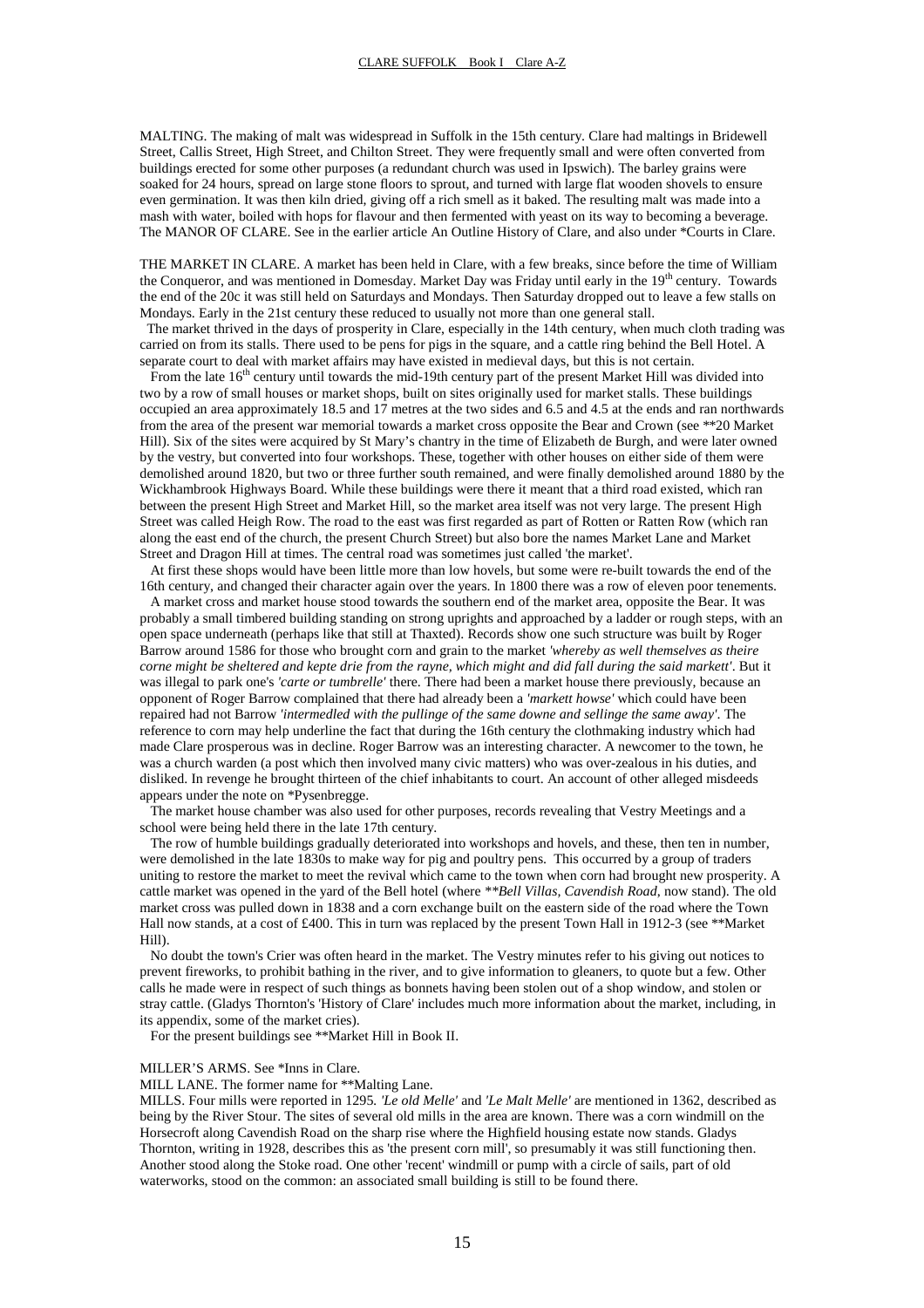From the 14th century there was a corn mill operated by the 'new' millstream in the mill meadows, which are situated at the Country Park end of Mill Road, below Mill House and by the weir. A mill still stood here well into the twentieth century, and when I was first writing this book a local resident described her amazement when she awoke one morning, looked through the window, and discovered the mill had gone – destroyed by fire in the night. Remnants of a sluice gate and other elements which escaped that destruction can still be seen.

 Before the construction of that mill, indeed, from Saxon days and mentioned in Domesday, there was a corn mill at the end of Malting Lane. This was presumably operated by the earlier course of the River Stour which perhaps was along or near the line of the present depression at the small entrance to the Priory grounds. With the diversion of water to the new mill this became a horse-driven malt mill. An old document tells of a convent being granted ten quarters of malt from *'the mill next to the friars' site* '. The road used to be called Mault Mill Road.

 The mills were a source of considerable profit to their owners, and the lords of Clare were very jealous of their rights, requiring everybody to grind corn at mills owned by them. In 1330 two men were hauled before the Lady of Clare (Elizabeth) because they had not ground their corn at her mill. Orders were made in 1598 and subsequently that Clare inhabitants should grind at no other mill than that near the castle, but doubtless such injunctions were not always obeyed. There were disputes about milling in 1572 because one owner had come into *'great welthe and abundaunce through the use of the seid mill which hath bine verey beneficiall unto him'* and had switched it from its use in fulling (an operation concerned with clothmaking) to grinding corn.

#### MOON INN. Earlier name of the building which incorporated \*\*Half Moon House, 2 High Street.

MOOTHALL. A dwelling house in Well Lane on the south side of the market place was taken over for use as Clare's medieval courthouse, the Moothall, and courts were held there at least from 1481. Deeds of the cottage whose name still perpetuates this show that it stands on part of the site of that original house. At the Moothall local tradesmen and others were arraigned for various misdeeds such as illegal Sunday trading, leaving refuse in the streets, and failing to scour the watercourses. Innkeepers were charged with lack of supervision in the alehouses. There were also complaints against those who had *'digged petts in the hye waye':* holes in the road have always been with us! Close by stood a pillory for the punishment of offenders. There was a complaint in 1481 against the tenants of a stable under the Moothall who had left their manure against this pillory. Other punishments included the use of a ducking stool (*'le Cuckyngstol'*). This is known to have been in existence in 1357, for records show it was repaired that year. It was used for gossiping women and for women who dared abuse the town's officials - but quite where it stood is not clear. An early record speaks of the house owner being given 16d as compensation for the loss of rent while courts were held there ('d' meant 'penny' in the times before the decimalisation of our money system). Courts probably continued at the Moothall throughout the 17c. The building was said to be in need of repair in 1650, when Mr Trig, as lord of the manor, was rebuked for not repairing the Moothall and stairs *'which are dangerros to those that doe shute and serfic in that place'*, and was given until the following Michaelmas to see to repairs. In 1662 townspeople complained that *'Daniel Borrowes sawed away the groundsel of the Moot Hall, which was the occasion of the upper part falling down'*. Gladys Thornton states that the Moothall is mentioned again in 1700 (although soon after that date it is known that the courts were meeting elsewhere) and also in 1773, and even later, but in view of the dating of the present houses here it is not easy to trace the development of the buildings. Presumably some of the references quoted above relate to the later building known as Moothall, not the original one. For information about the buildings over the years see the note under \*\*Well Lane. See also the entry \*Courts in Clare.

NEW CUT. A descriptive name for the mill stream, the main waterway running through the Country Park – still sometimes referred to as 'new' even though it was already there by the 14<sup>th</sup> century. See Rivers and Bridges.\* NEW HALL. A former name for the Bear and Crown Inn, \*\*20 Market Hill.

NONCONFORMIST (Protestant) RELIGIOUS GROUPS IN CLARE. There are known to have been Protestant nonconformists in Clare in the  $17<sup>th</sup>$  century. (Roman Catholics were also 'nonconformist' in English church terms, but these are not included in this note). The 'Independents' in Clare can best be understood in the nation-wide context. The newly established Church of England faced many controversies among ritualists, Puritans and others. After 1640, Parliament decreed that the established church should run on presbyterian lines with a new liturgy and a form of government which was more of a committee, including elders, deacons and others as well as the clergy and this prevailed for a time. Some groups, however, had already broken away to act on more independent lines. Among people who held the presbyterian view in Clare were Roger Cook, Giles Barnardiston, and Francis Crosse (a clothier of Nethergate House).

 In 1645 a gathering of religious dissenters or Independents appointed Roger Cook as Minister of Clare. Meetings probably took place in his own home at first. Many churches all over the country have had their beginnings in houses or other informal premises. Even as late as the beginning of the 19th century there were many such: out of 405 licences granted in Suffolk between 1791 and 1810, only 48 were for formal chapels - and even this figure included Roman Catholics. In the earlier years the proportion was bound to be large.

 With the restoration of Charles II in 1660 the old influences regained control, and presbyterian-minded ministers in the Church of England were ejected because they would not submit to Anglican discipline. A third of the clergy in East Anglia (about fifty in Suffolk) counted among such rebels, and their existence helped the growth of nonconformity. Some went to America to exercise their freedom. In 1662 the Rev Francis Crow, vicar of Hundon, was dislodged from his church, and went to live in Ovington. He was licensed as a Presbyterian Teacher in 1672 under the terms of the Declaration of Indulgence, but continuing persecution drove him to Jamaica for a few years. He returned to England and came to Clare to become the town's Independent minister in 1687. Ten years earlier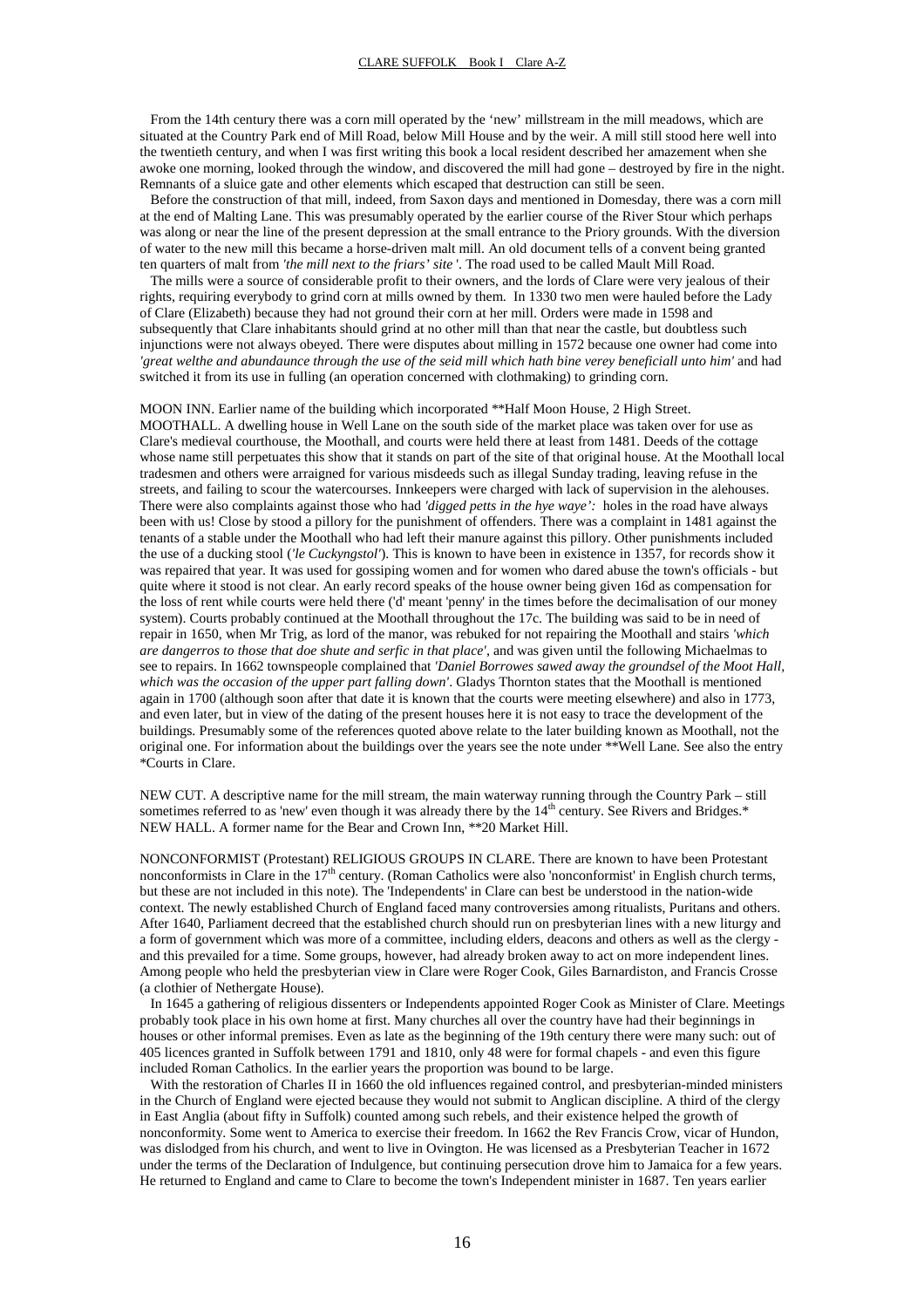there were already three hundred local recorded nonconformists in Clare, and around this time four houses were licensed as places of worship for Protestant dissenters.

 The Act of Toleration in 1689 led to permanent acceptance of nonconformity, after which proper buildings for chapels became more common. In 1690 a Philip Havers was minister of a church meeting in a barn at Clare, and baptised many people in private houses. In 1710 a large meeting house was built, replacing the Presbyterian conventicle already on the site, which is behind Nethergate Street, with an arched entrance round the corner from the pillar box. Its congregation was then known as the Independents.

 In 1801 this Independent Church was having difficulty in finding a new minister. Thomas Hoddy, a Baptist of just twenty years of age, was invited to take services one Sunday and then to remain as minister for a few months. He held strong beliefs in favour of believers' baptism (as contrasted to baptism of children) and expressed them forcefully. Twelve members of the church met on November 5th 1801 and decided to form a separate Baptist Church, although the controversial preacher claimed he had not personally encouraged this. Nevertheless Mr Hoddy soon withdrew from the Independent Church and was joined by a few others to hold meetings in barns, and then a house.

 The Baptist Church was formally founded in 1803. Its deacon was Lot Crowe, a shoemaker of the family of the Rev Francis Crow who had been Clare's Independent minister in 1687. Lot served as a deacon for fifty years, *'an indefatigable preacher who, though somewhat eccentric in his ways, was greatlv loved'*. Eventually they were able to purchase land in the Cavendish road, a site which, although no longer that of a church, is still marked by their old burial ground which is by a small entrance to the Country Park. An unknown historian has written an account of their search for premises. He said *'We applied for and obtained a barn for six Sabbaths, after that another where we met for divine worship until the end of harvest, and during the following winter in a dwelling house which we found very inconvenient being too small for our accommodation, but we trust that the Lord made good his promise that where two or three are gathered together in his name that there he is in their midst.* (One of the barns was at the Swan inn). *We had many anxious thoughts about what might be the issue. Our design was to have purchased some suitable building and converted it into a place of worship, but this we could not obtain and it was thought injudicious to spend much money after a temporary situation…..We at length providentially obtained a piece of ground, whereon we have erected this chapel….having reason to admire the wisdom of, and be thankful for the goodness of God manifested to us. I have also reason to conclude from the leading of divine providence an attachment to Mr Hoddy and the benefit our souls have received from his labours that he is designed of God to be our under shepherd'.*

 The first Baptist Chapel was built in 1805 at a cost of £242 plus £23 for the land. It had Mr Hoddy as its pastor. The group was persecuted but prospered, and had to build a larger church in 1821, costing £365. Finally the move was made to their present site in the High Street, a site donated by Charles Hale, one of their deacons. They literally moved the church, taking its materials to use on the new site and walling in the old site as the Baptists' Cemetery. The present church was opened in 1860 and a manse in 1892. See \*\*High Street, Baptist Church for some details of the present building.

Meanwhile, despite the break away, the Independent Church continued.

 In the middle of the 19th century like-minded Independent churches throughout the country gave up their old name and became the Congregational Union by Act of Parliament. Later the Union became the Congregational Church, only to change again in 1971 when the Congregational Church nationally merged with the Presbyterian Church under the new title United Reformed Church. For a description of the local building and burial ground see \*\**Nethergate Street*, United Reformed Church.

Other nonconformist Christian groups in Clare included the Society of Friends, see under \*Quakers in Clare.

The NUTTERY. This is part of the Dedham Vale and Stour Valley Countryside project, and is situated in an area behind the cemetery where hazelnuts were grown for food in an earlier age. A woodland is being developed through the planting of hundreds of young trees. Boundary hedges have been restored and a large pond has been given a new lease of life. Paths now wind through trees and connect two open glades where picnics and birdsong can be enjoyed.

OLD COURT. See \*\*13 Nethergate Street.

OLD RED LION INN. See \*\*45 Bridewell Street.

OLD VICARAGE. See \*\*16 Callis Street.

PARGETTING. See Introductory Notes in Book II: The Old Streets of Clare, and also the entry for the house Netheridge, \*\*15 Nethergate Street.

#### PARISH CHURCH. See \*\*High Street.

PERRYES CROSS. A tree at this situation beyond the Chilton Street hamlet and on the way towards Hundon marked the furthermost point of Clare, where, amongst other events, processions arrived when beating the bounds and listened to the vicar reading the gospel, and then drank *'ale or drinkinges'*.

The PLAYING FIELD, Cavendish Road. This once provided grazing for cattle from the castle. In addition to its present use for cricket and football it has sometimes been the venue for carnivals and other activities.

POPULATION. A few figures, some from census or other records, and some estimates based on other facts, are:- Population:-

 1086 - only 128 apparently worth mentioning! Early 1600s, probably around 1300.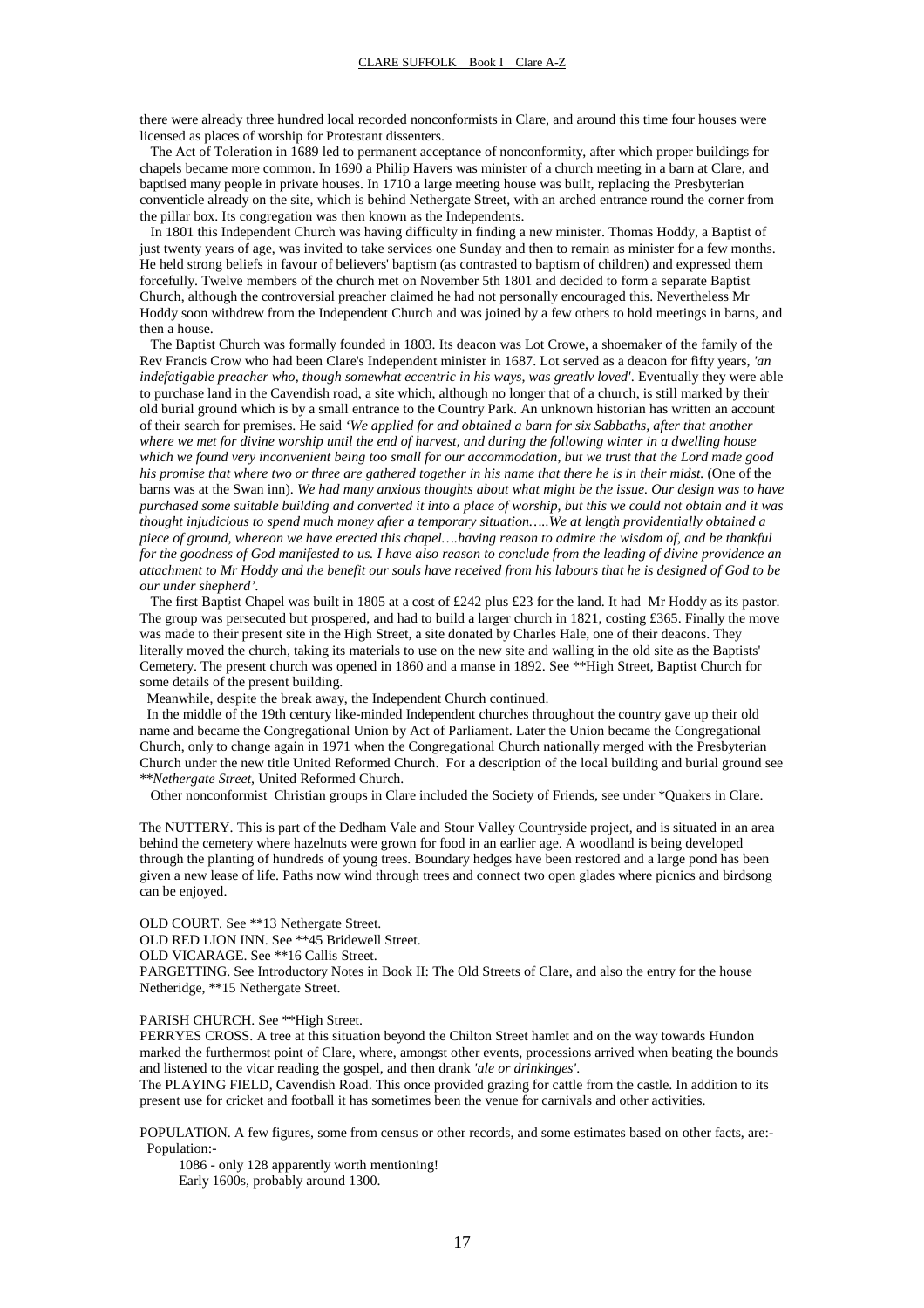| 1676 - 800 adults.                        |  |  |  |  |
|-------------------------------------------|--|--|--|--|
| 1801 - 1136.                              |  |  |  |  |
| 1821 -1487                                |  |  |  |  |
| 1841 - 1700.                              |  |  |  |  |
| 1901 - 1577.                              |  |  |  |  |
| 1921 - 1340.                              |  |  |  |  |
| 1971 - 1660.                              |  |  |  |  |
| 1981 - 1951.                              |  |  |  |  |
| 1991 - 1976.                              |  |  |  |  |
| The numbers of houses/dwellings:-         |  |  |  |  |
| 1674 - 152 (including Wixoe and Chilton). |  |  |  |  |
| 1851 - 382.                               |  |  |  |  |
| $1901 - 407$ .                            |  |  |  |  |
| 1951 - 442.                               |  |  |  |  |
| 1981 - 732.                               |  |  |  |  |
| 1991 - 852.                               |  |  |  |  |

PRESBYTERIANS. See the entry \*Nonconformist religious groups in Clare.

PRIORY. Clare Priory has its main entrance in Ashen Road, but may also be reached across the footbridge from the car park in Clare Castle Country Park. The Priory is the mother church of the Order of Augustinian (or Austin) Friars in England, and was established in 1249. The house is basically 14th and 15th centuries, with additions made over subsequent centuries. The present church was originally the infirmary, and used to have two storeys. The cloister is still recognisable and contains doorways (sometimes now blocked) leading to the former chapter house, to the dormitory (which used to be in a line of buildings parallel to the south wall of the cloister and running to the present church door), and the lavatorium (also now bricked in) - an arcading which was the friars' washingplace and led to the refectory. The refectory lay above the wing which now runs from the house along the west side of the cloister. The only remnant of the great monastic church is its south wall - the wall extending from the east side of the cloister – and two sedilia and a piscina. Its size and shape, however, can be seen from flower beds set as markers in the turf. A 20th century memorial tablet is a reminder that Joan of Acre, daughter of King Edward I, was buried in the church. In 2002 the Richard III Society installed a tablet commemorating other royal burials here – see the note 'Royalty at the Castle' in Appendix A.

 Following the Dissolution in 1538 the house became a private residence. In 1953 it reverted to the Austin Friars, made possible by the very generous offer made by the last owners. The house underwent very considerable repair and modernisation in 1992. In 1998 the 750th anniversary of the friars' coming was marked by the unveiling of a shrine to Our Mother of Good Counsel containing a figure copied from a fresco in an Augustinian church near Rome, and a sculpture blending several meanings. In 1998/9 a new block of buildings added to the priory's extensive work of offering help and relaxation for anyone as well as normal parish activities for Catholics of the area. See Book III for a full account of the Priory.

#### PUDDLE LANE. A former name for Cavendish Road.

The PURPLE HOUSE. In the early 2000s a house in Clare became national news because of its colour - a controversy which nearly reached the European Court. See *\*\*5 Callis Street*.

PYSENEBREGGE or PYSENBRIDGE. This was a medieval bridge on the Cavendish road where it crossed the Chilton stream. This position was particularly important because one entrance to the castle (the Dernegate) was nearby, and a sluice directed water from the stream to the fish ponds within the castle. An old document from 1400 mentions workmen constructing this ditch. An alternative name is mentioned in a 16th century will which speaks of *'Pesonbredge , otherwise called Bayebredge'*. Around this time a certain Roger Barrow obtained a grant of fifty-four loads of timber from the queen, through the court of the Duchy of Lancaster. Although he used part of this to repair this bridge, he was accused of selling the rest. His repair to the bridge was reckoned by some to be useless. '*He tooke upon him to build the baye bridge without the good likinge or advice of myself, who told him all the tyme of buylding of the said bridge that the same was begone to be built to slyghtly and to narrow, whereby the water could have no passage, but the said complainant tooke his owne corse…soe that the next flood that came, the said bridge was carried away'.* There was a turnpike here in the 18th-19th century.

QUAKERS IN CLARE. There was a strong Quaker element (official title, Society of Friends) in the town by the end of the 17th century. A deed dated 1686 refers to a group of residents arranging for a cottage to be held in trust for those of the Quaker faith, and when this group was reduced to two, the advice of the local Quakers was to be sought. This cottage stood behind other buildings at the south end of the market place, at the foot of the castle mound, and it seems a reasonable assumption that the Quakers held their meetings there at that time - indeed, a map of 1809 puts a Quaker Meeting House in this locality, just north of the castle mound. A plot of land was given by Francis Waldegrave for a Quaker burial ground, but it was eventually taken over and is now part of the private garden of \*\*3 Cavendish Road. Captain Giles Barnardiston, owner of the Priory from 1679, was a Quaker. QUEEN STREET. A former name for Church Street.

QUYLTERS. A former name for the \*\*Swan Inn, 4 High Street.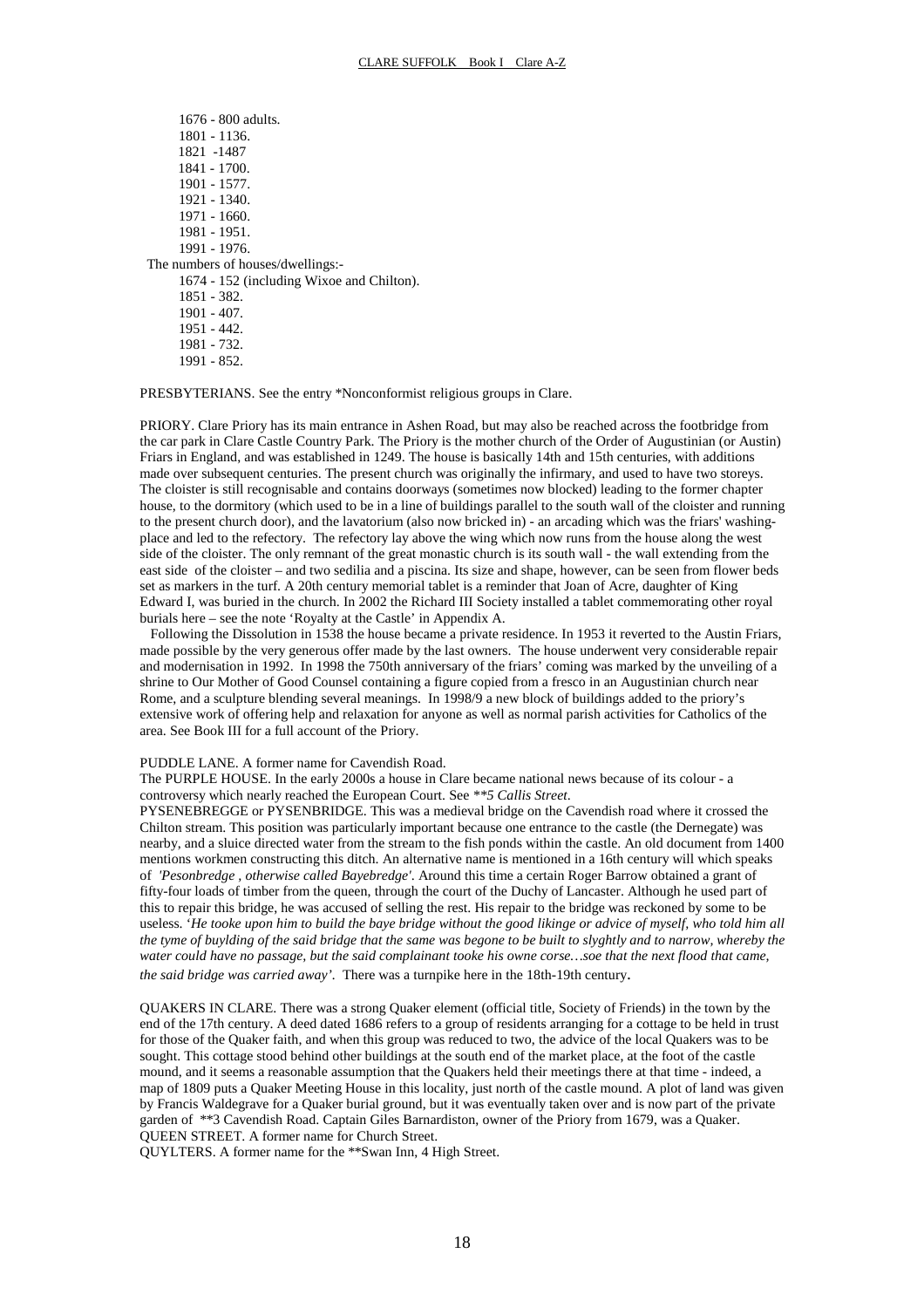RAILWAY AND STATION. In 1865 a railway line was built through the inner bailey of the castle. The laying of the railway lines and the building of the station destroyed much of the castle remains, but these operations uncovered hidden treasures, including a valuable gold crucifix (see \*Cross, reliquary) and various artefacts of archaeological interest. The line was eventually to run from Sudbury through Long Melford, Cavendish, Clare, on to Haverhill and through to Shelford on the Cambridge line. (For much of the following information I am indebted to Geof Perry)

 Its conception had been on June 8th 1847 when an Act of Parliament authorised a company called The Colchester, Stour Valley, Sudbury and Halstead Railway to build an extension from Sudbury via Long Melford to Clare. On the same day the company was authorised to lease the line to the Ipswich and Bury St Edmunds Railway, which had already entered a working agreement with the Eastern Union Railway, and was later absorbed. (This was in days when everybody was planning railways everywhere, with no overall planning, leading to a chaotic railway system which could never make sense). On January 1st 1854 the Eastern Counties Railway leased the Eastern Union's lines and took over the working under an agreement made on December 19th 1853, retrospectively sanctioned by an Act of Parliament on August 7th 1854. However, when the Great Eastern Railway took over the Sudbury line on August 1st 1862, the authorising Act of 1847 had lapsed without the line to Clare having been built, and a fresh authorisation took effect under the General Act of Amalgamation on August 7th 1862. The whole of the line was completed and opened for business on August 9th 1865, and so the inhabitants of Clare got their railway. The line remained under the control of the Great Eastern until January 1st 1923, when it became part of the London North Eastern Railway. It was nationalised along with most other railway companies on January 1st 1948.

 In 1892 goods traffic amounted to 7900 tons a year. By 1908 the figure was 14400 tons. Coal stood in piles in the goods yard, to be graded and distributed from a site off the High Street, near the Gildhall – now a small group of modern houses. One can picture the old days, strings of wagons drawn perhaps by four Suffolk horses taking goods to and from the station; farmers bringing sugar beet and grain, and taking away massive slabs of steam coal to power their threshing machines. Station Road must have been a much busier thoroughfare in those days, when, of course, it continued through what is now the Country Park to reach the station. The 1950s saw five trains a day each way between Cambridge and Marks Tey, with connections to Norwich and London. 80000 sacks of grain were passing through the station a year. The staff consisted of the station master, a porter, a signalman and freight and ticket clerks.

 But freight traffic declined as goods were conveyed more conveniently by road. On January 28th 1963 Clare became an unstaffed halt. By January 1st 1959 steam had already given way to diesel multiple units, rail buses and diesel locos. Freight services were withdrawn from Clare on September 12th 1966, and passenger services on March 6th 1967. But not everything was lost. Although the branch line might be closed and the rails removed, the remaining station buildings were ultimately to become an interesting feature of Clare Castle Country Park.

 Relics of the past can still be seen. Walking between the platforms eastwards (that is, away from the car park) the gap beneath the platform on the left side was for the passage of signal control wires and rods coming from the signal box to operate the points. The signal box was probably built in 1890 when block signalling was introduced. Waiting room and main station buildings still stand on either side. One can easily imagine the crossing for pedestrians at the end of the platforms. There is still evidence at one end of the goods platform of the livestock pen where animals waited to be transported by train. The visitor can picture the sidings running along each side of this platform, meeting up to form a single siding going into the goods shed, and a crane standing to the right of this shed to lift heavy goods such as machinery into delivery lorries.

 The railway had served Clare for just over 100 years before falling to Beeching's axe but the remaining platforms and buildings survive as a reminder of the days of steam. When the goods shed was converted into the Park Centre attractive reminders of the railway days were included, such as an old wagon with examples of the kinds of things it used to carry. The track of the removed railway lines can be followed to both the east and the west. The track to the west gives views of the Priory between trees. There was a level crossing along Ashen Road, with a railway crossing keeper's house. One story from the railway days tells how a talkative level crossing keeper ignored advice that the train was nearly due and the gates should be opened. Result: the train arrived in Clare station bearing the crossing gates on the engine. Keepers on some lines in those days whiled away the time by providing haircuts and shaves and carrying out various businesses.

 Bridges from the railway days survive, including a railway bridge over the water, a road bridge over the course of the old line where it continued towards Cavendish at the far end of the park, and a railway bridge over the mill stream at the foot of Malting Lane, where the unused piers were to carry a second line which never materialised.

 The feelings of private residents at the Priory when the railway was built so near their home are described in a letter which is reproduced in Book III, Clare Priory.

#### RATTEN ROW. A former name for \*\*Church Street.

RIVERS AND BRIDGES. The main river running through the country park is not the Stour. The straightness of the waterway indicates it is a mill stream, specifically cut to operate a water mill efficiently. This 'new cut', or at least one section of it, has certainly existed from the 14th century. There used to be a fine stone bridge with four or five arches where the small footbridge from town now crosses the water.

 But where did the Stour run? Its present course can easily be seen, separating itself at the Ashen Road bridge, running through and then around the Priory grounds, and across the meadows to join the main stream near Mill House and the weir. Its earlier course is not easy to trace. Old maps and references indicate a number of streams in the meadows. It is known that the friars tried to ring the Priory with water, and dug ditches to supplement these streams and so achieve their objective.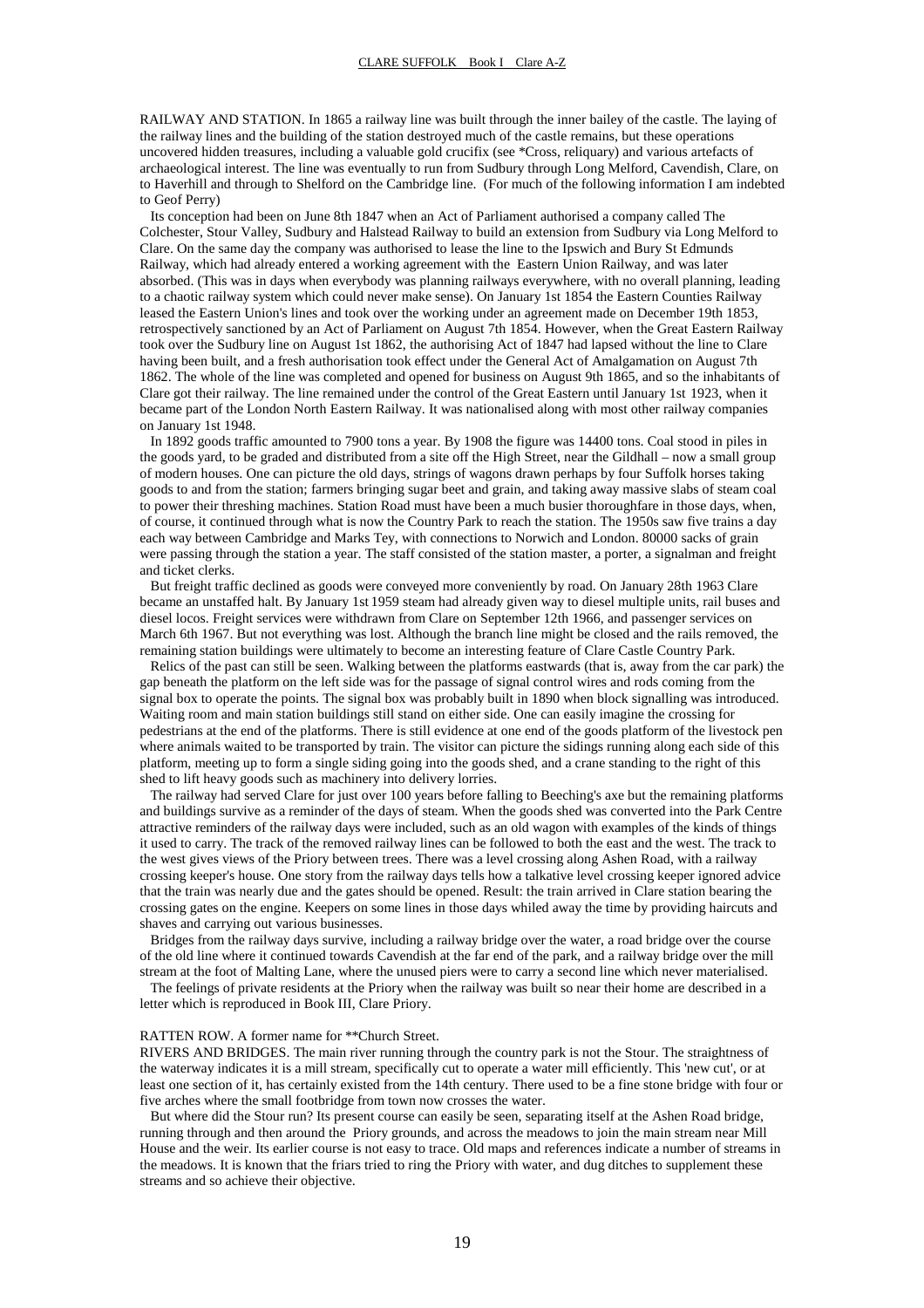The original course of the main river has long been queried. The Priory Cartulary (15th century) quotes earlier deeds trying to clarify the issue. *'It is conjected from old evidence that once next to the site of the old mill there was a small footbridge, whence the great Stour, otherwise called the embankment, led towards the little bridge; it is elsewhere called the Stour running towards Cavendish, and elsewhere again the Stour running towards the old mill, and in the same deed it is called the Stour running towards the malt mill. Be it known for all time that no water divides Essex and Suffolk here at Clare on the further river bank. The friars' meadow is in Essex. Therefore it is evident that the friars' meadow was not only in Clare but also in Ashen and Belchamp St Paul, and within the friars' meadow there was no partition by water.'* 

 Gladys Thornton's book has a sketch map estimating the situation in the 14th century which gives the simplest explanation of the probable course of the old waterways. It shows the stream splitting at the bridge on Ashen Road, one part continuing along the line of the present mill stream, and the other wandering through fields and ringing the Priory, as mentioned above. Near the malt mill she shows another split in the main flow, a short stream leaving the mill stream and cutting across to join the waterway which has been wandering around the Priory grounds since the Ashen Road bridge. This combined stream then follows the course of the present 'old river', meandering through the meadows to rejoin the main flow near the corn watermill below Mill House. But she wonders whether the stream now called the 'old river' and which wanders around the Priory rounds may be just another ditch cut by the friars. She suggests that the old course of the Stour ran parallel to Nethergate Street as the millstream does now, but a little to the southeast, and is presumably the depression in the ground which can still be seen by the smaller entrance to the Priory near where the Saxon corn mill stood. (See the entry \*Mills regarding this mill's conversion to a horse-drawn malt mill when the new mill stream was cut). In this case perhaps the stream she conjectures, described above as a 'split in the main flow', could have been the continuation of the course of the old river? Mrs Barnardiston's notes (early in the 20th century) say the river which still surrounds the Priory was 'doubtless the one the monks constructed', that the railway line had a moat (the original Stour?) on one side and the mill stream on the other, and that part of the real old river was obliterated by the railway.

 A 16th century reference speaks also of a *'Seynt Annes Ryver'*, of uncertain course even then, and attempts have been made to identify this also with that depression outside the small gate to the Priory grounds, possibly dug by the friars. One document says *'Sir Thomas WeIde says he has heard said of the old friars there before him that the water called St Anne's River from the floodgates next to the great bridge unto the lord's meadow was made by the friars of the place'*. When the present church was the friars' infirmary there was a reredorter (toilets) at the back, which must have been serviced by a flowing stream. In the (more recent) wall near the depression just mentioned there is a small archway at ground level. Could this indicate where there was once a ditch, one which ran along the rear of the infirmary and rejoined the river near Priory Farmhouse? It is all a 'don't know' area.

**The Chilton** or **Clare Stream.** This runs through Clare from the north, to the east of and parallel to Bridewell and Callis Streets. A stream from the common flows into it under the roadway in Callis Street at what was Gosse Ford, where surplus water from the same area after sustained rain can still give the suggestion of a mountain stream as it rushes alongside Sheepgate Lane. The Chilton Stream turns to run eastwards, parallel to Cavendish Road for a short distance, after which it crosses the Cavendish Road at what used to be the Pysenebregge, before running by the eastern edge of the Country Park to flow into the new cut and River Stour below the Mill House.

**The Hawedych**. This used to run southwards from the common, passing behind the High Street, and must have been of considerable size. A stream ran from it across what was Gosford Street (now Callis Street) and into the Chilton stream, as mentioned above. Hawedych went on to run south-westward behind Nethergate Street, another stream running from it to cross the street by a ford and then run on into the 'new cut' opposite the corner of the Priory grounds.

**River bridges**. In 1318 the townsmen as a whole were ordered to repair the great bridges under a penalty of forty shillings. In the 17th century the church vestry authorised payments of £20 and later £14 for repairs to the Great Bridge. A 16th century record describes how, following overflowing rivers, *'iij or iiij greate bridges within the said towne were altogeather overturned and carried away with water, soe her majesties subjectes were greatly hindered in theire passage thereby, and were inforsed untill the new building thereof to ride three or ffoure miles about'.* This reference will be well understood by motorists who are occasionally still diverted by floods near the entrance to the Priory. See entries\* under:- Gosford Bridge, Great Bridge, Iron Bridge, Pysenebregge, Rombregge, and Wytfont Bregge.

ROMBREGGE. Alternatively called Rum Bridge, this was nearly a mile along the Stoke road. It has been suggested the name derives from 'Rome', hinting at the time of the Roman legions.

ROSE AND CROWN. A former name of the \*\*Clare Hotel 19 Nethergate Street). See \*Fire fighting for an account of a fire here.

ROTTEN ROW. A former name for \*\*Church Street. RUM BRIDGE. See \*Rombregge.

ST EDMUND'S CHANTRY. Nothing is known of this. It is merely mentioned on a torn paper in 16th century writing found in the church chest.

ST MARY MAGDALENE CHAPEL. See \*Wentford Chapel.

ST MARY'S BARN. This belonged to St Mary's chantry and was situated in \*\*Cavendish Road where the Royal Clarence Masons' Lodge now stands. It burnt down in 1825 and was replaced with the Grammar School. ST MARY'S CHANTRY. The origin of this chantry is unknown, but it is certain that it existed in 1346 because records show that in that year it was involved in a court action to enforce payment of a debt of eighteen pence. Although in general the gilds in Clare did not have many possessions, the Chantry of St Mary in the church had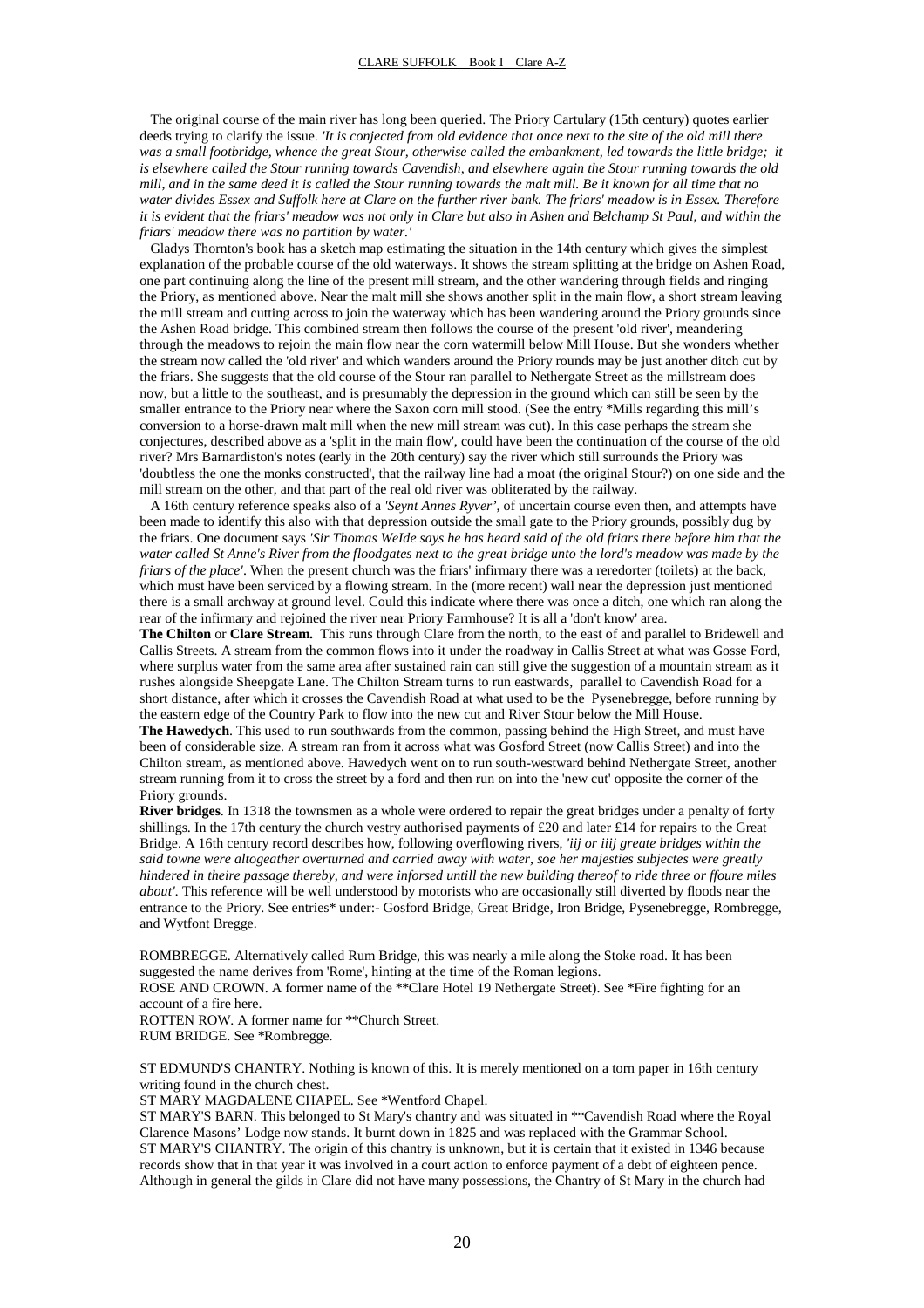considerable lands, valued at least at £1000 - a lot of money in those days. These included a large farm, cottages, market stalls, the Moon inn, St Mary's House in Gosford Street, and various pieces of land. There is also evidence of a chantry along the Cavendish road. The uses to which the income raised by the chantry's possessions was put included repairing the church and highways and bridges, and paying for the singing of 'morowe masse' (the first Mass of the day) in the Parish Church by a priest who also helped the curate there and *'dede teache the youth of the seyd towne whereof is a greate nomber*.' The chantry was dissolved in 1549, and at the end of the 16th century the townspeople were in possession of the lands.

ST MARY'S HOUSE. This belonged to St Mary's Chantry, and stood on the east side of Gosford Street (now Callis Street). It was probably what is now known as \*\*Norfolks, 29 Callis Street.

SCHOOLS IN THE LIFE OF CLARE. Various buildings around the town are mentioned in different places in these notes as having at some time been used as schools, so it may be useful to bring together in one place some information about schools in Clare over the centuries. It seems that during the medieval period some profits from the various charitable bodies in the town were used in

one way or another for the teaching of children. Court documents show there was a schoolmaster called Master John in a school in Clare in the middle of the 14th century. This school was run by the church and supported by the Chantry of the Blessed Virgin in Clare and was held in the Guildhall until it was sold into private ownership by orders of the king in 1551. In 1546 a priest from Chilton was said to be teaching *'one Grammar scole to the good and vertuous instruction and educacyon of the vouths there'*. This school may have been that which was held in the Guildhall for some years before 1550, and writing of around that date has been found on the walls of that building. In 1597, when a new Market Cross was built, two upper rooms were added by private subscription as schoolrooms. Also in the 16th century Caius College, Cambridge lists two scholars as having been educated at Clare.

 The will of William Cadge, dated 1668, left an endowment in the form of a farm for the provision of education for children who could read but could not afford school fees. This came at the time when the need to educate poor children was beginning to be recognised, and there was more willingness to teach according to mental ability, not just money. In the nation at large, however, Sir Francis Bacon warned that education led to a shortage of servants, and other people opposed *'educating them above their station'.* The free school did not offer free education to everybody, but did make it available to a small number of pupils through the endowment, which guaranteed the teacher a minimum stipend. Fee-paying pupils were additional, and could help to raise that remuneration. The original annual salary for the schoolmaster appointed at Clare was £10. He was to teach ten poor boys of the town, and was to be chosen by the vicar and others. He must be orthodox and of good behaviour, and was to instruct his scholars in English, Latin and Greek, and the art of writing.

 In 1811 a Sunday School was opened for the education of all the children of the town, paid for by the ratepayers of the parish. It was intended that this should be held at the Market Cross in the evenings and on Sundays, but numbers were too great and the parish church was used instead. Until 1839, education was the sole responsibility of the Church, and even at the time of the 1945 Education Act, the Church's approval was necessary. A Baptist Sunday School with 29 attending was established in 1832.

 1833 saw one endowed school (37 attending), six infants' schools (80 children), four daily schools (51 children), one boarding school (51 girls), two established church Sunday Schools (281 children). Another infants' school was established in 1843.

 In 1844 six academies were listed, and these would have included two in \*\*Callis Street - one at The Grove, and one at Norfolks which eventually moved away and became Stoke College. Other premises recorded as having schools at some stage are parts of those which came to form the Cock inn in Callis Street and Nethergate House and the Red House in Nethergate Street.

 1856 saw the Cadge charity reformed. Free places were abolished and the money went to pay half the fees of all Clare children. Full fees for outsiders at the time were £2 a year up to the age of 12, and £4 after that age. The master was then receiving £50 a year plus half the income from fees, giving him a total of £80.

 Not until 1859 was provision for an infants' and girls' school officially required, and a National School was then set up by the church. This was built ,at a cost of £600 on part of the site of an old farmhouse and granary which had been demolished in 1858. Built to hold 200, within twenty years there were 367 children, necessitating extensions. It became a Board School after the formation of a School Board in 1875, and in 1886 an attendance of 402 children was registered there. 1891 also lists a Grammar School and a Ladies' school, and the Priory housed a school in the 1870s.

 The infants' school continued and towards the end of the twentieth century elderly residents could still tell how in their day there were seven classes of around thirty children each, plus two babies' classes for children under five years of age. The standard of education was very good. This building was in use until 1974, when it was replaced by a modern infants' school.

 Moving to more modern times, Clare secondary school was in existence from 1955 to 1972, since when senior pupils have been bussed elsewhere and the premises became a Middle School for 9 to 13 year olds. Today's two schools are a credit to their architects. The Primary school enjoys a pleasant situation on the outskirts of the town along Erbury Place.The Middle school blends agreeably into the landscape despite its prominent position on a high point of Cavendish Road.

 In 1990 the old Victorian school returned to a new use, see \*\*Callis Street, Clare community Centre. (For other information about education in Clare see David Ridley's Clare: annals of the Borough, 1800o-1850).

SHEEP COTT LANE. An earlier name for Sheepgate Lane, meaning 'sheep house' see entry under \*the Common.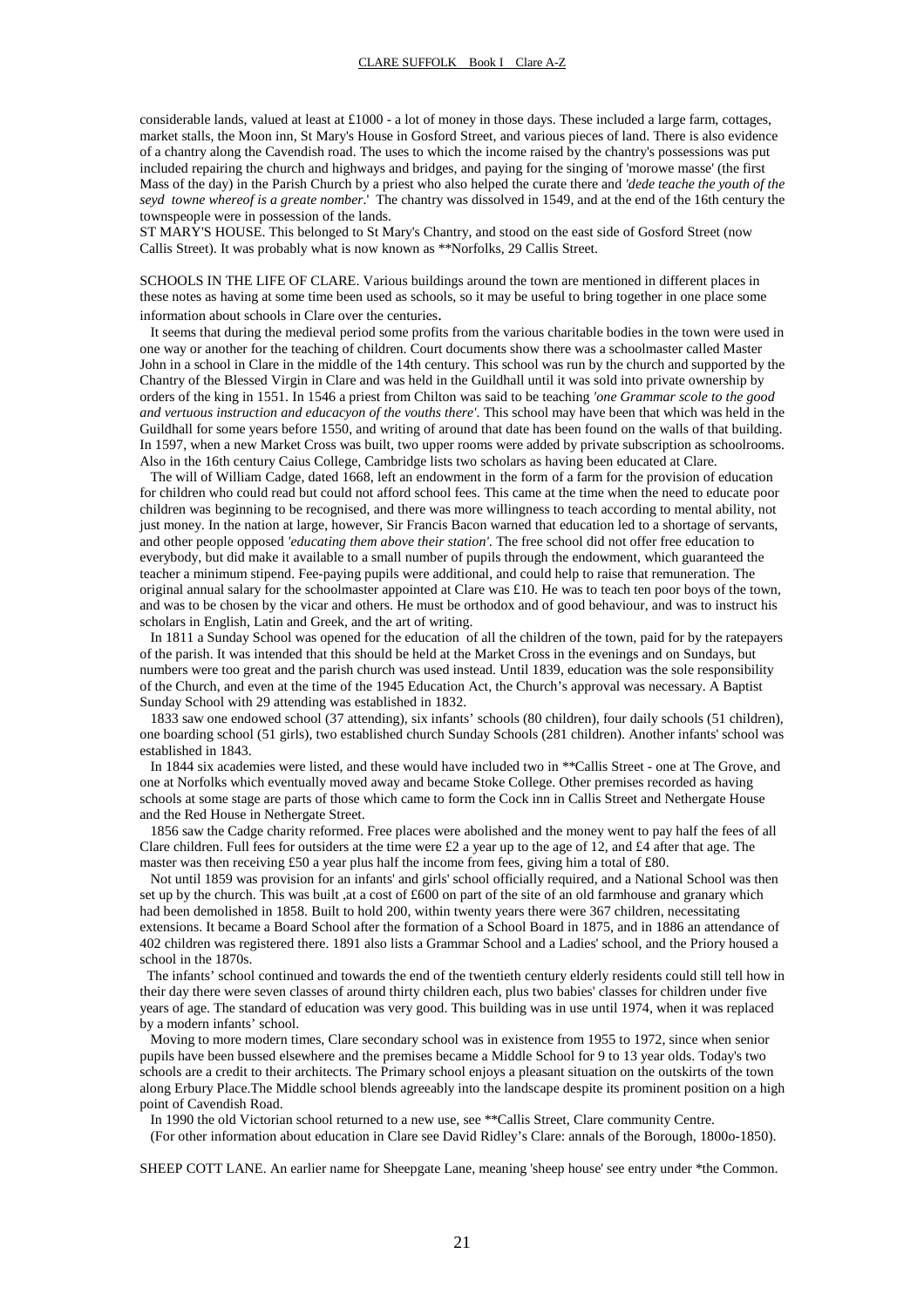SHEEPGATE LANE is an ancient drovers' way which runs westwards from the site of the old Bridewell (prison) in Bridewell Street, and marked the northern edge of the original borough of Clare. A map of 1809 has the name 'Sheepcott' instead. It leads around the north side of Clare common and camp and, while walking along its route it is easy to imagine the characters of many previous centuries who used it, Romans attacking (or defending?) the fortified area, manorial tenants paying their dues at the barn which stood there, or shepherds on their way back to the \*\*Ship Alehouse, Bridewell Street in pursuit of 'one for the road'. It ran around the camp site, bypassing the town with its main road from Bury St Edmunds to London, eventually joining the road at the other end of the old borough.

SIX BELLS INN. Sometimes said to be in 'the devil's gap' (a name which used to be given to the northern, darker, side of a church) this occupied half the northern part of the churchyard. The name and position suggest it was favoured by the bell ringers in the days when bell ringing was an occupation which only the poorest would undertake and for a fee which they hurried to spend in the nearest pub. Tower screens, possibly including the one in Clare, were designed to protect the congregation from the sight of these dissolute creatures. It was apparently built in the late 16c since the sixth bell, which provided the inn's name, was added to the church peal in 1579. The inn came into the hands of the Rev Matthew Bell in the early 1700s. Inside the church a ringers' gotch (beer jug) dated 1729 can be seen. This bears the inscription *'campana sonant canore'* ('the bells ring in harmony'). This seems to link together nicely the vicar's name, the bell ringers, and the Six Bells Inn.

 In 1802 the building was divided into three for professional people. It was sold to the church in 1851 for £380 and demolished to extend the graveyard.

SOUTERES ROW. The name of a little lane which used to join Heigh Row (High Street) to the Market. STONE CROSSES. See Introductory Notes in Book II.

The SWAN INN AND ITS SIGN. For a basic description see under \*\*High Street. For a fuller account of the carving see the Appendix C.

TEMPERANCE HOTEL. A place for provision for those who couldn't risk 'one for the road'? – a facility dating back to 1869 on the site now \*\*1 Market Hill*.*

THRONE OF ENGLAND: the Clare claim. In 1399 Henry Bolingbroke seized the throne from Richard II and was crowned king as Henry IV. In doing this he bypassed a senior branch of the family, his father (John of Gaunt) being only the fourth son of Edward III. Edward's eldest son, the Black Prince, had died before his father and a second son had died young. Lionel (who married Elizabeth de Burgh), was Edward's third son and therefore senior to Bolingbroke, and although he also died before his father, it can be asserted that Lionel's descendants had a greater claim to the throne than Henry IV, descendant of Edward III's fourth son.

 Lionel and Elizabeth's daughter Philippa married Edmund Mortimer. Before Richard II became king, Parliament had decided that if he remained childless the throne should go to Edmund Mortimer. But Edmund died long before Richard ceased to be king (Richard was ultimately forced to renounce the throne). Edmund's son was Roger Mortimer, and many hoped that he, the seven year old heir presumptive, would replace the unpopular Richard II. However, Henry stepped in to become Henry IV, as mentioned above.

 Roger Mortimer's grandson Richard was Duke of York, having descended on his father's side from yet another son of Edward III, Edmund of Langley, the fifth one. This meant that the Mortimers' line of descent from Edward III was now strengthened, having come from the third and fifth sons. In 1460, during the Wars of the Roses, Parliament gave Richard Mortimer a promise of his succession to the crown, but he died too early, being killed at the battle of Wakefield the same year.

 Richard's son Edward succeeded to the Clare lands and his father's titles and claims in 1460. This was a time when there was much dissatisfaction with the reigning king, Henry VI, sometimes described as being incompetent, sometimes as having bouts of insanity. At a time of jockeying for position, claims and counter-claims, and battles, Edward entered London and in March 1461 was declared king by acclamation of the people - Parliament not being in session at the time - although Henry was still alive. But warring continued despite this acclamation. Edward had to flee the country in 1469 and Henry VI's title was once again recognized by Parliament - parliamentary U- turns are not new. Edward returned to England in 1471 with an army which rapidly grew in numbers, took Henry VI, 'the imbecile', prisoner, soon to die in the Tower, and gained a decisive victory at Barnet in 1471. So Clare can claim it ultimately had a hand in producing a king. (See also in Appendix B'The Clare Lords' in the entries 1368 to 1460).

TOILETS are at the end of Station Road, just inside the country park. TOWN HALL. See \*\*Market Hill.

TOWN WALLS. A right-angled line of these exists behind and parallel to High Street and Nethergate Street. Their fabric includes 19th century bricks, but probably also older material perhaps including remnants from the castle when it fell into ruin.

UNITED REFORMED CHURCH. This stands back from the road, near the shops in Nethergate Street. For its history see the entry \*Nonconformist Religious Groups in Clare. For a description see under \*\*Nethergate Street. VERANDAH HOUSE. A former name for Thornton House, see under \*\*10 Nethergate Street. VESTRY MEETING. The Vestry Meeting (so-called because meetings were often held in the parish church

vestry) took increasing control in Clare in the  $16<sup>th</sup>$  century. This meeting was open to any ratepayer, which meant that 150 men were entitled to attend – an exceptionally high number compared with other boroughs - although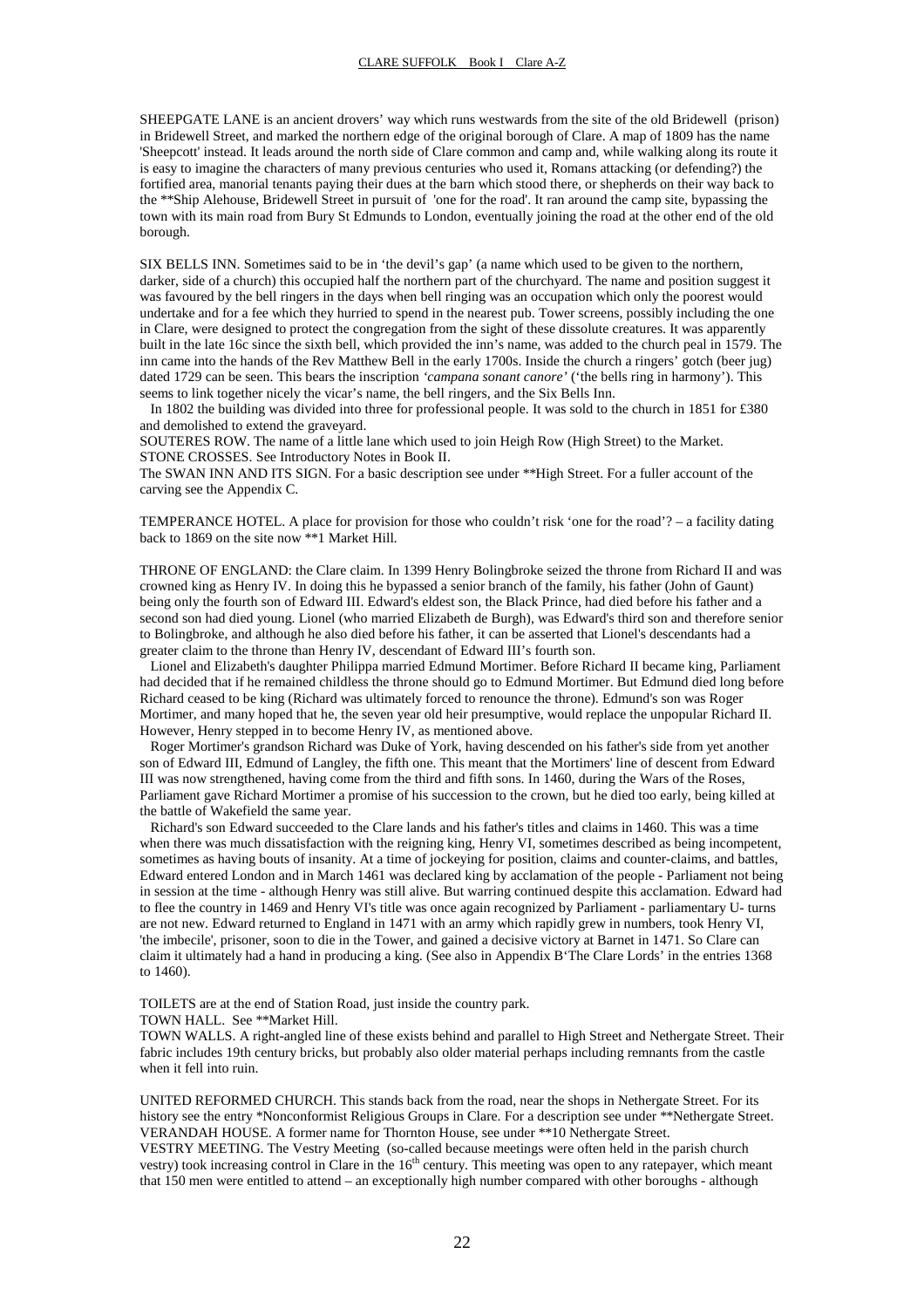usually only about a dozen did so, and the squire and parson were particularly strong figures there. By the 17th century the vestry had taken virtually complete control. It elected a church warden to look after the church fabric, an overseer to ensure the poor were provided for, a surveyor of highways to see roads were looked after, and a constable to keep law and order, in addition to organising activities in many areas. (See also the note \*Borough of Clare).

VICTORIAN POLICE STATION. This was part of the building now known as Old Court. For details see \*\*13 Nethergate Street.

#### WAGON AND HORSES PUBLIC HOUSE. See \*\*20 Church Street.

WATERWORKS. A guide to Clare published some time between 1907 and 1910 says 'Water works were erected and water mains laid throughout the town in 1906. A sewage scheme was carried out in the present year'. WENTFORD CHAPEL, or CHILTON CHAPEL, now known as CHAPEL COTTAGE. This building on the Newmarket road, just beyond the turn to Poslingford, used to be a Norman Chapel, and is dated about 1190, although close study is needed to recognise its older features. For details see under \*\* 'Bridewell Streeet and Beyond' in Book II.

WHITE HART INN. This was probably at the south-west corner of Market Hill, where houses numbered 1 and 2 now stand. It was later used for a *\*workhouse*. There was also a White Hart Inn in Chilton Street. WINDMILL HILL FIELD. A former name for the \*Horsecroft.

WOOL HALL. This is claimed by some as possibly having been situated on the site later occupied by the Bear and Crown, for which see \*\*20 Market Hill.

The WOOL INDUSTRY IN CLARE. During the Middle Ages Clare was a prosperous town, its main trade being that of cloth making. Probably the town had developed such an industry by the 13th century, and soon after this there is increasing reference to the spread of the woollen industry in the town. Clare women were supplied with wool for spinning and weaving to meet the needs of the household of Elizabeth de Burgh in the early 14<sup>th</sup> century. In the 1470s Suffolk produced more cloth than any other English county. Much of Clare's raw wool at first came from the immediate neighbourhood.

 A number of premises in Clare are known to have been centres of manufacture, with many of the processes being carried out in cottages. Clothiers organised and financed the work, which was put out to a wide range of specialist workers. There is a fair amount of information about Clare clothiers of the 15th century, some of whom used their wealth to help maintain roads and assist the Priory and the Church. Noble churches such as Clare's are called 'wool churches' because it was profits from this industry which helped build them. Products were sold in the local market, at the fairs in towns round about, and at Clare's own annual fair held possibly on March 5th, probably in one of the fields of Wentford Farm on the road to Poslingford.

 In earlier days wool was spun using a distaff, a cleft stick about a metre long, tucked under the spinner's left arm. Thread was drawn from unspun wool, held in the distaff, onto a spindle that turned under gravity. After the thread was spun it could be used for weaving and finally put through a process called 'fulling'. This was an operation of washing and beating the cloth to give it a good finish. A fast flowing river was essential and the swift flowing Stour encouraged this industry along its valley in towns such as Clare, Cavenish, Glemsford and Sudbury. Dyers added colour.

 In 1530 the invention of the spinning wheel changed the traditional way thread was spun, and this fact, together with other social and economic circumstances, led to the decline of the manufacture of broad cloth, the 'old draperies', along the Stour valley, and the general move was towards agricultural pursuits. Before the century finished, however, a revival in the cloth industry came about in the form of the 'new draperies', a coarse cloth, lighter and cheaper than the old. This was helped from around 1564 onward by the arrival and settling in East Anglia of immigrants, especially Dutch, fleeing from Spanish persecution, and these newcomers introduced new techniques. This development involved 'bays' and 'says': a bay was lighter and finer than modern baize, and made of a worsted warp and a woollen weft; a say was a fine durable cloth, made entirely of wool with a texture resembling serge.

 The Crosse family, associated with \*\*Nethergate House, Nethergate Street, were among prominent figures who stretched, dyed, and finished cloth. Their product was taken to London, or sometimes marketed locally. See \*\*The Bear and Crown, 20 Market Hill, for a suggestion (unsubstantiated) of premises which might once have been a wool market.

 This industry in turn decayed during the 18th century. Its demise in Clare was hastened, in his own interests, by Mr John Poulter, a figure of power who allegedly used every means to destroy the industry locally. He was so held in terror that local people could only acquiesce in his wishes. A lawyer of dubious practices, he was ultimately struck from the Rolls for issuing false writs, after having to go on his knees begging pardon from the Commissioners. He had altered names and dates and so on. Nonetheless, he managed to finish up by getting himself buried very near the altar in the Parish Church! (Some of the above is from Gladys Thornton' s booklet 'A Short History of Clare' - still available in Butcher's newsagents in Clare, and a good purchase for anyone interested in this subject and others relating to Clare).

WORKHOUSE. Sometimes called the House of Correction, (a phrase also used for prisons, a workhouse often being virtually a prison), this was a set of premises used as a work place for the poor. One existed in Clare before 1659, for in that year its keeper was dismissed and in Quarter Sessions, orders were given for a new house to be built. Houses were sometimes rented when more accommodation was needed. The workhouse of which we know any details was one bought by the town in 1780 for £105. This was a substantial building facing the Market Street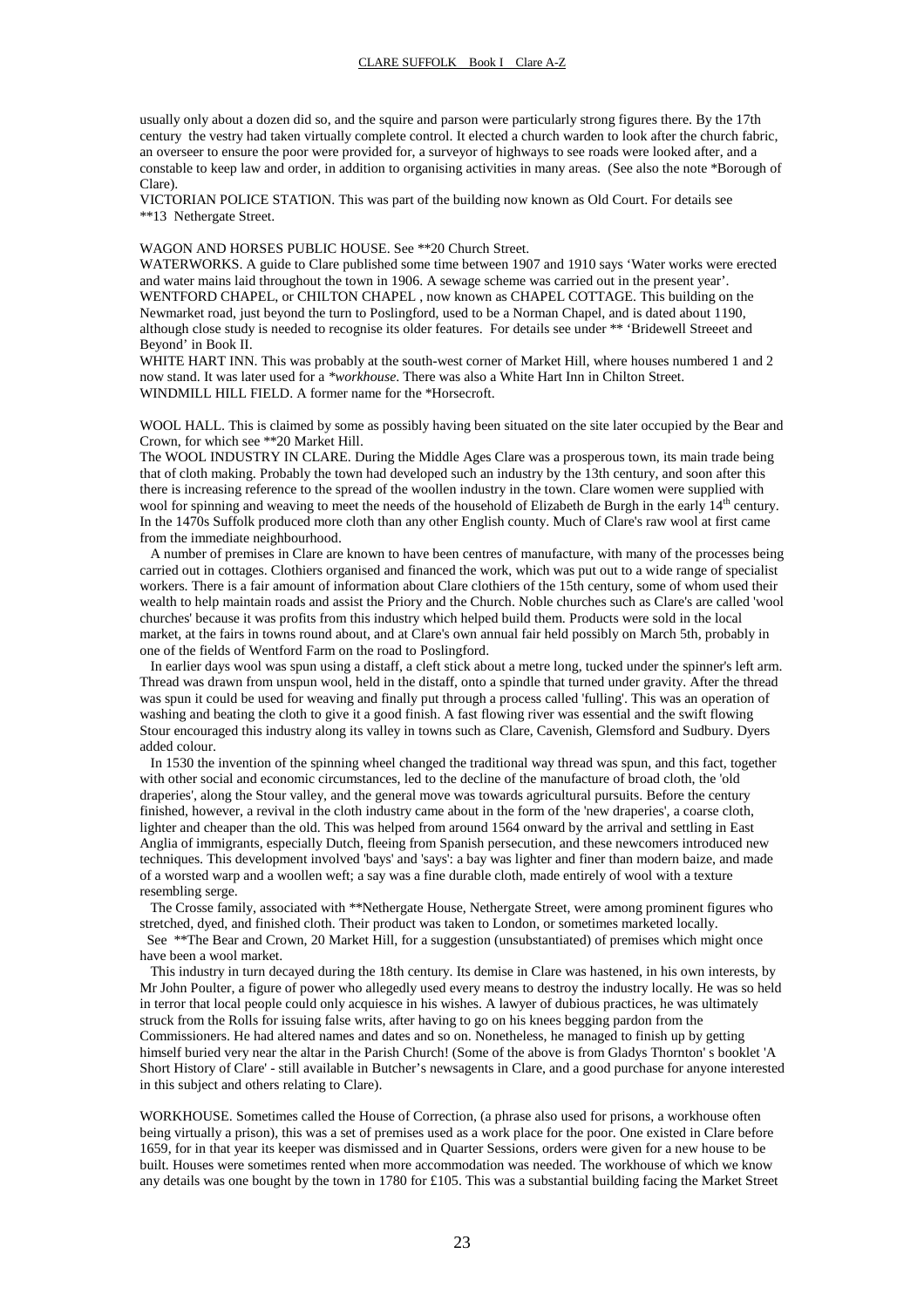and backing on to the High Street which had previously been the White Hart, the site now occupied by \*\*Nos.1 and 2 Market Hill. It accommodated 35 people on occasion. An inventory in 1833 reveals that at that time it had eleven beds in two bedrooms for women, one for men, and a governor's suite. The chief work to which the poor were put was the spinning of yarn. Its workroom at that time consisted of nine spinning wheels. There were also four shove ha'penny boards and a pig trough. Buildings at the rear included a brew house. In 1836 a district workhouse was provided at Haverhill, the building here in Clare then being demolished and replaced with two brick houses.

WYTFONT BREGGE. A bridge mentioned in 1334. Its position is unknown.

# **BOOK I APPENDIX A) CLARE CASTLE**

 The fragment of a 13th century stone keep on the summit of a Norman motte (mound), the 15c stone wall which descends it along the line of Lady's Walk, and the remains of the inner and outer baileys (the outermost walls or courts of a castle) are the sole remnants of what was once a grand castle. Gone are the great gates through which our forebears entered the castle precincts: now it is cars which drive into the castle area. Once inside, people with muscle and wind may climb up the spiral path to the remnant of the keep, and enjoy a wide view while appreciating the value of this motte as a lookout post in olden days. A history trail notice board there (and repeated outside the information centre) gives the probable appearance of the castle as seen from the keep. The less energetic may wander around lakes and occasional earthbanks for their reminders of the past.

 A castle of sorts in this area of Clare probably dates back to Anglo-Saxon days. It seems a remarkable fortress to have been found necessary in this area, and eventually covered twenty acres. Doubtless Earl Aluric, who held Clare manor at the end of the Anglo-Saxon period, considered Clare strategically positioned. The site of the castle was presumably chosen because it was easily defended, having rivers and marshy lands at the south and east and possibilities for defence ramparts to the north and west. However, in some places castles were thought of not so much national defences but rather fortified homes for the nobility, the potential enemies being just the local 'natives'. Castles also demonstrated the owner's wealth and power. A major purpose of many of them was to

protect knights and safeguard their horses - which were valuable and hard to replace. The earliest the castle is actually mentioned in Norman days is 1090 in a grant made by Gilbert de Clare to the monks of Bec (in Normandy) giving the monks various privileges locally including the right to fish in the river. However, Richard of Bienfaite, the first lord of Clare, had already begun developing the site of the existing Saxon earthwork into an extensive Norman castle. At first the structure on top of mottes of such castles as Clare's was a circular stockade made of timber, and when such a mound settled often a shell keep of stone was built in place of the timber keep. (In the case of some castles, the original timber was painted to look like stone, to give a suggestion of invulnerability before the stage of a stone construction was reached). By the 13th century, stone was being extensively used, and by that time a circular shell stone keep, strengthened with buttresses, stood on the motte at Clare, with curtain walls flanking it on either side and reaching down to the castle below. The present walls are probably 15<sup>th</sup> century.

 The motte we see today is an earth mound twenty to thirty metres high. The keep surmounting the top is said to have been nine metres high and sixteen in diameter. It was a valuable refuge, and, being so high, commanded a wide view of the surrounding countryside. A lookout would have been stationed here in times of unrest. Memorials to 20th century owners of the Priory whose ashes were buried here when they owned this area have been affixed to the remaining shell of the keep.

 The castle became the baronial seat of the earls of Hertford (a title which had come to the de Clares) around 1140, and developed during the 12th and 13th centuries as a strong fortress and a centre for governing the huge Clare estates in East Anglia, and the place where the Great Court of the Honor of Clare was held. (For a note on the Honor of Clare see the Outline History at the start of this A-Z). The castle was used as a royal residence or became a royal possession during the minority of an earl or when the lands were forfeited for a period. During one such time some letters of Henry III emanated from here. The main entrance to the castle grounds was from what is now Station Road. From there the road led along the present tarmacadammed way and through a gate called Crowedhous. Other gates were the Derngate, which may have been near the entrance by the Pysenebregge (off the present Cavendish Road), the Nethergate, and the Redgate.

 The castle had outer and inner baileys. The northern or outer bailey had earth ramparts surrounding the site (still recognisable especially in winter) on which stood a wooden stockade, and beyond this its grass lands stretched to the market and Cavendish Road, with grazing lands for its livestock reaching to the present playing field across the road. These earth ramparts remain around two sides of the bailey. In later days, but while the castle was still in use, encroachments occurred as houses were built near the moat. Walking along the path from the Station Road entrance, the hill which is up on the left surmounted by a tree is part of the outer bailey ramparts. Gates allowed folk to go to and fro about their daily tasks whilst keeping their animals safely enclosed within. As well as containing gardens and being used for livestock, the outer bailey was an area where workers such as the potter, basket maker, and blacksmith worked. Tournaments, archery and swordplay practice would also take place here.

Stone walls and moats formed defences between the outer and inner baileys. The path just mentioned passes parts of the moat. The moat probably flowed parallel to the Chilton stream from the vicinity of its junction with the present main waterway, swung westward to pass close behind (to the north of) the rampart and wall beside the path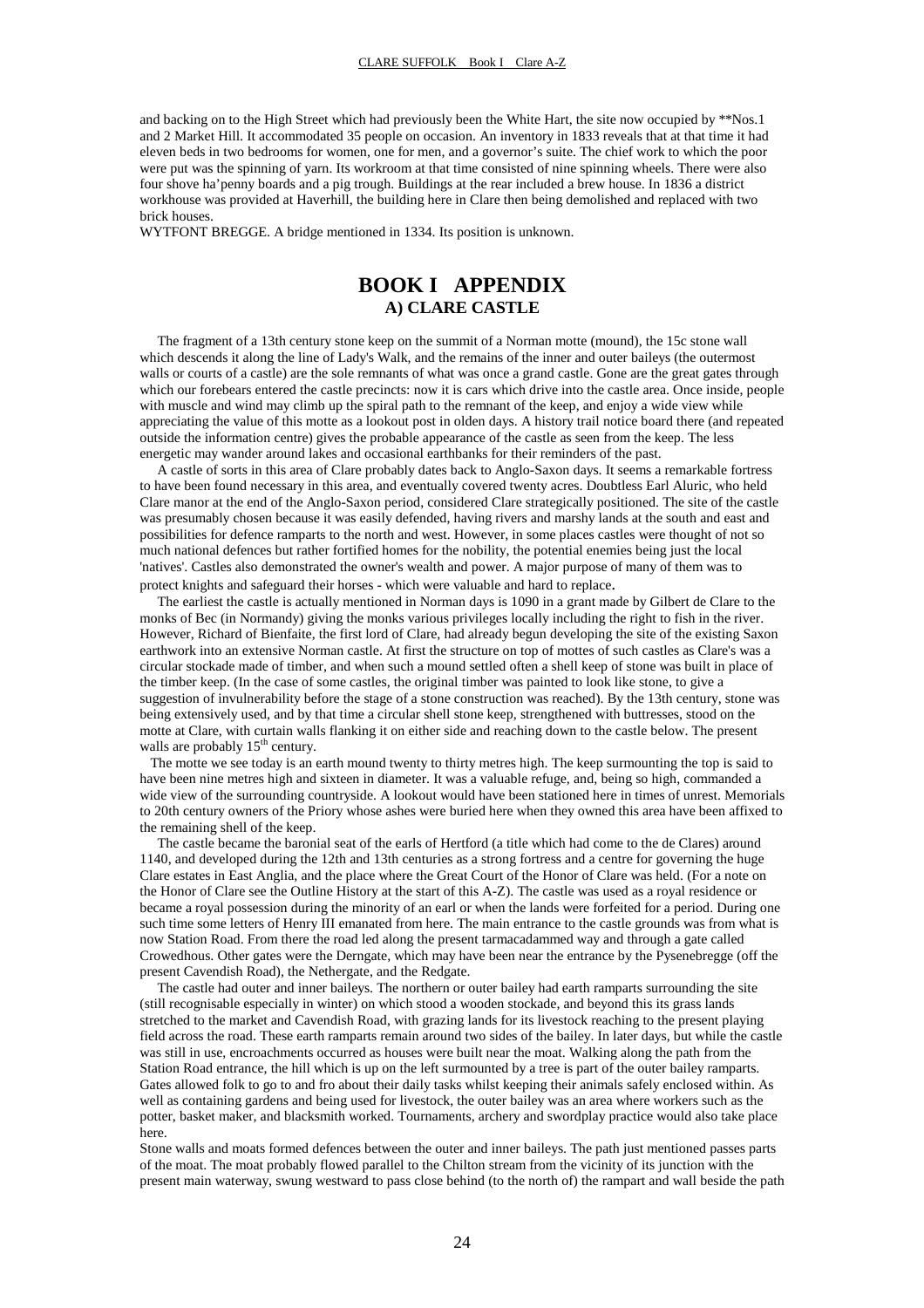still marked as Lady's Walk, circled the mound with its keep, and ran through the present car park area back to its starting point. Parts of it can still be seen in various places along this route, and these probably date from the 15th century. The Lady from whom Lady's Walk is named was undoubtedly the Elizabeth who became a de Burgh through marriage to John de Burgh. She inherited the Clare lands and was known as the Lady of Clare. She lived for many years at the castle, and died in 1360. It was another Elizabeth de Burgh, her granddaughter, who married the Lionel who became Duke of Clarence. The main gateway from the outer bailey into the inner or southern one (which contained the castle buildings) was situated where Lady's walk drops down. Remains of the moat can be seen either side of the entrance. A drawbridge was situated here, raised when required to keep intruders out. The gatehouse consisted of two large stone towers, and a portcullis may have been used for extra defence. The inner bailey, now partly occupied by the railway station and sheds, was strongly defended by an earth rampart with a stone curtain-wall on top. The sloping path leading to Lady's Walk is part of this original earth rampart. There were sturdy stone towers along the walls, built for defence. Their names included Auditor's Tower and Constables' Tower (probably linking them with officials of the castle), Oxenfordestour (Oxford's Tower?) and Maiden's tower.

 This area covered almost four acres. Within it were all the domestic buildings. By the 14th century 250 people lived at the castle, and with their many horses their needs must have been considerable. (Records show that at one point there were also 387 ewes at the castle - and one ram!) The buildings were made of timber, with roofs of clay tiles and lead. They included the Great Hall in which the de Clares lived and its overspill Clarettehall, servants' quarters, the Great Kitchen and kitchen alley (a walkway to the Great Hall), bake- and brew- houses, store houses, malthouses, a wood yard, a horsemill, stables, a smithy, an armoury, a chapel served by a resident chaplain, and a jail with an execution place. A college of secular priests (i.e. a group of clergy who lived as a community but were not restricted like monks in a monastery) had already been founded by Aluric the Saxon, who *'had put in Ledmar the priest and others with him. Having made a charter he committed the church and the whole place into the hands of Leustan the Abbot to keep, and into the keeping of Wisgar his own son. But the clerks could neither give nor alienate this land away from St John. However, after King William came he seized it into his own hand'.* In 1090 the college was given by the first Gilbert of Clare to the monks of Bec in Normandy, whence Clare's friars came, thus becoming a small Benedictine priory within the castle site. The monks were moved to Stoke by Clare in 1124, and their church at Clare continued in use as the castle's chapel.

 Beautiful gardens were laid out, and included flint paths, seats, a glass aviary, a deer enclosure, and a lion house (foreign animals were brought to the country out of curiosity at that time). Here (or possibly in the Clare camp area, which also included gardens at some stage) there was also a sepulchre with a canopy above, possibly based on that in Jerusalem. There were fountains, swans on the castle's waters, and a horse driven mill. Ponds well stocked with fish were supplied with water through a ditch specially cut from the Chilton stream in the Cavendish Road area or by lowering the millstream. A map of 1847 shows the fish ponds which were dug to serve the castle in the 12th century were still in use. They were apparently five neat rectangles, varying from three by ten metres to ten by forty metres. A survey in 2003 revealed that some ponds had been sited near the end of what is now Station Road. There were also vineyards - whose existence is mentioned in Domesday.

 Ongoing work at the castle and related activities in a wide area around Clare led to work for a large number of townsfolk. Carpenters and smiths were among others for whom work was always available, and there is a record of two hundred men from the area being sent to make five new stalls in the market place at Bury St Edmunds. Despite the military strength of the castle there is no knowledge of its being involved in fighting, and no seige, but it was kept in fighting order - in 1322 ammunition was held there because of disturbances, and there are other records of soldiers there.

 From one corner of the castle a fine stone bridge of four or five arches provided access to the Priory, the two communities having close links. The present bridge may be adequate, but is hardly a worthy replacement.

#### **Daily life in the castle.**

# **(Details taken from the Clare Castle Country Park Information Centre).**

 In 1275 Clare castle was owned by Gilbert, 9th lord of Clare, who was one of the most powerful barons in England. He had other estates and castles in Kent, the West Country, and Wales, and visited each in turn, with his large household. The household numbered about two hundred, who spent only part of the year at Clare. It included the steward, a high ranking knight or cleric who acted as general manager in charge of his lord's estate; knights and men at arms for protection; the treasurer; and the marshall, in charge of horses and wagons.

 The Great Hall was the centre of castle life. The household ate there, and gathered there for entertainment and ceremonies. There was little furniture, and men slept in the hall on benches or the rush-covered floor. It must have been a smelly place, smells from food thrown to the dogs, from smoke from the fire and from a crowd of unwashed bodies.

 In the morning Lord Gilbert rose very early. After shaving with a pumice stone and having a breakfast of bread and ale, he and his lady would go to mass in the chapel. Then with his steward he would deal with the affairs of the estate and castle. The main meal of the day was taken at eleven in the morning. Lord Gilbert and his guests ate well. In the 14th century the delicacies at Christmas would include hundreds of oysters brought by cart from Colchester. The shells may still be found in the grounds today. After the meal there might be hunting (there was a deer park at Hundon specially set aside for this purpose) or a tournament - a mock battle in which knights might be killed as they fought for prizes. After supper Lord Gilbert might be entertained by musicians, story tellers, or visiting jugglers.

#### **The end of the castle.**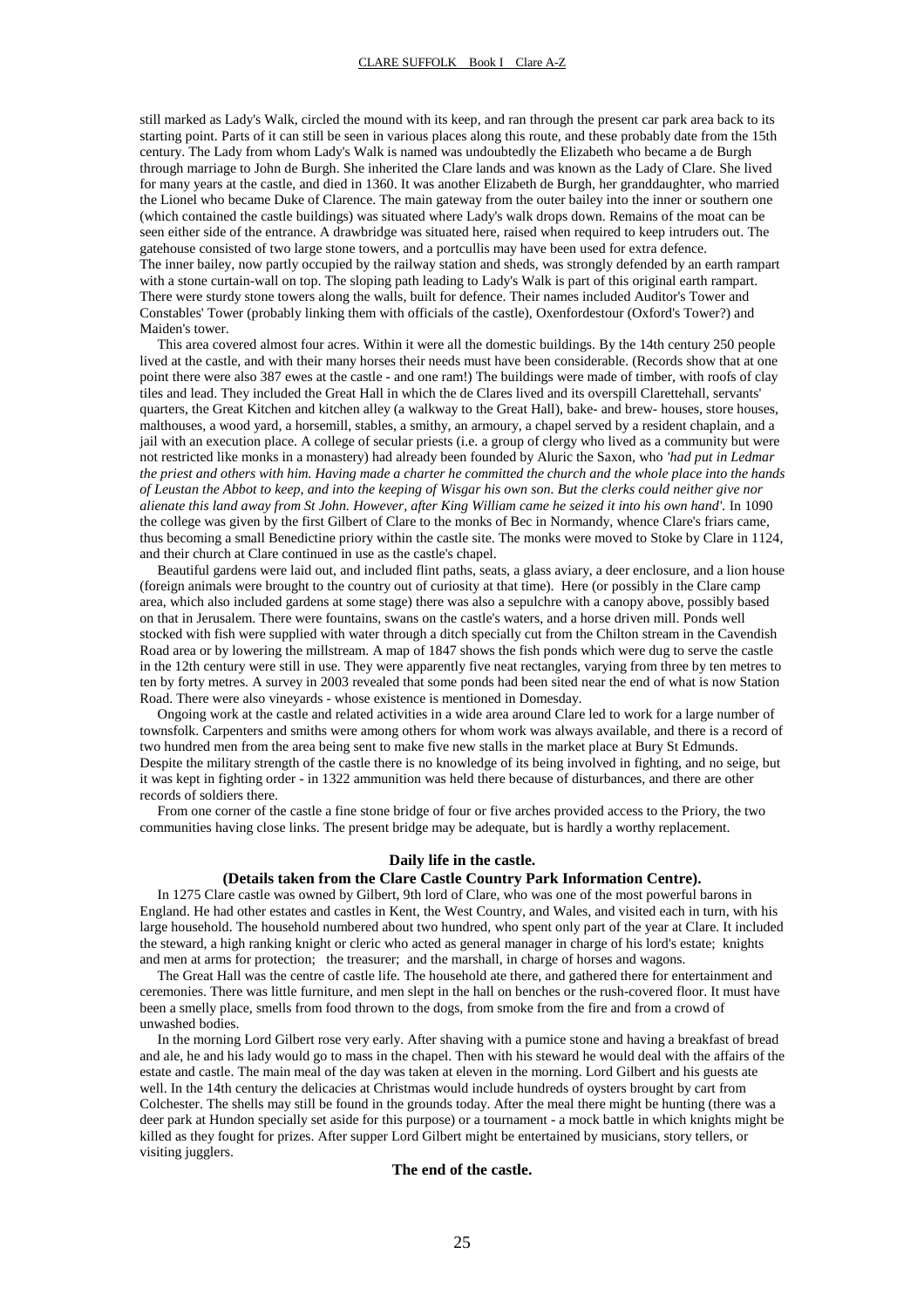After the death of the second Lady Elizabeth the castle passed through her daughter's marriage to the Mortimer family. An account for the year 1387-8 indicates that Roger Mortimer, 4th Earl of March, put it into good repair that year. It continued to be occupied until at least the beginning of the 15th century. In 1495 it became a crown possession. Edward VI gave it to Sir John Cheke.

 Through the sixteenth century the castle fell into ruin. When the market square was enlarged and the streets widened to accommodate the large wool wagons, much of the castle's timber, flints and stones were embodied in the new houses and shops. Some probably also went into the old town walls, which can still be approached by a path beside the Swan Inn. The spectacular structure now used as the sign of the Swan inn was probably once the base of a window at the castle, and there are guesses that other beams and window sills still to be seen in the town could have originated there. Miscellaneous material must have found its way into various premises in Clare until little was left. A report by Robert Reyce early in the 17th century described the castle site then as *'nothing but lamentable ruins upon a most beautiful situation'*.

 Towards the end of the 17th century the area passed to the Elwes family of Stoke-by-Clare, with whom it stayed until 1825. There is an engraving from around this time which shows the gate-tower and keep in a good state of preservation, but this is undated and seems an example of artistic licence and imagination. In 1825 the location was bought by John Barker of Clare Priory, and the ashes of later owners, Sir Henry and Lady May, were buried at the top of the mound, marked by a tablet on the remnant of the keep. The coming of the railway in 1865 had added to the mutilation of the area, but in 1971, after the railway had gone, the land it had occupied came into the possession of the West Suffolk County Council. After improving it scenically, and greatly assisted by the gift of much more land then in the possession of Tony de Fonblanque, the Council opened it as a country park in 1972. A beautiful crucifix found here is described under the entry 'Cross, reliquary' earlier in this A-Z, and other discoveries are among items mentioned under 'Archaeological finds' in the same section.

#### **Royalty at the castle and town.**

 At one time, Joan of Acre, one of the daughters of Edward I, lived at the castle and was a great benefactor of the people at Clare, particularly the friars. Her brother Edward II was entertained here. Joan was buried at the priory, as recorded on a 20<sup>th</sup> century tablet there, and a vast assembly of nobility converged on Clare for her funeral. Lionel, Earl of Ulster, Duke of Clarence, and son of Edward III, played his part in Clare's history, and was also eventually buried at the Priory. The pageantry at his funeral must have been considerable, as seemed fitting for one of his high status, for the expenses had not finally been defrayed nine years later. Some of his descendants who married into the Mortimer family, and who aspired to and ultimately gained the throne of England (see entry under that title in the A-Z) were also buried here.

 In the year 2002 the Richard III society came to install a plaque to the ancestors and relatives of King Richard III and Queen Anne Neville who were buried at Clare Priory. In addition to Joan of Acre, Elizabeth de Burgh and Lionel, they included Edward Baron Monthermer (1303-1340), Edmund Mortimer Earl of March (1391-1425) and Lady Margaret Neville (Scrope, Cressener), (died 1463).

 A more recent royal visit to Clare was George VI who visited the priory to meet General Montgomery. The general had a base there at the time, and the king came to discuss the invasion of Normandy which was to take place in June 1944. Another royal visit was in 1994, when Princess Margaret and Prince Edward attended the wedding of Lord Ivar Mountbatten at Clare parish church.

#### **B) THE CLARE LORDS AND THEIR SUCCESSORS**

 William the Conqueror created earls (a select group which included the fourth and succeeding lords of Clare) for a definite purpose - the defence of the realm against attacks, particularly from Wales, Scotland and across the English Channel. Several, for example, were settled along the Welsh border and had almost unlimited power, not only for defence but also to attack Welsh independence. They marked their advance by erecting and garrisoning castles, which in turn were the bases for further advances. The de Clares played a prominent part in all this. Indeed, for over 250 years after 1066 the Clare lords were among the greatest in the kingdom. Through battles, wars, intrigue and marriage they amassed great power and wealth. After 1141 the earldom of Hertford came to them, from 1217 that of Gloucester, and then that of March. They held great estates in the West country and Wales. The Clare lords were involved in almost all the major happenings of the period - the crusades, pilgrimages, conquests in Wales and Ireland, the wars in Scotland and France, the long struggle between the kings and the barons, Magna Carta, the first 'democratic' parliament (i.e. one including elected commoners as well as lords) and the founding of universities and church buildings.

 A first born son has not always had the automatic right to assume primacy with all its inheritance implications, but this system evolved slowly from 1066, and was established by the 13th century as law. A sample of how things often worked out in families can be seen in the case of the brothers of Gilbert the Red. Bogo, Gilbert's younger brother, entered the Church. This was a popular course for younger sons. Often there was no intention of actually doing the job, but it frequently proved to be a way of attracting great wealth, which led to a luxurious life style, with a free ticket to heaven thrown in. Bogo was only eleven years old when he began acquiring benefices. By the time of his death he held nearly fifty rectorships, canonries etc., making him the greatest pluralist in the English Church. There is no trace that he had the slightest interest in religion. The archbishop of Canterbury said he*'was a ravisher*, *not rector, of his churches'*. On one occasion a clerk of the archbishop who called on Bogo to serve a writ on him was beaten up and compelled to eat the letters and seals. Thomas, the middle of the three brothers, worked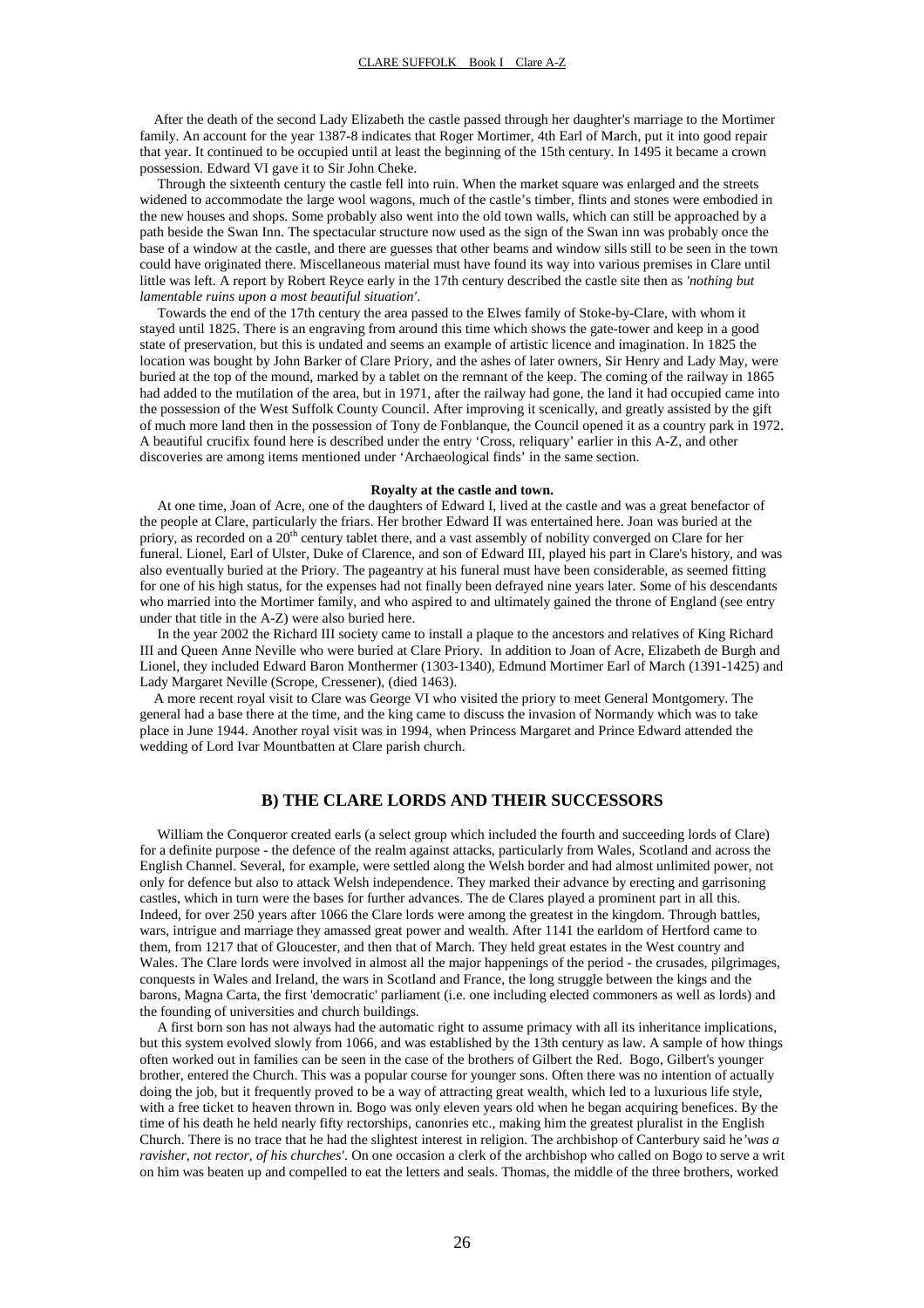in the services of the crown and was a friend of Edward (later king) from early days. He went on a crusade, and also went to Ireland, where he held much power.

 The following notes list the lords of Clare and their successors. They are obviously not full accounts of their lives, but potted biographies giving enough points of interest to set these prominent people who were linked with Clare against the historical background of their times. See the Bibliography for a book with much information on some of these characters.

 **Key:** the first figure indicates their succession as lords of the Clare lands. e.g. 1) means this was the first lord of Clare and so on through to 10). The date which follows is when they became lord of the borough and manor of Clare. Earldoms came to some of the lords of Clare through marriage and then descent.

1). 1066. RICHARD OF BIENFAITE. Son of Gilbert, count of Brionne in Normandy so sometimes called FitzGilbert ( = fils de, son of, Gilbert - a form of name which is generally thought to indicate illegitimacy at the time of naming)) was the founder of the de Clare name and family.

The son of a cousin of William the Conqueror, he fought well in the Conquest, and was rewarded with 170 lordships including 95 in Suffolk, among which was the manor of Clare where he started building his castle, becoming the first lord of Clare. He was one of the small group of barons closest to William the Conqueror who formed a kind of standing baronial council. He played a prominent part in establishing Norman control of England and became one of the wealthiest barons, with land in ten counties. He ended his days in a monastery c.1090 – a common occurrence then, as mentioned in the additional Note on Elizabeth de Burgh which follows this list.

#### 2). 1090. GILBERT. Son of Richard.

 Gilbert gave the church in Clare castle to the monastery at Bec, Normandy. He became prominent in Cardigan c.1110 by taking the place of Cadwgan, who was of a rebellious family. This opened the way for more control of Wales, with the building of castles. He and his brother Roger were present with Prince Henry when the king, William II (Rufus), was shot dead with an arrow fired by Walter Tyrrell, Gilbert's steward, while the party was hunting in the New Forest in 1100. A plot is often assumed, but not proved. Gilbert had already been involved in revolts against Rufus in 1088 and 1095. Tyrrell fled immediately (he later denied even being present) and the tradition is strong that the de Clares had staged an assassination. Certainly Henry's part seems pre-meditated, for, wholly disregarding his dead brother, he rode straight to Winchester and seized the treasury - always the first act of a usurping king. The body of the king was left deserted and unattended until peasants took it to Winchester on a farm cart, where it was unceremoniously buried. Three days after the death of Rufus, Henry was crowned King Henry I. Gilbert died c.1115.

Walter de Clare, Gilbert's brother, founded Tintern abbey.

#### 3). 1115. RICHARD. Son of Gilbert.

 Richard removed the Benedictine priory from Clare castle to Stoke by Clare in 1124. He was killed in an ambush by the Welsh in 1136. Richard's brother Gilbert became Earl of Pembroke in 1138, and both he and a descendant, another Richard, were known as Strongbow.

### 4). 1136. GILBERT. Son of Richard. First Earl of Hertford.

 Gilbert was given the title Earl of Hertford by Stephen before the year 1141. He joined the revolt against the king, but later returned to support him. He died in 1152.

#### 5). 1152. ROGER, Gilbert's brother. Second Earl of Hertford.

 One interesting little sidelight on how things operated in his day is the fact that Roger is known to have retained a professional engineer in his service, engaged to carry out building operations, an office which became hereditary in the family for at least three generations. In 1157 Henry II granted Roger whatever lands he could conquer in Wales. He took Carmarthen and Aberdovey castles, but then his stronghold, Cardigan castle, fell to the Welsh c.1168 and Welsh princes regained virtually all of South Wales. Roger died in 1173.

#### 6). 1173. RICHARD. Son of Roger. Third Earl of Hertford.

 Richard was a leading figure in the barons' fight against King John. He was involved in drawing up Magna Carta in 1215, and was one of twenty-five barons appointed as its guardians. He married Amice, who was heiress to the enormous estates of her father William, Earl of Gloucester, and one of three sisters the youngest of which, Isabella, married King John. Richard fought in Wales, and another kind of fight (still familiar to us in the earlier part of the 20th century) - over Sunday trading. Sunday had been the traditional day for markets. Pope Innocent III sent an emissary to have this changed, but in 1207 Richard bought the right to have his own market at Rothwell, Northamptonshire, restored to Sunday. He died in 1217.

#### 7). 1217. GILBERT. Son of Richard. Sixth Earl of Gloucester and fourth Earl of Hertford.

 Having inherited from his father, Gilbert gained much more through his wife's father, William Marshall, Earl of Gloucester. He duly became 6th Earl of Gloucester with vast estates in England including in the west country, and in Wales and Ireland. He was one of the most important men in England. After the death of King John, Gilbert sided with Louis of France but was taken prisoner at the battle of Lincoln in 1217. He died in Brittany in 1230 fighting for Henry III.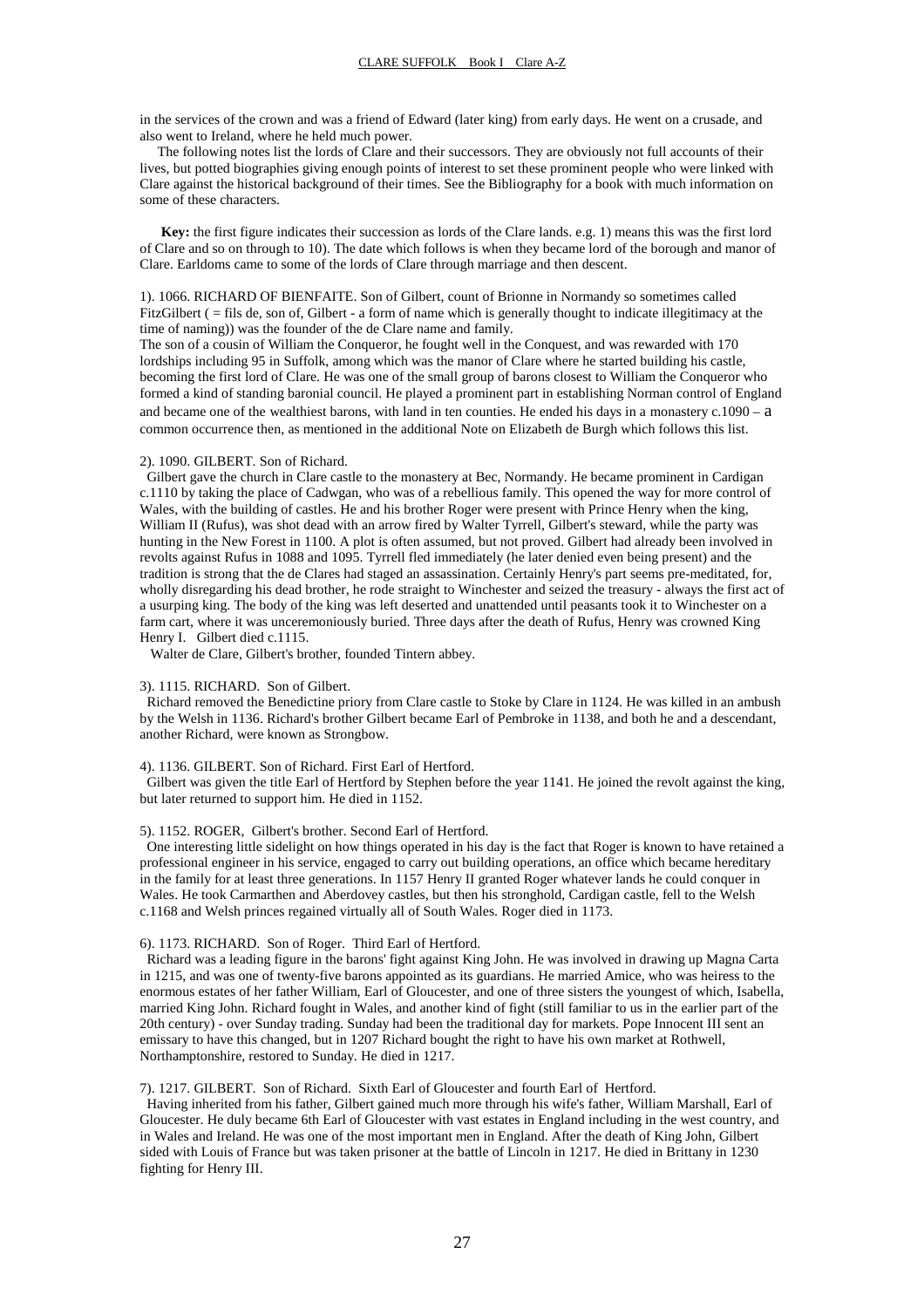8). 1230. RICHARD. Son of Gilbert. Seventh Earl of Gloucester and fifth Earl of Hertford.

 Richard seems to have been married secretly at Bury St Edmunds to Meggotta de Burgh when both were aged eight. The wedding came to light when a bride for him, now the king's ward, was being sought in 1236. Megotta died in 1237, and two months later Richard was married to Maud de Lacy, daughter of the Earl of Lincoln. He was prominent in the baronial movement of 1258, and a member of one of the groups of very influential men pledged to stand by each other in attempts to gain more power. He became one of the most powerful of the lords, although his claims (and those of his son) to Bristol were not granted. He loved tournaments - picture him in the outer bailey of Clare castle! It was Richard who invited the Augustinian friars to come to England, so leading to the founding of Clare Priory in 1248. He died in 1262.

9). 1262. GILBERT ('the Red'). Son of Richard. Eighth Earl of Gloucester and sixth Earl of Hertford. Directly he entered his inheritance Gilbert showed dissatisfaction with the king's powers, and became one of leading barons seeking reforms from Henry III. At first he supported Simon de Montfort and accepted the king's surrender at the Battle of Lewes in 1264. He attended what is regarded as the first democratic English parliament (see in the introductory notes above), summoned by Simon de Montfort in 1265. ('Parliament' is a French word the aristocracy still used Norman French language: it was only the serfs and other peasants who spoke in Anglo-Saxon, which was evolving into Old English). But Gilbert fell out with Simon. There is a colourful description of him camping outside Gloucester, his fires lighting the countryside by night, while messages passed to and fro. He changed sides to join Prince Edward and led the army at the battle of Evesham where Simon de Montfort was killed. There were graphic events in London, ditches being dug around its walls, access from the Tower cut off, and Southwark fortified. In 1267 Gilbert seized and held London for a time against Henry III. He was one of a group who were described as 'taking the cross' (which means going on a crusade) although he did not actually carry this out. He became an ally and counsellor (though never a trusted one) of Edward I, and married the king's daughter, Joan of Acre, in 1290. On his marriage he surrendered his lands to the king and then received them back to hold jointly with his wife. He was the wealthiest of the de Clares. Besides vast estates in Wales and Ireland he held land in twenty-six English counties and had started building Caerphilly castle in 1268. He had a daughter, Elizabeth de Clare, who married John de Burgh (see below). He died in 1295.

----- 1295. JOAN OF ACRE. Widow of Gilbert the Red, second daughter of Edward I and Queen Eleanor, and sister of Edward II.

 Joan was born at Acre in Israel while her father was on a crusade (her mother was there too!) She took over the Clare lands on the death of her husband Gilbert, and married one of his household knights, Ralph de Monthermer, guardian of her son. She initiated new buildings at Clare Priory, especially the chapel of St Vincent, and was buried there on her death in 1307. Joan was the kind of character around whom stories could be told, and Austin chroniclers record miraculous events after her death. Capgrave states that fifty-two years after her burial the grave was opened and her body was found to be incorrupt. Osbern Bokenham speaks of the body lying whole and incorrupt on the south side of the friars' choir, and of the many miracles *'wrought by God's grace through her*, *especially in the cure of toothache, back-ache and fever'*.

 There is an interesting ancient poem relating an imagined dialogue at her tomb. It is entitled *'Dialoge betwix a seculer askyng and a Frere answering at the grave of Dame Johan of Acres'*. The purpose of the poem is to relate the lineal descent of the Clare lords from the foundation of the Priory until 1460, and it was written around the latter date. It also gives some information about the buildings, and ends with praise of Richard, Duke of York, whose royal descent through the de Clares the poem may be proclaiming. (A copy of the poem may be found in Barnardiston's book 'Clare Priory') and was reproduced in the original photo-copy editions of this material.

10). 1307. GILBERT. Son of Gilbert the Red and Joan of Acre. Sixth Earl of Gloucester, seventh Earl of Hertford. Gilbert supported Edward II in attempting to conquer the Scots and personally equipped 500 soldiers against Robert the Bruce at the battle of Bannockburn in 1314. The Scots had prepared all sorts of traps for the English, including pits dug beside the road and covered with branches to trap the horsemen. Bruce's men were arranged in four packed oblongs, walled by their shields and presenting hedges of 18-foot pikes in all directions. Although not yet ready to attack they moved towards the English. Gilbert was one of several English commanders who recommended resting on better ground before going to battle. He was accused of cowardice, so, despite his better judgment, led the charge, and was one of the first to be killed. The English army was routed, and many who were not killed in battle lost their lives in the marshland or river - it was perhaps the biggest defeat ever for the English. Gilbert had no sons so his death in 1314 brought the male line of the de Clares to an end, closing the period when they had been a major force in English history.

THE CLARE LORDSHIP THEN WENT THROUGH AN UNSETTLED PERIOD. Gilbert's death in 1314 left his three sisters as co-heiresses. For a time control of the lands was retained by the king, who gave it to various tenants temporarily. A great scramble began as the brothers-in-law pushed to increase their respective shares, and the king's dithering lasted for nearly three years before he finalised the settlement. Despenser, husband of the eldest sister, had wanted the title of Earl of Gloucester and all the Clare property in Wales. He took a lot of this by force, but was eventually checked when barons of more senior rank were displeased at his growing strength in that area. King Edward was forced to withdraw his support and bring Despenser to judgment. In 1317 the estates at last passed to the youngest sister, ELIZABETH de BURGH (third daughter of Gilbert the Red and Joan of Acre, so granddaughter of Edward I) and her third husband, Roger d'Amory (she retained the name of her first husband, John de Burgh, despite having remarried twice since). In 1322, however, the lands were forfeited because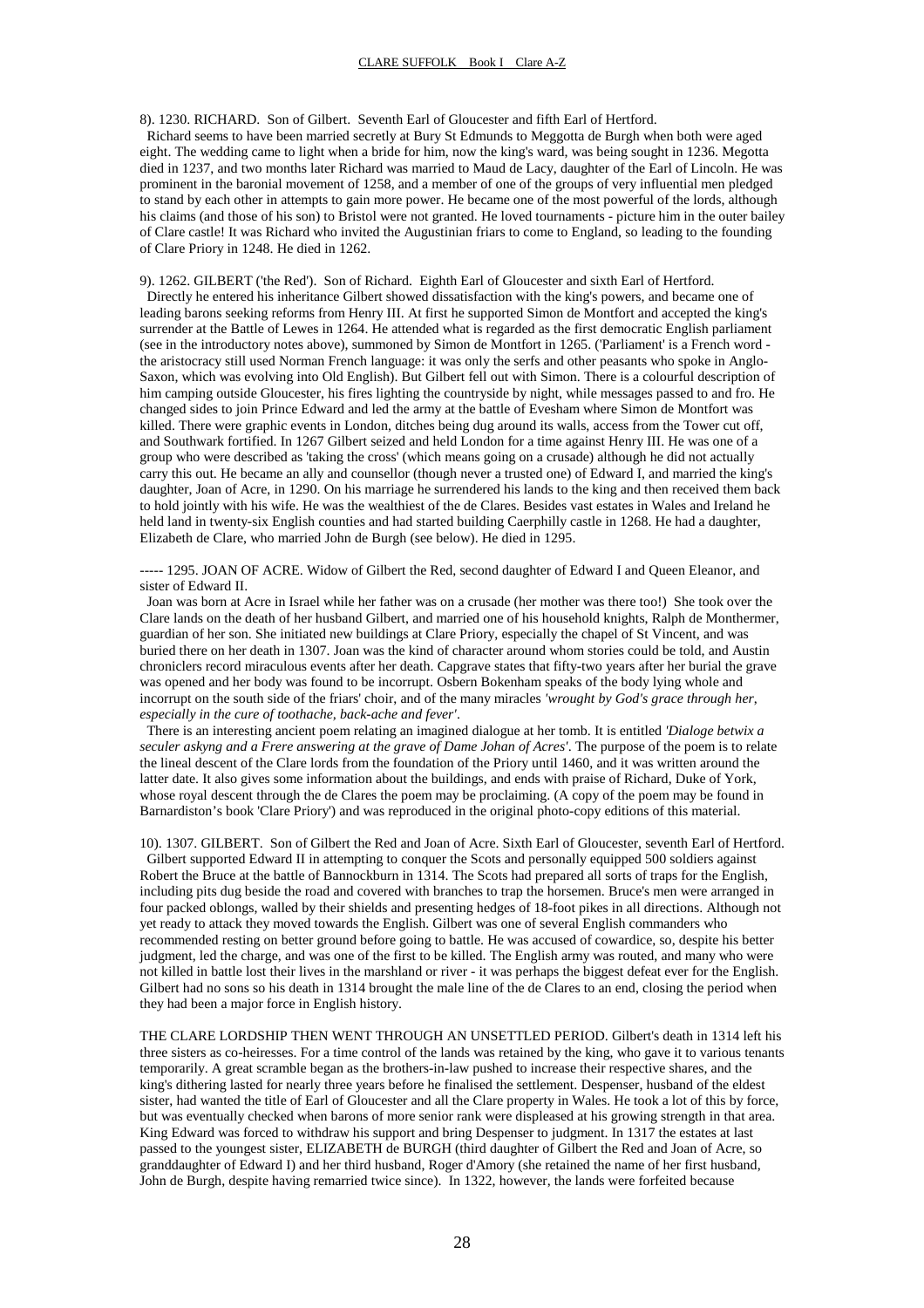d'Amory rebelled (soon to die in battle). As a consequence of her husband's rebellion, Elizabeth was captured at Usk and detained in Barking Abbey. Later in 1322 the English and Irish lands were returned to Elizabeth, with the Usk property being restored to her in 1327. Elizabeth's colourful life is described in greater detail in a separate note at the end of this list.

----- WILLIAM de BURGH. Son of Elizabeth and John, Earl of Ulster.

 As Anglo-Norman control in Ireland declined, William was assassinated at the ford of Carrickfergus in 1333 by his Irish cousins, leaving an infant daughter, another Elizabeth de Burgh.

---- ELIZABETH. Daughter of William. Married Lionel - see following note.

#### 1360. LIONEL. Third son of King Edward III.

 Born in 1339, an important marriage had to be arranged for Lionel as the King's son, and he was married before reaching the age of four to the infant Elizabeth, only child of William de Burgh. (Young marriages were contracted or even performed before the age of seven, often for political reasons. Confirmation by the parties was usually required at maturity. The girl was normally brought up in the boy's family. Teen-age marriage was more common. Love often developed after marriage). This marriage brought him the Clare inheritance and led to his becoming Earl of Ulster and controller of the de Burgh lands in Connaught, although neither of these now meant much. The title Duke of Clarence was created for him in 1362. He was made the Clarenceux king of arms, with power to adjudicate on claims to arms. He served as regent during one of the king's absences abroad, and spent five years trying to secure control in Ireland, but had to draw up terms which tacitly recognised English control was fading away. Chaucer the poet started as a page to Lionel before moving on to become valet to Edward III. Lionel's wife Elizabeth died in 1363. In 1368 Lionel married again, his bride being Violante, niece of Bernabo Visconti of Milan. She brought a fortune of 2,000,000 gold florins as well as towns and castle in Piedmont to the marriage. There were wild rumours in England that he was about to become king of Italy, or even emperor. Possibly he could have carved out some kind of Mediterranean principality for himself, but he died a few months later, in the same year as his marriage. He was buried in Italy, but afterwards his dying wish to return to Clare was honoured: his heart and bones were returned to England and buried with his first wife before the high altar at Clare Priory in 1375. Sir William St John Hope excavated their bones in 1904.

#### ----- PHILIPPA. Daughter of Lionel and Elizabeth. Became Countess of March.

 Philippa was her parents' sole heir, so on her marriage to Edmund Mortimer, third Earl of March (see the following note) the estates she inherited passed to the Earls of March (and later to the Dukes of York).

#### 1368. EDMUND MORTIMER. Husband of Philippa. Third Earl of March, became Earl of Ulster.

 Edward entered his inheritance as a young man - he did not attain his majority until 1373. He was married while still young (before 1368) to Philippa, daughter of Lionel and Elizabeth. Prior to Richard II's becoming king in 1377, parliament had decided that if the king remained childless, the throne should go next to Edmund, he being married to a descendant of Lionel, second son of Edward III (Edward III's eldest son, the Black Prince, had already died). Edmund was active in Ireland and achieved much, and was made the king's lieutenant there in 1379. He met his death crossing a ford in Ireland in 1381. His death came before Richard was compelled to renounce the throne (which was in 1399) so Edmund did not become king, and this stage in the line of succession was temporarily lost in the usurpation which followed.

#### 1381. ROGER MORTIMER. Son of Edmund. Fourth Earl of March, Earl of Ulster.

 Roger was seven years old when he entered his inheritance, and he became a royal ward. He went to Ireland with Richard II, and shared conquests there. He was allowed wardship of his vast estates in 1393, two years before coming of age, and was soon made Lord Lieutenant of Ireland. Roger was the most dangerous potential rival claimant to the throne as against the House of Lancaster (which had descended from the third son of Edward III) at the time when Richard's grip was weakening and Henry Bolingbroke's position was strengthening. One of his badges was a white rose, which later became the symbol of the Yorkists in the Wars of the Roses. At Shrewsbury in 1397-8, where a parliamentary session was to be held, the people met Roger joyfully, wearing his colours and hoping they would obtain deliverance from the unpopular King Richard through him, the heir-presumptive to the throne. But this did not happen, for Roger met his death prematurely in Ireland in 1398, aged 24, while Richard was still king, and so another Mortimer heir-presumptive missed succeeding to the throne. Henry stepped in in 1399 to become Henry IV, a usurpation which was to lead to the struggle between rival claimants and ultimately to the Wars of the Roses.

#### 1398. EDMUND MORTIMER. Son of Roger. Fifth Earl of March.

 Edmund, too, inherited at an early age, being eight years old, but his rights to the throne were already being supplanted. Henry Prince of Wales was Edmund's guardian, and supporters of Henry secured the removal from power of King Richard and his replacement by Henry through a body that had no claim to be a parliament but was summoned as one and looked like one. Edmund assumed his responsibilities as earl in 1413. In 1415 there was a plot to make him king, but Edmund himself warned the new king, Henry V, of this. Edmund was involved in an attack on France c.1418 (this was the period of the Hundred Years War, 1337-1453). When Henry VI came to the throne in 1422 he was a minor, and Edmund remained the hope of the disaffected people, but died in Ireland in 1425.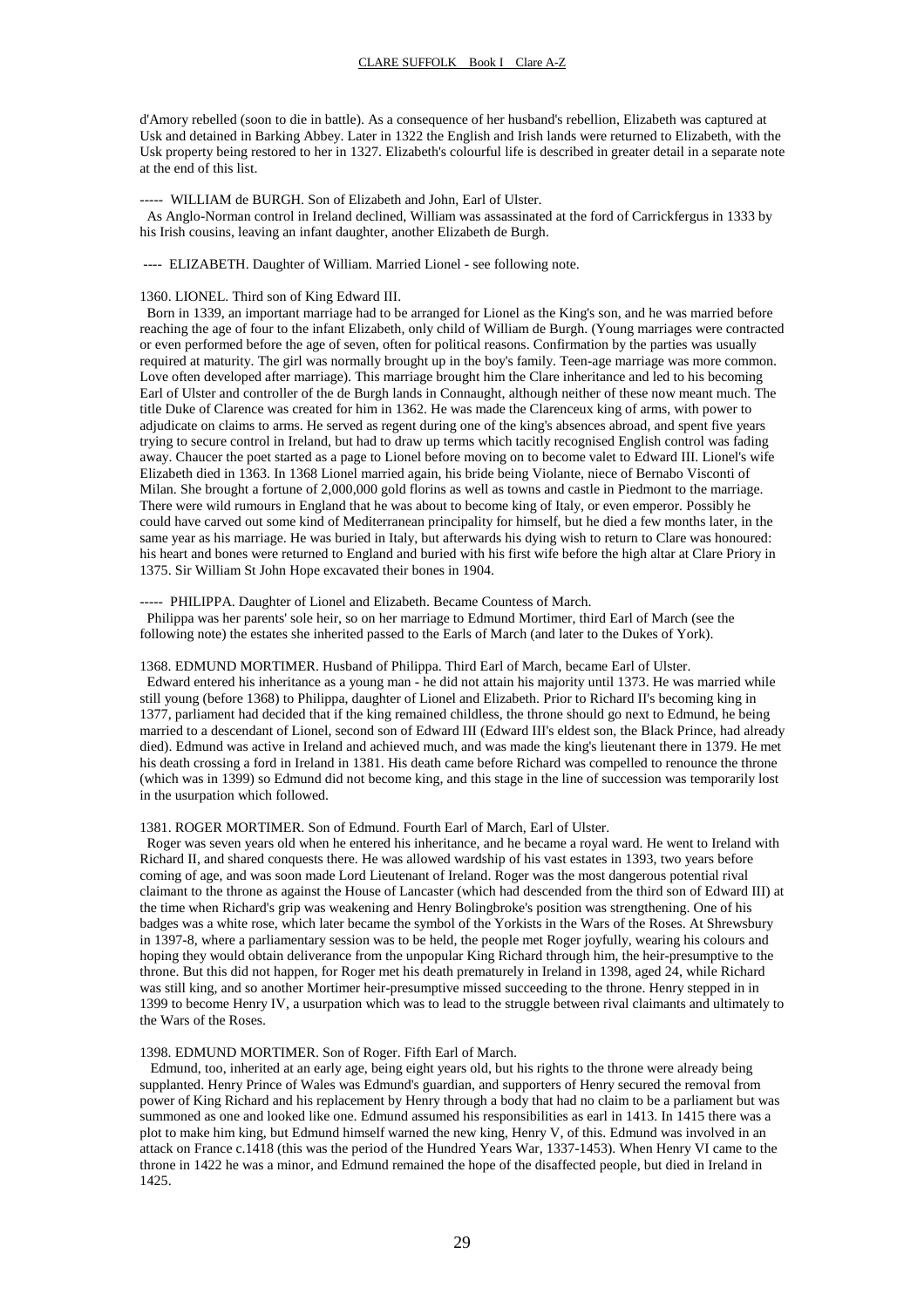----- ANNE MORTIMER. Sister of Edmund, daughter of Roger Mortimer, succeeded Edmund on his death. She married Richard of Conisbrough, Earl of Cambridge, who died in 1415. The Swan Inn sign comes from this period – see Appendix C.

#### 1425. RICHARD. Son of Anne. Third Duke of York.

 He married Cicely Neville. He was a ward 1425-1432. After a stormy adult career, he decided to press to the full his claim to the throne. In 1460 a settlement was reached whereby Henry VI would retain the crown for his lifetime, but succession would then come to the Yorks, descendants of the fifth son of Edward III, who had now been joined through marriage to the descendants of Lionel, Edward III's second son, thus strengthening the claim. But Richard was killed at the Battle of Wakefield before the close of that year, and his widow Cicely retained actual possession of the Clare lands until her death during the reign of Henry VII.

#### 1460. EDWARD. Son of Richard. Later became King Edward IV.

 Edward inherited his father's titles and claims to the throne. For an account of how he became king see the note 'Throne of England: the Clare claim' earlier in this A-Z. By 1480 Edward's grip was weakening. He died in 1483, leaving two young sons, the princes who died in the Tower. Edward IV's daughter Elizabeth of York, married Henry of the Lancasters who, after the reign of Richard III, came to the throne as Henry VII, leading to the House of Tudor, but this account must end there. Tumultuous days - and part of the background of Clare's castle and prominent families.

MOVING AWAY FROM MORE GENERAL HISTORY and back to local affairs:-

 CICELY continued to hold the Clare lands, although they were in the name of her deceased son, Edward IV. (See above).

 In 1495 KING HENRV VII became lord of Clare borough and manor, but after Cicely's death he granted the lands to his wife Elizabeth. The castle began to decline.

 In 1509 KING HENRV VIII, son of Henry VII, took over Clare, and granted the lands to each of his wives in turn. Catharine of Aragon handed the common to some of the people of Clare.

 In 1547 KING EDWARD VI. Henry's son, took the Clare lands over, and granted the borough to his tutor Sir John Cheke. However, this was revoked by Queen Mary in 1554, and the lands of Clare Honor were transferred to the Duchy of Lancaster.

#### THE NAME OF CLARE CONTINUED TO APPEAR IN TITLES IN SOME SUBSEQUENT CENTURIES.

 The Clare title was reinstituted in 1564 when it was granted to John HolIes and held by him and his descendants until 1711. From 1711 to 1768 it was held by Thomas Pelham, who became Prime Minister. The holder from 1795 to 1802 was John Fitzgibbon, who helped unite the British and Irish parliaments in 1800. The title became extinct again in 1864. The title of Duke of Clarence was not used after 1477 until 1789, when George III gave it to his third son, but it became extinct again in 1837 when he (then William IV) died. Prince Leopold, fourth son of Queen Victoria, was created Earl of Clarence. There is a brass to him in Clare parish church, marking the fact that he was the Worshipful Master of the Grand Lodge of Freemasons, Clare. He died in 1884.

#### **ADDITIONAL NOTE ON ELIZABETH de BURGH**

 ELIZABETH de BURGH, often known as 'The Lady of Clare', the figure from whom the path in Clare Castle Country Park known as Lady's Walk is named, lived a life so colourful and well recorded that it deserves recounting in greater detail than the preceding brief note on de Clare lords.

Her father, Earl Gilbert, had the wealthiest noble household outside the royal family, and a third of his lands came to Elizabeth. With inheritances from her grandmother and from her first and third husbands she was very wealthy, controlling much land in the eastern counties, Dorset and the Midlands, and also in Wales and Ireland - as much land as many of the wealthiest noblemen. Her ranking was among the highest nobility in the land. Although she married and was widowed three times she retained the name of her first husband. There is a colourful (but probably imaginative) story that one of her husbands was killed before her eyes while participating in a joust to celebrate their wedding.

 Her first husband was John de Burgh. This was a double de Burgh and de Clare wedding, Elizabeth's brother Gilbert marrying John's sister Matilda at the same time. John died four years later in 1313, leaving Elizabeth a widow at the age of 18. Usually the king chose brides for women of her status, but Elizabeth showed her independence in her second marriage, which was to Theobald of Verdun and was a runaway affair, said technically to be by abduction although Theobald denied this - but she was a widow again by 1316. The third marriage, to Roger d'Amory, met the king's approval, but Roger was edged out of favour at court and took arms against the king in 1321-2. During this period the lands were forfeited. D'Amory was mortally wounded before the Battle of Boroughbridge in 1322, when the king defeated the rebels. Elizabeth was captured at Usk and detained in Barking Abbey for a time, and made to promise that she would not re-marry without the king's permission. The English and Irish parts of her inheritance were restored to her in 1322, while Usk and other areas were returned later, after Edward II was deposed in 1327. Still aged only 28, Elizabeth remained a widow the rest of her life. She also remained in mourning ever afterwards, with a black chamber and furnishings. A gate of Clare College in Cambridge bearing her coat of arms also contains gilded tears, symbolising her widow's grief. The link between the college and Clare is that after University College in Cambridge suffered financial collapse in 1338, Elizabeth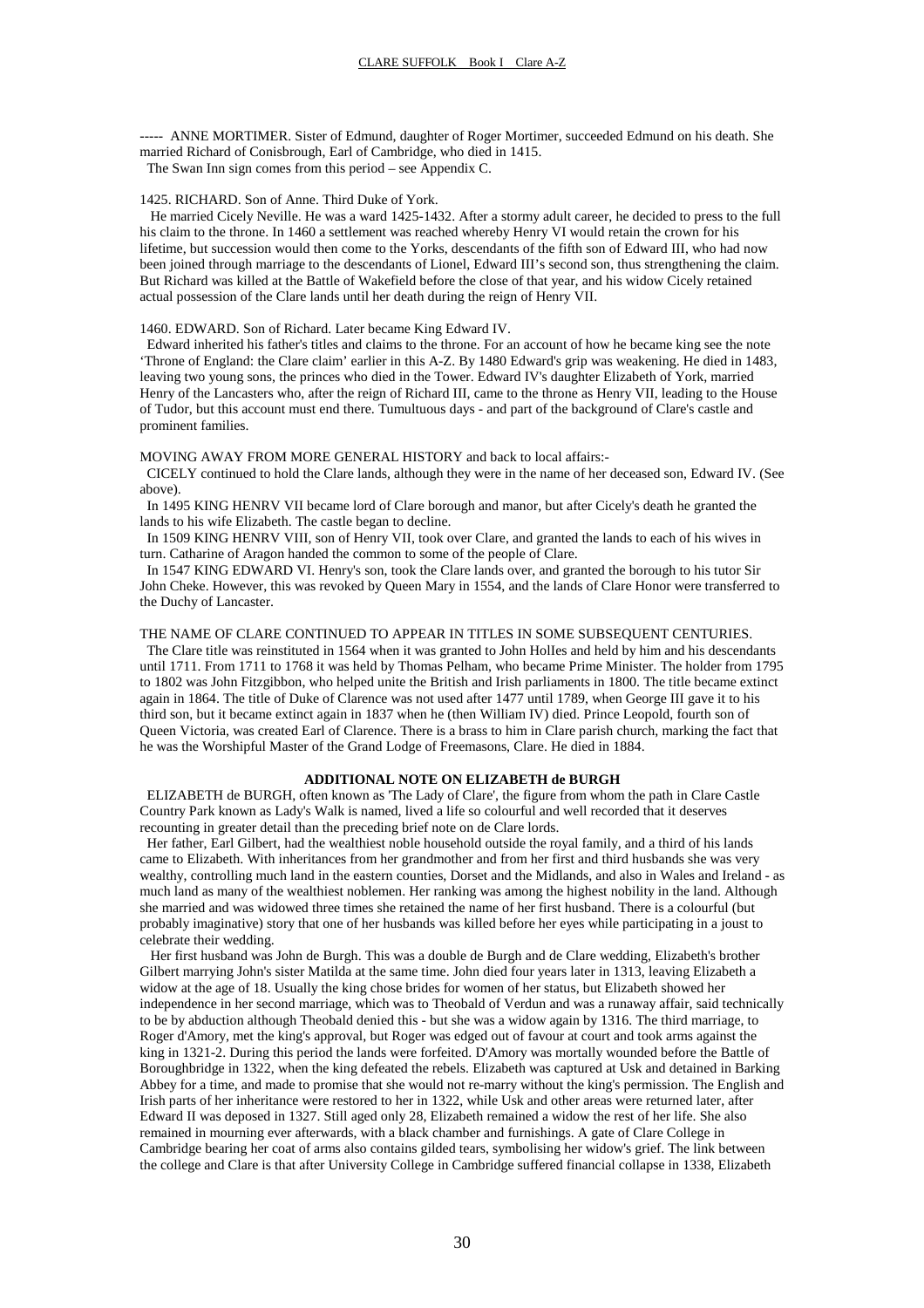restored it as Clare Hall, with endowments for up to twenty fellows, although there were never more than ten in fact. In 1856 this became Clare College.

 She spent time at Anglesey, Great Bardfield, and Usk, but made Clare her main base. This was in contrast to her predecessors, who perhaps found the town too quiet. Elizabeth lived in great style. Records show her household at one time included 15 knights, 7 ladies-in-waiting (ladies formed a very small proportion of the household), 22 clerks, 93 esquires, 45 yeomen, 50 grooms, 12 pages, and others to a total of 254. She entertained frequently and lavishly. On May 28th 1340, when her cousin king Edward III was on a visit, the menu included boar, veal, several types of poultry, five swans, six herons and three bittern. On a fish day the types of fish provided included herring, stockfish, various sorts of salted white fish, salmon, crayfish, and crabs and whelks. The Black Prince visited quite frequently. Henry of Lancaster was a friend and frequent visitor, as were many others of the highest rank of nobility, and foreign emissaries were also entertained. When such people came they brought their own army of retainers. Food was brought from many places. There are records not merely of fish from Southwold (which she owned), but also of pigs being driven from Warwickshire (six days on the road), oxen and cows from Usk, and other food arriving from all parts of the country. Supplies on one particular day included 290 loaves of bread, 100 gallons of ale, and 488 herrings. In one year household accounts include wheat for 106,248 loaves, and malt for 40,682 gallons of ale. Some of her purchases were obviously of advantage to the local economy.

 Elizabeth's visitors included friends and relatives who founded three Cambridge colleges - Pembroke, Gonville and Caius. With her own contribution by way of Clare Hall, between them this group of friends played a significant part in the growth of the university.

 This great lady initiated new buildings at Clare Priory, notably the chapter house, dormitory and refectory. Her interests and education are shown in that she possessed a copy of the Vulgate version of the Bible, had manuscript illuminators working in her household, and borrowed books of romances from the royal collection - stories of knights' adventures and the like. Her goldsmiths at both Clare and Walsingham made jewellery, plate, images and religious vessels.

 In addition to being very fond of her house at Great Bardfield, Elizabeth divided much of her later life between the two castles at Clare and Usk, the centres of her two groups of estates. Making the journey between them was a gigantic operation. She took not only a large number of retainers but also many furnishings including her bed and draperies and hangings. One report shows the 200 mile journey from Usk taking 17 days. On another occasion it was done in 13 days. On such a journey, 80 gallons of ale a day would be bought and consumed. She travelled in a great chariot, perhaps something like a glorified Wild West carriage - long, with a canopy, and openings along the sides and in the back and front to give a view, and pulled by five horses in line. She also sometimes used a litter carried by two horses, one at the front and one at the back. On one visit to Canterbury she had 65 horses and 21 hackneys, while one from Usk (admittedly after a long stay away because of the Black Death) involved 130 horses, 28 hackneys and 22 oxen. Today we complain (very properly) as we have to watch international articulated lorries manoeuvring round the Bell Hotel and Well Lane corners, but how the townsfolk of the time must have gawped at the kind a procession they sometimes saw in the streets of Clare! The horses used for such journeys were of the kind used by knights wearing heavy armour. When somebody died their best beast had to be given to Elizabeth. At the time of the Black Death, when several generations might be wiped out soon after each other, this was a particularly great blow to a family.

 Much of her religious life would have been centred on the chapel at the castle. If she lived as did many noblewomen of her day, religious observances would have played a considerable part in her life. Two friars from the Priory were engaged as resident chaplains and sang mass daily at the castle, for which the Priory was given ten quarters of wheat and ten of malt per annum. There is a reference in 1351-2 to her presence at Clare Parish Church on an occasion when a baptism took place, when she gave two children five shillings each. Almsgiving also had a place, some examples being bread and herrings to the poor on the anniversary of the death of her husband Roger d'Amory, and nine pence to each of 50 poor people on Maundy Thursday in 1352. Many widows took a vow of chastity at some stage of their widowhood, and Elizabeth did this in 1343.

 Elizabeth founded a House of Franciscan friars at Walsingham in 1345 despite opposition from the Augustinian Canons at the existing Shrine of Our Lady, who feared loss of profits. Since the 12th century the Clare lords had been associated with this shrine, which is still a place of pilgrimage. Indeed, the de Clare household had had links with Walsingham from the original shrine's earliest days. Lady Richeldis de Faverches had a vision of Our Lady in 1061 (there were many Normans in this country before 1066, often in positions of considerable power) and set up the original wooden Holy House, allegedly a copy of Mary's house at Nazareth. Geoffrey, Richeldis's son who had charge of the sanctuary, was a vassal of the de Clares, to whom the Manor of Walsingham later passed. In 1130 an Augustinian chapel was founded as a more permanent memorial, and this became an Augustinian priory c.1153. (This earlier priory was of Augustinian canons: it was the Augustinian friars whose first establishment in England was at Clare). Earl Roger of Clare and his descendants assisted it. It developed into a great centre of pilgrimage after c.1250 and was patronised by Elizabeth de Burgh as the family priory. Nonetheless, as noted above, she had asserted her independence by founding a Franciscan 'rival' in 1345.

 Later on Elizabeth stayed in London for months at a time. She had become acceptable by the Minoresses (Franciscan nuns) at their house, The Minories, outside Aldgate, and had built a house for herself in the outer precinct. The community was one with a strong aristocratic element among the nuns and abbesses. When she died in 1360 she was buried in their church, a favoured burial place for noblewomen. (In some cases nobility became members of an Order as death approached, and were then treated as such). Her advance plans for a very lavish funeral included 200 lbs of wax for lights around her body. Her will included not only large sums for masses to be said for many relatives but also a very long list of charitable beneficiaries, down to gifts to her pages. She provided for five men-at-arms to make a pilgrimage to the Holy Land for the benefit of her own soul and those of her three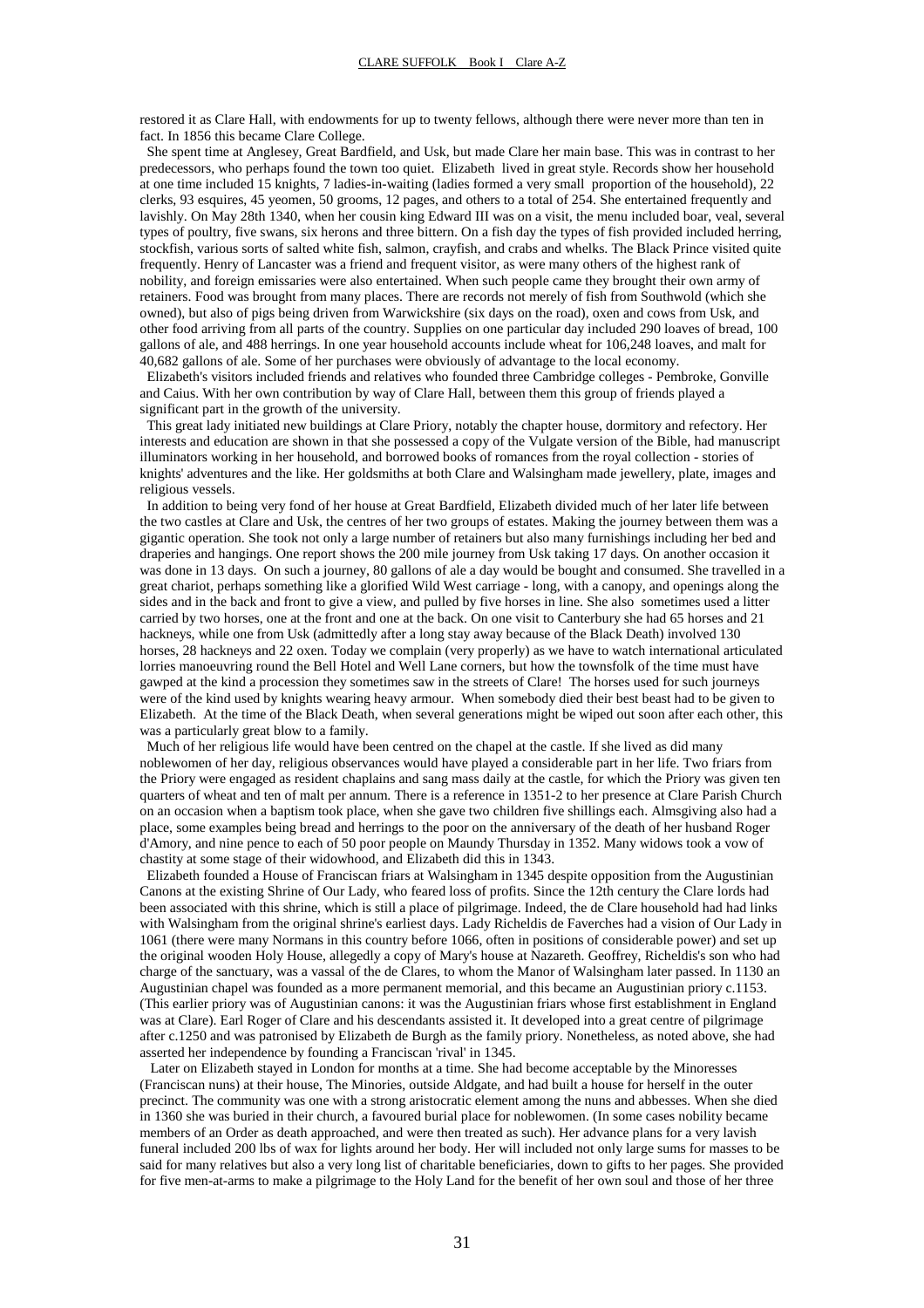husbands. She had earlier hoped to go there herself, but had not accomplished this by the time she became too old. She also made provision for religious houses, four parish churches (including Clare), other poor churches, and poor scholars and prisoners. She might be said to have been a universal aunt. It is no wonder she became known as the 'Lady of Clare' - and Clare residents can surely still think of her affectionately.

 (Except for information on the founding of Walsingham shrine, **the above note owes much to a lecture given in Clare by Dr J. Ward**, who kindly checked them later. I have since supplemented them from her book 'English noblewomen of the later Middle Ages' [Longman's, 1992], which is crammed with interesting information and wi11 be greatly enjoyed by anyone interested in the subject. References to the original documents authenticating much of the detail will be found in Dr Ward's book).

# **C) THE SWAN INN SIGN - A FULL CONSIDERATION**

#### **INTRODUCTION.**

 The present sign outside the Swan Hotel is generally thought to have originally been a window corbel (that is, the supporting structure beneath an oriel window) and to have come from Clare castle, which fell into ruin during the  $16<sup>th</sup>$  century.

 Papers on the subject were read to the Suffolk Institute of Archaeology, a short one in 1848 and a longer one in 1849. These stated the carving had been made visible again early in the 19th century after having been covered with plaster for years. This means we cannot be sure of some original details.

 The 1849 paper begins *'The sign is remarkable in combining insignia of the Houses of York and Lancaster'*. Regarding the crescent with a star between its horns, it states *'These stars are with wavy rays; the suns of the Yorkists of later date have commonly, if not always, straight rays. This portion, therefore, of the carving was in all probability a compliment to one of the sovereigns of the House of Lancaster*.' This paper also declares *'Until the Duke of York asserted his right to the crown about 1450, it would not have been politic or safe for the heirs of Lionel to add the royal arms to their paternal coat in any manner. When Edward Duke of York became Edward IV in 1461, the coat of Mortimer and de Burgh quartered merged in the crown - so that is the latest possible date*.'

 Regarding the label and its possible indication of a Prince of Wales etc, the paper states *'If the label has no charge, as is the case now'* (i.e. 1849) *'it is the coat of a Prince of Wales. The most likely of these is Prince Henry, later to become Henry V (who had a seal with three fleurs de lys and two swans gorged and chained), but the sign was probably that of his father, as the arms are subordinate to the swan, and on Prince Henry's seal the swan has a feather in its beak, perhaps to differentiate it from his father's swan. And how was Prince Henry connected with Clare? Edmund Mortimer was only six years of age when his father died in 1398; Henry IV had a great interest in keeping the young Mortimer out of "wrong" hands, so the Prince was appointed his guardian, to manage the estates and in effect be lord of Clare for a time. No other Prince of Wales suits all the details. So there is sufficient evidence to suggest the arms on our left were those of Henry V while still Prince of Wales, executed in the reign of Henry IV, viz between 1399 and 1413*.' The presenter then considers the position if there was an original charge on the label indicating someone other than a Prince of Wales. He looks at a) Lionel, b) Thomas Duke of Clarence, c) the Dukes of York. He suggests Richard, Duke of York (1411-1460), as the most likely of these *'and the carving was executed during this period of harmony between the Houses of York and Lancaster. In this case the swan may have been a cognisance* ( = badge*) of Henry VI as already noticed, or the renewal of a previous sign which had been a compliment to his father or grandfather; while the arms on the sides were the paternal and maternal coats of the Duke, thus arranged to occupy these two spaces in preference to marshalling them all on one shield, and placing them side by side. The disposition of several coats was in those days much more left to the fancy of the artist than the modern practice of heraldry would allow'.* 

Before these papers came to my attention a local resident, Mr Roy Sutton, kindly set out his interpretation of the signs, and it is this which is the basis of the following**.** 

 **THE USE OF SQUARE BRACKETS AND ITALICS:- I have interrupted Roy's discourse by inserting in square brackets occasional explanatory notes for others who, like myself, are laymen in this area, and I have also inserted the everyday names of colours, as opposed to their heraldic names. A few comments from the 1849 paper have also been added at relevant points, in italics and within brackets**.

 Although some readers may feel the article remains rather specialist in character, its points seem worth keeping on record here.

#### **DESCRIPTION OF THE SIGN.**

**THE SHIELD ON OUR LEFT -THE ROYAL ARMS**: **FRANCE MODERN QUARTERING ENGLAND**.

['Quartering' means the bringing together of coats of arms from different families, as happens in marriage]. **The label**.

 There is a label [the band along the top] of three points argent [silver]. The label's horizontal bar has nine torteaux [spots] in a single row. This cannot be correct and indicates that repainting was carried out at some time by somebody without heraldic knowledge. If the number of torteaux is correct but they have been put in wrong positions, it would make sense heraldically for three of them to be on each of the three points, and this account assumes that to have been the original pattern. (The 1849 paper states *'It cannot now* [1849] *be ascertained what was the original colour of the label, and whether it was charged in any way'*, and again *'In 1849 the label had no charge'*)

 **The French arms**.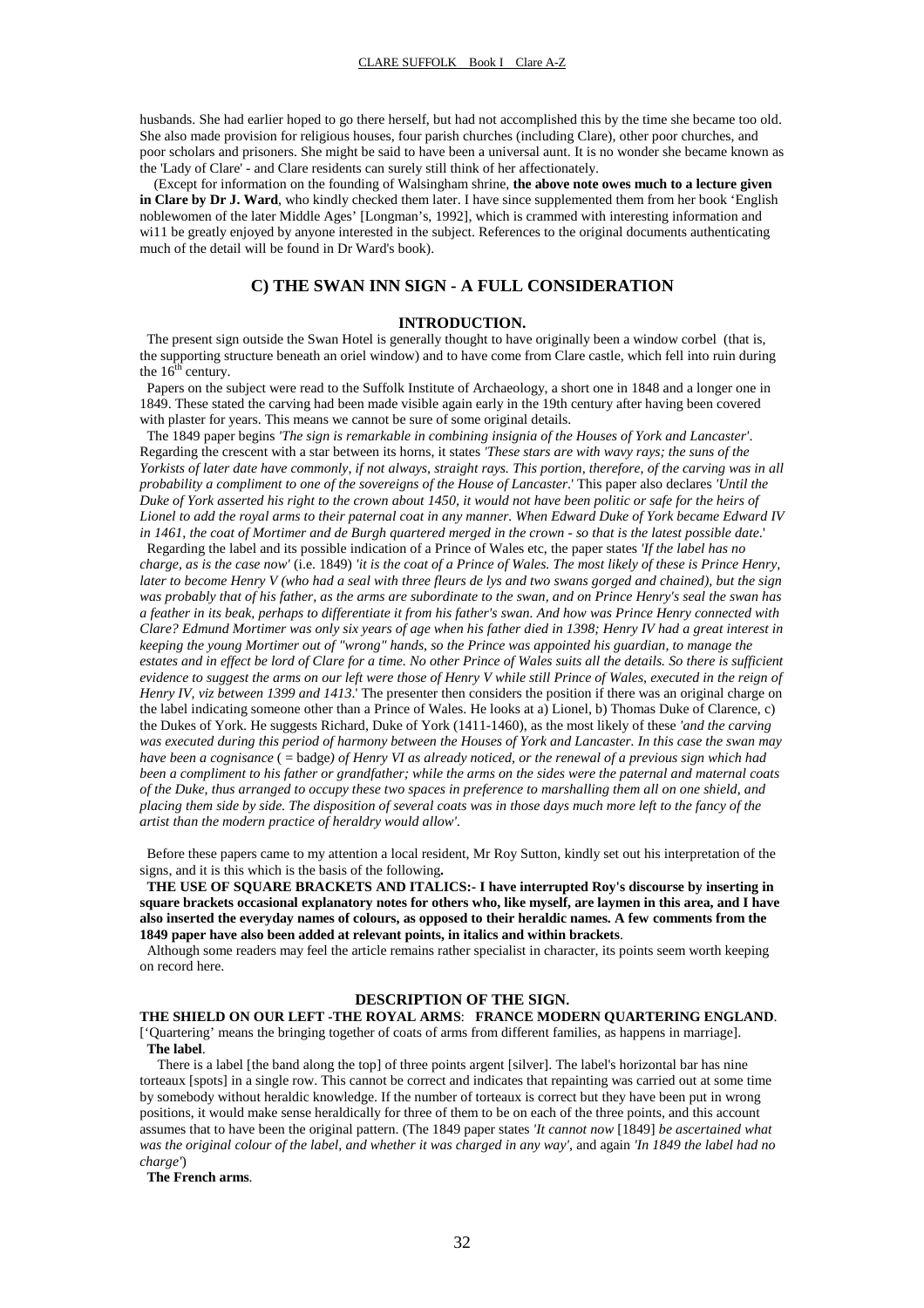[The inclusion of French arms in the English Royal Arms was an assertion of the traditional claim made by England to the French throne. The Normans had bases in both countries: marriages and inheritances led to claims and counter claims - and wars. In 1339 Edward III assumed the title of King of France and brought the French emblem into the English Royal Arms. The claim to the French throne lasted until 1801)]

 The version of French arms in this carving is the one known as 'France Modern' - an azure [blue] field with three gold fleurs de lys. ['Fleur de lys' means 'the Flower of Louis']. This contrasts with 'France Ancient' which is in a version known as semy, an all-over pattern formed by the regular repetition of a single charge, here fleurs de lys. The change to France Modern occurred about 1376, and most representations of the arms after 1400 are in the modern form, e.g. in a seal of Henry IV cast c.1405, so the use of France Modern here helps to date the carving.

# **THE SHIELD ON OUR RIGHT: MORTIMER QUARTERING DE BURGH/ULSTER**. [The de Burghs had

become also Earls of Ulster, so shared the arms].

 This quartering came about through the marriage of Edmund Mortimer 3rd Earl of March, to Philippa Plantagenet. Philippa was the daughter of Lionel Plantagenet of Antwerp, Duke of Clarence, and his wife Elizabeth de Burgh, through whom Philippa inherited the title of Countess of Ulster. [In non-heraldic terms, the coat of arms with blue stripes on gold and a small central shield is the Mortimers', and that which looks like a St George's cross on a gold background is the de Burghs']. But the arms in the form depicted are not those of either Edmund or Philippa. Their form shows they represent the children of the marriage, in particular on the male side, Roger Mortimer 4th Earl of March.

#### **THE SWAN** - **gorged** [that is, encircled around the throat with a crown] **and chained**.

 The swan was prominent in arms of the Bohun family, one member of which, Mary, married Henry IV, and the swan was his accepted badge. [The 1849 paper says *'Is it too much to suppose that the swan chained has some allusion to the subjugated, usurping line of Lancaster, the swan being one of the supporters of the arms of Henry IV?* (Henry IV lived 1366-1413, and reigned from 1399). This is a colourful suggestion by the lecturer but the editor of the published paper gives sound reasons for rejecting it].

Thomas of Woodstock also used swans, but he is unlikely here.

#### **A CRESCENT HOLDING AN ESTOILE** [that is, a star with wavy rays] **BETWEEN ITS HORNS**.

 The Royal use of the crescent with a star or sun above it or between its horns dates back to John and Richard I. Henry III used it, so its inclusion here could be an allusion to the founder of the Plantagenet line.

**AN OAK TREE**. Hanging from its branches are two suns 'in their splendour' [that is, with wavy rays]. [The 1849 paper comments, *'Probably the suns and the crescent and star on the sign have some allusion to the three suns, afterwards conjoining in one sun, seen at the battle of Mortimer's Cross, Herefordshire'* (see Shakespeare's Henry VI Part 3, Act 2 scene 1) *which gave the crown to Edward IV and was the reason for his using the sun as his badge'*. The story is that three shining suns were seen hanging in the freezing sky, which Edward, Duke of York, took as a sign that the Holy Trinity would protect him from the Tudor army advancing across the deathly cold ground to meet them at Mortimer's Cross. Fighting went on until the afternoon and left more than 3000 dead strewn across the fields. Edward, only 18 years old, marched to London and was crowned king a month later].

**A GRAPE VINE**. This is probably only decorative, possibly indicating Clare was a good wine growing area.

### **AN ATTEMPT AT INTERPRETATION**

 **Assuming, then, the time of the later Plantagenets, it is Richard 3rd Duke of York's arms which come the nearest to the Royal Arms shown here, being France modern quartering England with a label of three points argent and nine torteaux shared between the three points. If originally there were no points on the label they would be the arms of a Prince of Wales, the most likely being Henry V before he became king. If there were three points ermine (white) they would be those of Thomas Duke of Clarence (who had local connections). The other two sons of Henry IV are less likely, having other differences on their shields; and earlier generations of the Royal family are ruled out on other grounds.** 

#### **WHAT IS CELEBRATED BY THE CARVING?**

**It could be in honour of any of the royal family of previous generations**. Several possibilities exist:- One is EDMUND LANGLEY, son of Edward III and uncle of Henry IV, born 1341, created Duke of York in 1385 [which was during the reign of Henry IV]. But his seal in 1391 still shows France Ancient. Another possibility is one of his two sons, both of whom died in 1415:

EDWARD, 2nd Duke of York, born 1373.

RICHARD of Conisburgh, Earl of Cambridge, born 1375.

 [Both of these would have inherited their father's arms, but each would have shown individual differences from their father's].

 Or in the next generation, RICHARD, 3rd Duke of York, son of Richard of Conisburgh and Anne Mortimer. The arms are very like his. He married Cicely Neville [a marriage which led to two children who became kings, Edward IV and Richard III]. But it is unlikely that the coat is actually celebrating this marriage because her arms are not shown at all, and also because the Mortimer/de Burgh arms are given as much prominence as the Plantagenet [Royal] arms.